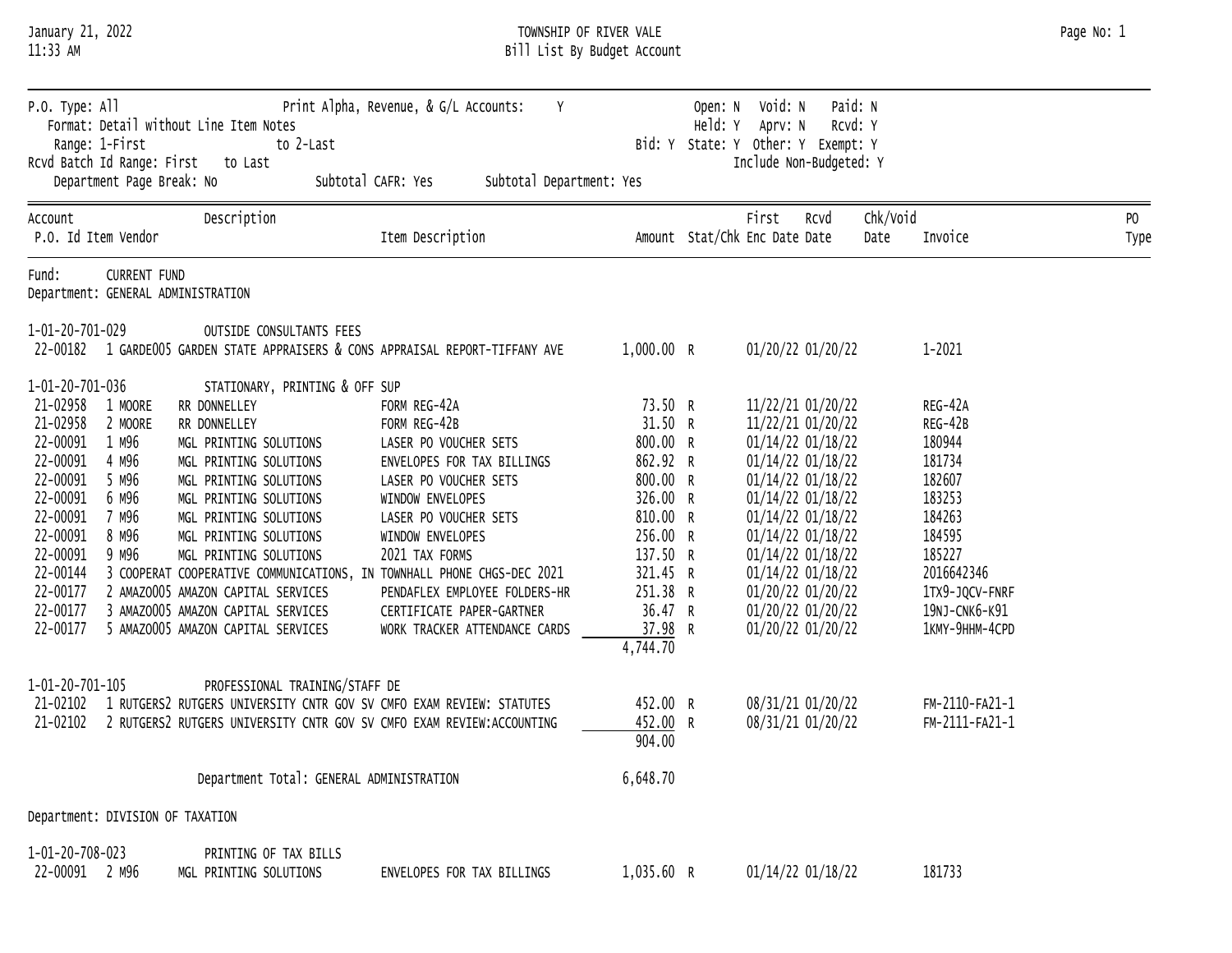# January 21, 2022 TOWNSHIP OF RIVER VALE Page No: 2 11:33 AM Bill List By Budget Account

| Account<br>P.O. Id Item Vendor                                                                                  | Description                                                                                                                                                                                                                                                                                                                                                                                               | Item Description                                                                                                                                                                                                                                                                                             |                                                                                                                                           | First<br>Amount Stat/Chk Enc Date Date                                                                                                                                                                         | Rcvd | Chk/Void<br>Date | Invoice                                                                                                                          | P <sub>0</sub><br>Type |
|-----------------------------------------------------------------------------------------------------------------|-----------------------------------------------------------------------------------------------------------------------------------------------------------------------------------------------------------------------------------------------------------------------------------------------------------------------------------------------------------------------------------------------------------|--------------------------------------------------------------------------------------------------------------------------------------------------------------------------------------------------------------------------------------------------------------------------------------------------------------|-------------------------------------------------------------------------------------------------------------------------------------------|----------------------------------------------------------------------------------------------------------------------------------------------------------------------------------------------------------------|------|------------------|----------------------------------------------------------------------------------------------------------------------------------|------------------------|
| $1 - 01 - 20 - 708 - 023$<br>22-00091 3 M96                                                                     | PRINTING OF TAX BILLS<br>MGL PRINTING SOLUTIONS                                                                                                                                                                                                                                                                                                                                                           | Continued<br>ENVELOPES FOR TAX BILLINGS                                                                                                                                                                                                                                                                      | 556.08 R<br>1,591.68                                                                                                                      | 01/14/22 01/18/22                                                                                                                                                                                              |      |                  | 181734                                                                                                                           |                        |
|                                                                                                                 | Department Total: DIVISION OF TAXATION                                                                                                                                                                                                                                                                                                                                                                    |                                                                                                                                                                                                                                                                                                              | 1,591.68                                                                                                                                  |                                                                                                                                                                                                                |      |                  |                                                                                                                                  |                        |
| Department: DIVISION OF PROPERTY TAX ASSES                                                                      |                                                                                                                                                                                                                                                                                                                                                                                                           |                                                                                                                                                                                                                                                                                                              |                                                                                                                                           |                                                                                                                                                                                                                |      |                  |                                                                                                                                  |                        |
| 1-01-20-710-030<br>21-02647 1 M1038                                                                             | ASSESSMENT CARD MAILING<br>MICROSYSTEMS-NJ.COM, L.L.C.                                                                                                                                                                                                                                                                                                                                                    | 2022 ASSESSMENT NOTICES                                                                                                                                                                                                                                                                                      | 2,187.67 R                                                                                                                                | 10/21/21 01/13/22                                                                                                                                                                                              |      |                  | 15081                                                                                                                            |                        |
|                                                                                                                 | Department Total: DIVISION OF PROPERTY TAX ASSES                                                                                                                                                                                                                                                                                                                                                          |                                                                                                                                                                                                                                                                                                              | 2,187.67                                                                                                                                  |                                                                                                                                                                                                                |      |                  |                                                                                                                                  |                        |
| Department: DEPARTMENT OF LAW                                                                                   |                                                                                                                                                                                                                                                                                                                                                                                                           |                                                                                                                                                                                                                                                                                                              |                                                                                                                                           |                                                                                                                                                                                                                |      |                  |                                                                                                                                  |                        |
| 1-01-20-712-029<br>22-00188<br>22-00188<br>22-00190<br>22-00190                                                 | OTHER EXPENSES<br>1 SCHEPMCL SCHEPISI & MCLAUGHLIN, P.A.<br>2 SCHEPMCL SCHEPISI & MCLAUGHLIN, P.A.                                                                                                                                                                                                                                                                                                        | 2 KAUFMAN KAUFMAN SEMERARO & LEIBMAN LLP INV:229167: RV VS SANTA LUCIA<br>4 KAUFMAN KAUFMAN SEMERARO & LEIBMAN LLP INV:229436: RV VS SANTA LUCIA<br>GENERAL LEGAL FOR NOVEMBER 21<br>AFFORDABLE HOUSNG NOV 21                                                                                                | 105.00 R<br>147.00 R<br>5,432.00 R<br>420.00 R<br>6,104.00                                                                                | 01/20/22 01/20/22<br>01/20/22 01/20/22<br>01/20/22 01/20/22<br>01/20/22 01/20/22                                                                                                                               |      |                  | 229167<br>229436<br>411792<br>412285                                                                                             |                        |
|                                                                                                                 | Department Total: DEPARTMENT OF LAW                                                                                                                                                                                                                                                                                                                                                                       |                                                                                                                                                                                                                                                                                                              | 6,104.00                                                                                                                                  |                                                                                                                                                                                                                |      |                  |                                                                                                                                  |                        |
| Department: DEPARTMENT OF ENGINEERING                                                                           |                                                                                                                                                                                                                                                                                                                                                                                                           |                                                                                                                                                                                                                                                                                                              |                                                                                                                                           |                                                                                                                                                                                                                |      |                  |                                                                                                                                  |                        |
| 1-01-20-715-029<br>22-00180<br>22-00180<br>22-00180<br>22-00180<br>22-00180<br>22-00180<br>22-00180<br>22-00180 | OTHER EXPENSES<br>22-00180 1 STATILE STATILE ASSOCIATES, PA<br>2 STATILE STATILE ASSOCIATES, PA<br>3 STATILE STATILE ASSOCIATES, PA<br>4 STATILE STATILE ASSOCIATES, PA<br>5 STATILE STATILE ASSOCIATES, PA<br>6 STATILE STATILE ASSOCIATES, PA<br>7 STATILE STATILE ASSOCIATES, PA<br>8 STATILE STATILE ASSOCIATES, PA<br>9 STATILE STATILE ASSOCIATES, PA<br>22-00180 10 STATILE STATILE ASSOCIATES, PA | ENGINEERING SVCS=OCT 2021<br>PSEG ELECTRIC STREET OPENING<br>PSEG ELECTRIC STREET OPENING<br>NJDOT SAFE ROUTE-INV 3100.2092<br>FLOOD ASSESSMENT-INV 3100.2151<br>TIFFANY AVE/WILSONCT-DRAINAGE<br>USDA NRCS APPL.3100.2161<br>SUEZ WATER MAIN-3100.2112<br>SRTS-NJDOT: 3100.2093-INV<br>2021 CDBG- 3100.2002 | 3,960.00 R<br>400.00 R<br>1,200.00 R<br>700.00 R<br>1,260.00 R<br>2,500.00 R<br>660.00 R<br>800.00 R<br>600.00 R<br>360.00 R<br>12,440.00 | 01/20/22 01/20/22<br>01/20/22 01/20/22<br>01/20/22 01/20/22<br>01/20/22 01/20/22<br>01/20/22 01/20/22<br>01/20/22 01/20/22<br>01/20/22 01/20/22<br>01/20/22 01/20/22<br>01/20/22 01/20/22<br>01/20/22 01/20/22 |      |                  | 3100.018-71<br>3100.2101<br>3100.2102<br>3100.2092<br>3100.2151<br>3100.2171<br>3100.2161<br>3100.2112<br>3100.2093<br>3100.2002 |                        |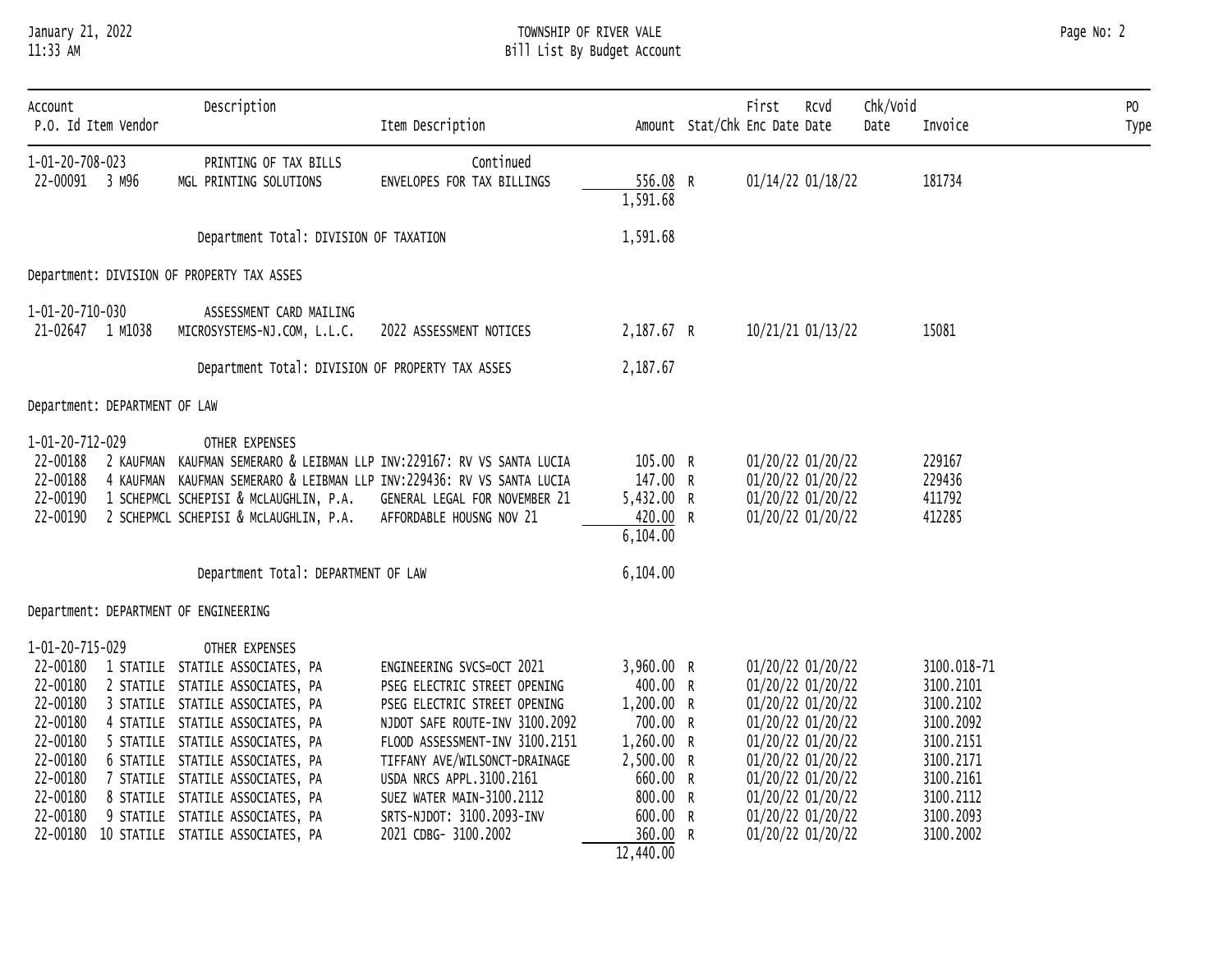# January 21, 2022 TOWNSHIP OF RIVER VALE Page No: 3 11:33 AM Bill List By Budget Account

|  | Page No: |  |  |
|--|----------|--|--|
|--|----------|--|--|

| Account<br>P.O. Id Item Vendor                               | Description                                                                                                                             | Item Description                                                                       |                                                          | Chk/Void<br>First<br>RCVd<br>Amount Stat/Chk Enc Date Date<br>Date | Invoice                                    | PO<br>Type |
|--------------------------------------------------------------|-----------------------------------------------------------------------------------------------------------------------------------------|----------------------------------------------------------------------------------------|----------------------------------------------------------|--------------------------------------------------------------------|--------------------------------------------|------------|
| 1-01-20-715-037                                              | ARCHITECTUAL SERVICES<br>21-01485 4 SETTE005 SETTEMBRINO ARCHITECTS                                                                     | INV 3520: MUNI BLDG ADDITIONS                                                          | 2,750.00 R                                               | 06/24/21 01/10/22                                                  | 3520                                       | В          |
|                                                              | Department Total: DEPARTMENT OF ENGINEERING<br>CAFR Total:                                                                              |                                                                                        | 15,190.00<br>31,722.05                                   |                                                                    |                                            |            |
| Department: DIVISION OF CODE ENFORCEMENT                     |                                                                                                                                         |                                                                                        |                                                          |                                                                    |                                            |            |
| 1-01-22-725-036<br>22-00149<br>22-00177<br>22-00177          | STATIONARY & OFFICE SUPPLIES<br>1 SHARD005 SHARDA PAPER INC<br>1 AMAZ0005 AMAZON CAPITAL SERVICES<br>4 AMAZ0005 AMAZON CAPITAL SERVICES | BUILDING DEPT 3 PART PAPER<br>MONITOR RISERS: BLDG DEPT<br>2022 APPOINTMENT BOOKS-BLDG | 380.00 R<br>109.28 R<br>$53.94$ R<br>$\overline{543.22}$ | 01/14/22 01/17/22<br>01/20/22 01/20/22<br>01/20/22 01/20/22        | 126833<br>1YKM-1Q46-NVYF<br>19HY-9HN6-XXNP |            |
|                                                              | Department Total: DIVISION OF CODE ENFORCEMENT<br>CAFR Total:                                                                           |                                                                                        | 543.22<br>543.22                                         |                                                                    |                                            |            |
| <b>INSURANCE</b><br>CAFR:<br>Department: LIABILITY INSURANCE |                                                                                                                                         |                                                                                        |                                                          |                                                                    |                                            |            |
| 1-01-23-730-090<br>22-00191 1 B7                             | JOINT INSURANCE FUND<br>BERGEN COUNTY MUNICIPAL JIF                                                                                     | 4Q 2021-LIABILITY PREMIUM                                                              | 49,685.00 R                                              | 01/20/22 01/20/22                                                  | BER66-2022                                 |            |
| 1-01-23-730-111<br>22-00191 2 B7                             | WORKERS COMPENSATION<br>BERGEN COUNTY MUNICIPAL JIF                                                                                     | 4Q 2021-WORKERS COMP PREMIUM                                                           | 49,685.00 R                                              | 01/20/22 01/20/22                                                  | BER66-2022                                 |            |
|                                                              | Department Total: LIABILITY INSURANCE<br>CAFR Total: INSURANCE                                                                          |                                                                                        | 99,370.00<br>99,370.00                                   |                                                                    |                                            |            |
| CAFR:<br>Department: CHIEF'S OFFICE                          | DEPARTMENT OF POLICE                                                                                                                    |                                                                                        |                                                          |                                                                    |                                            |            |
| 1-01-25-745-041<br>21-03127<br>1 BCPCA<br>22-00150 1 P694    | ASSOCIATION DUES<br>BC POLICE CHIEFS ASSOCIATION<br>POLICE TRAFFIC OFFICER ASSN                                                         | Active Chief's Dues<br>Traffic Officer's Assoc. Dues                                   | 500.00 R<br>250.00 R<br>750.00                           | 12/20/21 01/21/22<br>01/18/22 01/18/22                             |                                            |            |
| 1-01-25-745-311<br>21-00331 1 OFFIC005 OFFICER STORE         | RANGE FEES & AMMUNITION                                                                                                                 | Glock 19, GEN4, GNS 3-15 Mags                                                          | 409.00 R                                                 | 02/17/21 01/20/22                                                  | 685446                                     |            |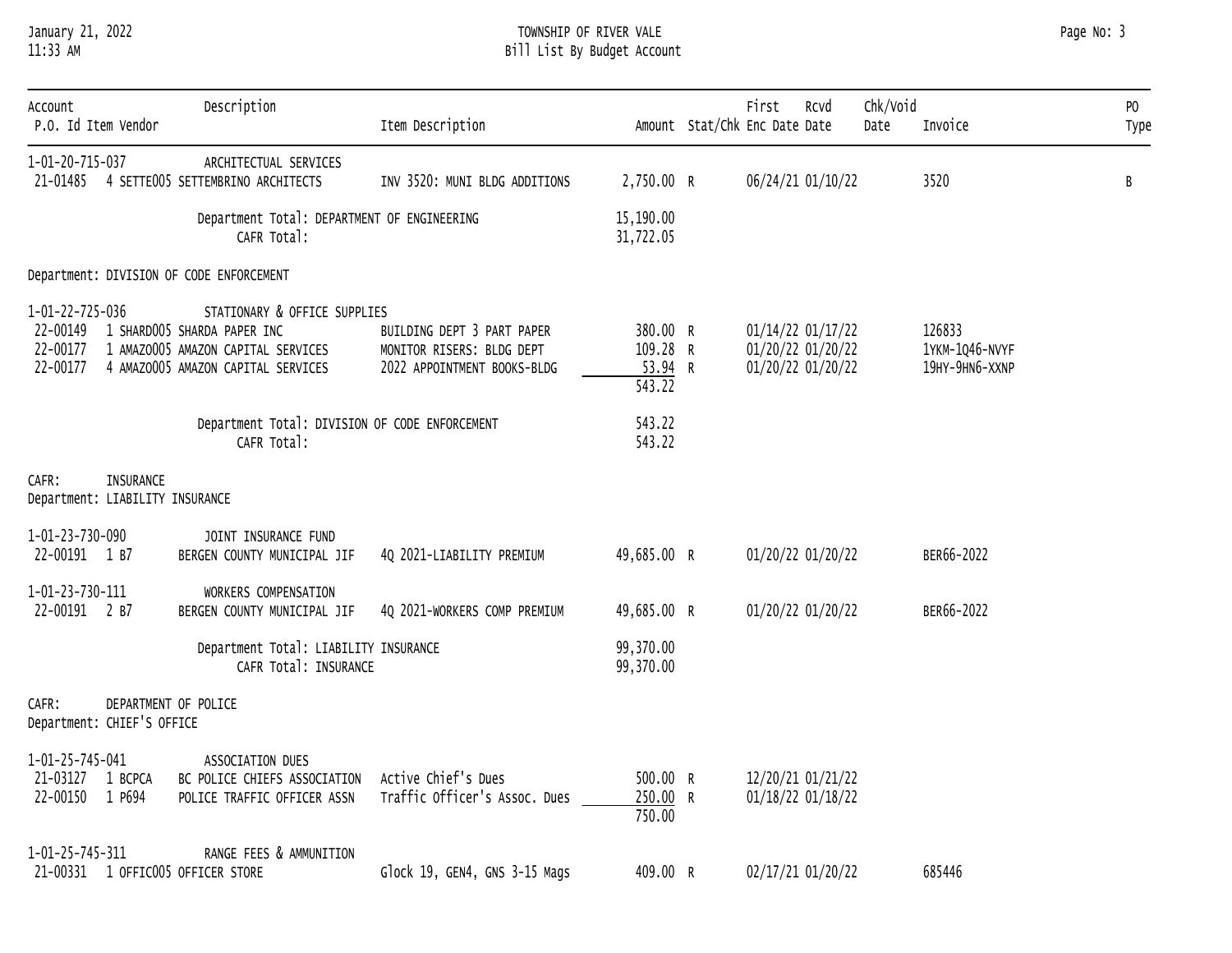# January 21, 2022 TOWNSHIP OF RIVER VALE Page No: 4 11:33 AM Bill List By Budget Account

| Account         | P.O. Id Item Vendor             | Description                                                          | Item Description                 |          | First<br>Amount Stat/Chk Enc Date Date | Rcvd | Chk/Void<br>Date | Invoice     | PO<br>Type |
|-----------------|---------------------------------|----------------------------------------------------------------------|----------------------------------|----------|----------------------------------------|------|------------------|-------------|------------|
|                 |                                 |                                                                      |                                  |          |                                        |      |                  |             |            |
| 1-01-25-745-311 |                                 | RANGE FEES & AMMUNITION                                              | Continued                        |          |                                        |      |                  |             |            |
| 21-00669        |                                 | 1 OFFIC005 OFFICER STORE                                             | GLOCK 19, Gen4, GNS, 3-15RD MAGS | 409.00 R | 03/19/21 01/20/22                      |      |                  | 696190      |            |
| 21-00771        |                                 | 1 OFFIC005 OFFICER STORE                                             | TROYIN-SSIG-FMBT-00 Troy-front   | 77.59 R  | 04/09/21 01/20/22                      |      |                  | 699294      |            |
| 21-00771        |                                 | 2 OFFIC005 OFFICER STORE                                             | TROYIN-SSIG-DOA-RFBT-00 Troy     | 116.39 R | 04/09/21 01/20/22                      |      |                  | 699294      |            |
| 21-02567        |                                 | 1 OFFIC005 OFFICER STORE                                             | Glock 19, Gen4, GNS, 3-15RD MAGS | 409.00 R | 10/18/21 01/20/22                      |      |                  | Q722696     |            |
| 21-02567        |                                 | 2 OFFIC005 OFFICER STORE                                             | Safariland 730 7TS ALS LEVEL     | 126.00 R | 10/18/21 01/20/22                      |      |                  | Q722696     |            |
| 21-02567        |                                 | 3 OFFIC005 OFFICER STORE                                             | shipping                         | 20.00 R  | 10/18/21 01/20/22                      |      |                  | Q722696     |            |
| 21-03048        |                                 | 1 DRAEGER DRAEGER INC.                                               | Cert.Solution 10% NJ Certified   | 120.00 R | 12/08/21 01/21/22                      |      |                  | 5951352708  |            |
|                 |                                 |                                                                      |                                  | 1,686.98 |                                        |      |                  |             |            |
| 1-01-25-745-313 |                                 | TRAFFIC CONTROL / RADAR                                              |                                  |          |                                        |      |                  |             |            |
|                 | 21-02995 1 DRAEGER DRAEGER INC. |                                                                      | Calibration of Simulator/Probe   | 179.00 R | 12/02/21 01/21/22                      |      |                  | 59513456992 |            |
| 1-01-25-745-315 |                                 | NEW PATROLMEN UNIFORM & OTHER EXPENSES                               |                                  |          |                                        |      |                  |             |            |
| 21-02982        |                                 | 1 WILDE005 WILDER TACTICAL                                           | Evolution Pistol MagazinePouch   | 104.36 R | 12/02/21 01/21/22                      |      |                  | RVPD0001    |            |
| 21-02982        |                                 | 2 WILDE005 WILDER TACTICAL                                           | Evolution Handcuff Holder        | 52.18 R  | 12/02/21 01/21/22                      |      |                  | RVPD0001    |            |
| 21-02982        |                                 | 3 WILDE005 WILDER TACTICAL                                           | Evolution Tourniquet Pouch       | 52.18 R  | 12/02/21 01/21/22                      |      |                  | RVPD0001    |            |
| 21-02982        |                                 | 4 WILDE005 WILDER TACTICAL                                           | Evolution Flashlight/Pepper sp   | 26.09 R  | 12/02/21 01/21/22                      |      |                  | RVPD0001    |            |
| 21-02982        |                                 | 5 WILDE005 WILDER TACTICAL                                           | Shipping                         | 15.00 R  | 12/02/21 01/21/22                      |      |                  |             |            |
|                 |                                 |                                                                      |                                  | 249.81   |                                        |      |                  |             |            |
| 1-01-25-745-317 |                                 | BUILDING MAINTENANCE                                                 |                                  |          |                                        |      |                  |             |            |
| 21-02478        |                                 | 1 APPROVED APPROVED SURGICAL SUPPLIES, INC Oxygen D Refill           |                                  | 12.00 R  | 09/30/21 01/21/22                      |      |                  | 54370       |            |
|                 |                                 | 21-02478 2 APPROVED APPROVED SURGICAL SUPPLIES, INC Delivery Charge  |                                  | 5.00 R   | 09/30/21 01/21/22                      |      |                  | 54370       |            |
|                 |                                 | 21-02478 3 APPROVED APPROVED SURGICAL SUPPLIES, INC Oxygen D Refill  |                                  | 12.00 R  | 09/30/21 01/21/22                      |      |                  | 54566       |            |
| 21-02478        |                                 | 4 APPROVED APPROVED SURGICAL SUPPLIES, INC Delivery Charge           |                                  | 5.00 R   | 09/30/21 01/21/22                      |      |                  | 54566       |            |
| 21-02478        |                                 | 5 APPROVED APPROVED SURGICAL SUPPLIES, INC Oxygen D Refill           |                                  | 12.00 R  | 09/30/21 01/21/22                      |      |                  | 54667       |            |
| 21-02478        |                                 | 6 APPROVED APPROVED SURGICAL SUPPLIES, INC Delivery Charge           |                                  | 5.00 R   | 09/30/21 01/21/22                      |      |                  | 54667       |            |
| 21-02478        |                                 | 7 APPROVED APPROVED SURGICAL SUPPLIES, INC Oxygen D Refill           |                                  | 12.00 R  | 09/30/21 01/21/22                      |      |                  | 54709       |            |
| 21-02478        |                                 | 8 APPROVED APPROVED SURGICAL SUPPLIES, INC Delivery charge           |                                  | 5.00 R   | 09/30/21 01/21/22                      |      |                  | 54709       |            |
| 21-02478        |                                 | 9 APPROVED APPROVED SURGICAL SUPPLIES, INC Oxygen D Refill           |                                  | 12.00 R  | 09/30/21 01/21/22                      |      |                  | 54753       |            |
|                 |                                 | 21-02478 10 APPROVED APPROVED SURGICAL SUPPLIES, INC Delivery Charge |                                  | 5.00 R   | 09/30/21 01/21/22                      |      |                  | 54753       |            |
|                 |                                 |                                                                      |                                  | 85.00    |                                        |      |                  |             |            |
| 1-01-25-745-326 |                                 | MOBILE COMMUNICATIONS                                                |                                  |          |                                        |      |                  |             |            |
| 22-00108        |                                 | 1 VERIZWIR VERIZON WIRELESS                                          | Monthly Wireless Bill RVPD       | 608.18 R | 01/14/22 01/18/22                      |      |                  | 9895906266  |            |
| 22-00109        |                                 | 1 VERIZWIR VERIZON WIRELESS                                          | Monthy Verizon Bill RVPD         | 103.81 R | 01/14/22 01/18/22                      |      |                  | 9895787055  |            |
|                 |                                 |                                                                      |                                  | 711.99   |                                        |      |                  |             |            |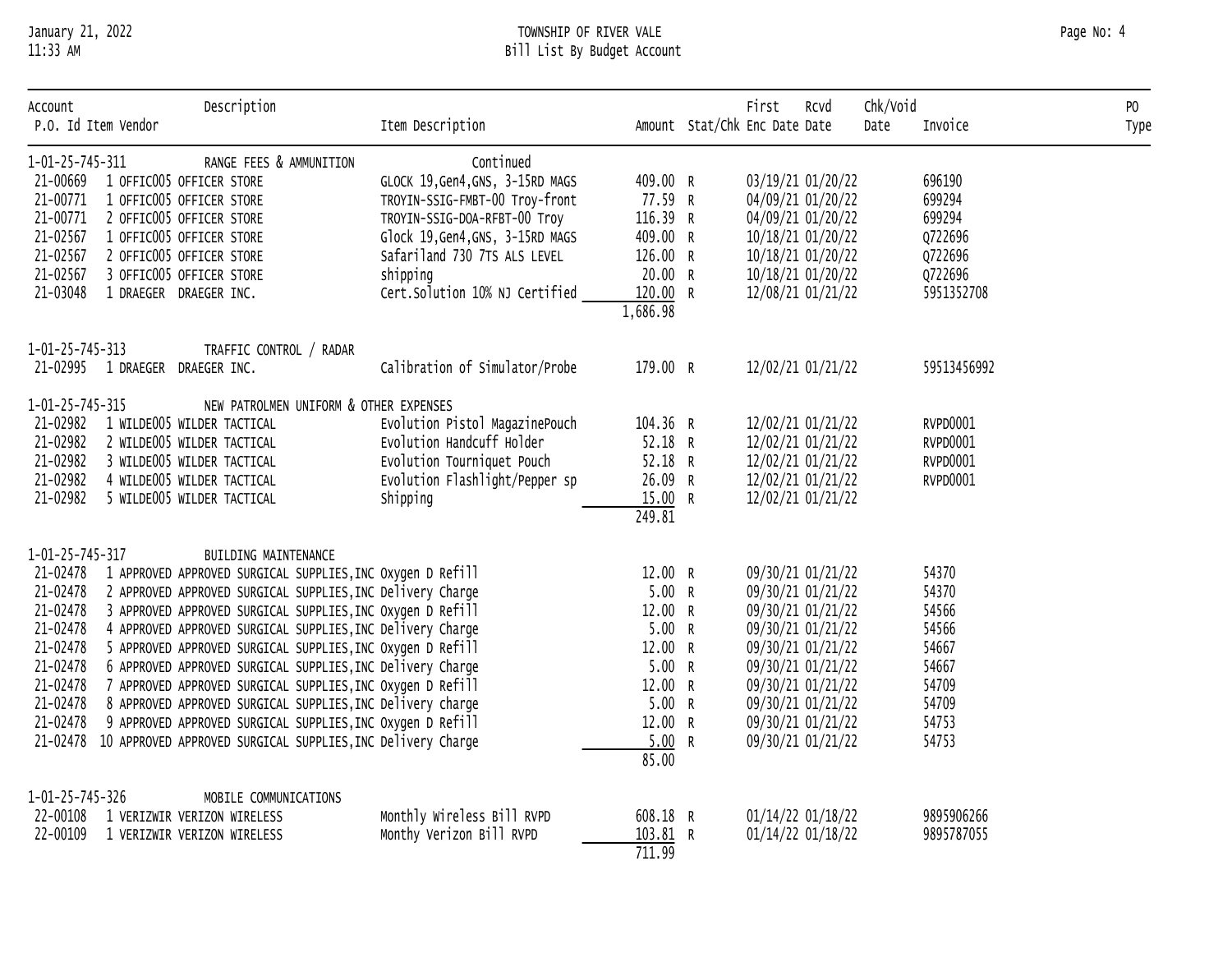# January 21, 2022 TOWNSHIP OF RIVER VALE Page No: 5 11:33 AM Bill List By Budget Account

| Account<br>P.O. Id Item Vendor |         | Description                         | Item Description               |            | First<br>Amount Stat/Chk Enc Date Date | Rcvd | Chk/Void<br>Date | Invoice      | PO   |
|--------------------------------|---------|-------------------------------------|--------------------------------|------------|----------------------------------------|------|------------------|--------------|------|
|                                |         |                                     |                                |            |                                        |      |                  |              | Type |
| 1-01-25-745-332                |         | UNIFORMS NEW & REPAIRS              |                                |            |                                        |      |                  |              |      |
| 21-02696                       | 1 D58   | D & E UNIFORMS                      | Rain Cover                     | 10.95 R    | 10/27/21 01/21/22                      |      |                  | 8050         |      |
| 21-02696                       | 2 D58   | D & E UNIFORMS                      | Magazine Case B/W              | 49.95 R    | 10/27/21 01/21/22                      |      |                  | 8050         |      |
| 21-02696                       | 3 D58   | D & E UNIFORMS                      | Belt B/W                       | 40.00 R    | 10/27/21 01/21/22                      |      |                  | 8050         |      |
| 21-02696                       | 4 D58   | D & E UNIFORMS                      | Summer Traffic Gloves          | 38.85 R    | 10/27/21 01/21/22                      |      |                  | 8050         |      |
| 21-02696                       | 5 D58   | D & E UNIFORMS                      | Winter Traffic Gloves          | 74.85 R    | 10/27/21 01/21/22                      |      |                  | 8050         |      |
| 21-02696                       | 6 D58   | D & E UNIFORMS                      | Trooper Boots                  | 114.95 R   | 10/27/21 01/21/22                      |      |                  | 8050         |      |
| 21-02696                       | 7 D58   | D & E UNIFORMS                      | Trooper Hat W/Silver Band      | 319.75 R   | 10/27/21 01/21/22                      |      |                  | 8050         |      |
| 21-02696                       | 8 D58   | D & E UNIFORMS                      | Patrol Bag                     | 99.90 R    | 10/27/21 01/21/22                      |      |                  | 8050         |      |
| 21-02696                       | 9 D58   | D & E UNIFORMS                      | Traffic Vest                   | 109.90 R   | 10/27/21 01/21/22                      |      |                  | 8050         |      |
| 21-02696 10 D58                |         | D & E UNIFORMS                      | Gold Band                      | 104.65 R   | 10/27/21 01/21/22                      |      |                  | 8050         |      |
| 21-02696 11 D58                |         | D & E UNIFORMS                      | Silver Bands                   | 164.45 R   | 10/27/21 01/21/22                      |      |                  | 8050         |      |
| 21-03120                       | 1 D58   | D & E UNIFORMS                      | UVI Undershirt L/S W/EMB       | 1,564.00 R | 12/20/21 01/21/22                      |      |                  | RVPD12321    |      |
| 21-03120                       | 2 D58   | D & E UNIFORMS                      | Cargo Pants                    | 1,610.00 R | 12/20/21 01/21/22                      |      |                  | RVPD12321    |      |
| 22-00175                       | 1 B1120 | BULGER, CHRISTOPHER                 | UNIFORM REIMBURSEMENT          | 255.92 R   | 01/20/22 01/20/22                      |      |                  | CHRIS BULGER |      |
| 22-00175                       | 2 B1120 | BULGER, CHRISTOPHER                 | UNIFORM REIMBURSEMENT          | 152.00 R   | 01/20/22 01/20/22                      |      |                  | CHRIS BULGER |      |
|                                |         |                                     |                                | 4,710.12   |                                        |      |                  |              |      |
| 1-01-25-745-334                |         | AUTOMOBILE ACCESSORIES              |                                |            |                                        |      |                  |              |      |
| 21-01482                       |         | 1 GOOSETOW GOOSETOWN COMMUNICATIONS | Feniex FSM & QSM Single Lbrack | 10.00 R    | 06/24/21 01/21/22                      |      |                  |              |      |
| 21-01482                       |         | 2 GOOSETOW GOOSETOWN COMMUNICATIONS | Feniex Fusion 600single color  | 289.00 R   | 06/24/21 01/21/22                      |      |                  |              |      |
| 21-01482                       |         | 3 GOOSETOW GOOSETOWN COMMUNICATIONS | Whelen Inner Edge XLP 12LT     | 687.05 R   | 06/24/21 01/21/22                      |      |                  |              |      |
| 21-01482                       |         | 4 GOOSETOW GOOSETOWN COMMUNICATIONS | Feniex Fusion single bracket   | 10.00 R    | 06/24/21 01/21/22                      |      |                  |              |      |
| 21-01482                       |         | 5 GOOSETOW GOOSETOWN COMMUNICATIONS | Feniez Fusion 40 redblue duel  | 158.00 R   | 06/24/21 01/21/22                      |      |                  |              |      |
| 21-01482                       |         | 6 GOOSETOW GOOSETOWN COMMUNICATIONS | whelen surface mt Ion ltreg/bl | 364.00 R   | 06/24/21 01/21/22                      |      |                  |              |      |
| 21-01482                       |         | 7 GOOSETOW GOOSETOWN COMMUNICATIONS | whelen Ion License plate bkt   | 21.12 R    | 06/24/21 01/21/22                      |      |                  |              |      |
| 21-01482                       |         | 8 GOOSETOW GOOSETOWN COMMUNICATIONS | whelen ION LGHT RED/BLUE REAR  | 195.00 R   | 06/24/21 01/21/22                      |      |                  |              |      |
| 21-01482                       |         | 9 GOOSETOW GOOSETOWN COMMUNICATIONS | 2020 F-250Lightbar and rear TA | 0.00 R     | 06/24/21 01/21/22                      |      |                  |              |      |
|                                |         |                                     |                                | 1,734.17   |                                        |      |                  |              |      |
|                                |         |                                     |                                |            |                                        |      |                  |              |      |
| 1-01-25-745-338                |         | AUTOMOBILE REPAIRS & MAINT          |                                |            |                                        |      |                  |              |      |
| 21-02930                       |         | 1 PREST005 PRESTIGE AUTOBODY        | Repairs to 50, Chief's Vehicle | 225.00 R   | 11/16/21 01/20/22                      |      |                  | EA052190     |      |
| 21-02983                       |         | 1 RIDEA005 RIDE AND SHINE           | Detailing of Vehicle #57       | 150.00 R   | 12/02/21 01/21/22                      |      |                  |              |      |
| 21-02983                       |         | 2 RIDEA005 RIDE AND SHINE           | Detailing of Vehicle #54       | 150.00 R   | 12/02/21 01/21/22                      |      |                  |              |      |
| 21-02983                       |         | 3 RIDEA005 RIDE AND SHINE           | Detailing of Vehicle #53       | 150.00 R   | 12/02/21 01/21/22                      |      |                  |              |      |
| 21-02983                       |         | 4 RIDEA005 RIDE AND SHINE           | Detailing of Vehicle # 59      | 175.00 R   | 12/02/21 01/21/22                      |      |                  |              |      |
| 21-02983                       |         | 5 RIDEA005 RIDE AND SHINE           | Detailing of Vehicle #51D      | 150.00 R   | 12/02/21 01/21/22                      |      |                  |              |      |
| 21-02994                       | 1 P A   | P & A AUTO PARTS                    | 0il 0W20 Full Syn              | 143.64 R   | 12/02/21 01/21/22                      |      |                  | 176906       |      |
| 21-02994                       | 2 P A   | P & A AUTO PARTS                    | 0il Filter                     | 7.56 R     | 12/02/21 01/21/22                      |      |                  | 176906       |      |
|                                |         |                                     |                                |            |                                        |      |                  |              |      |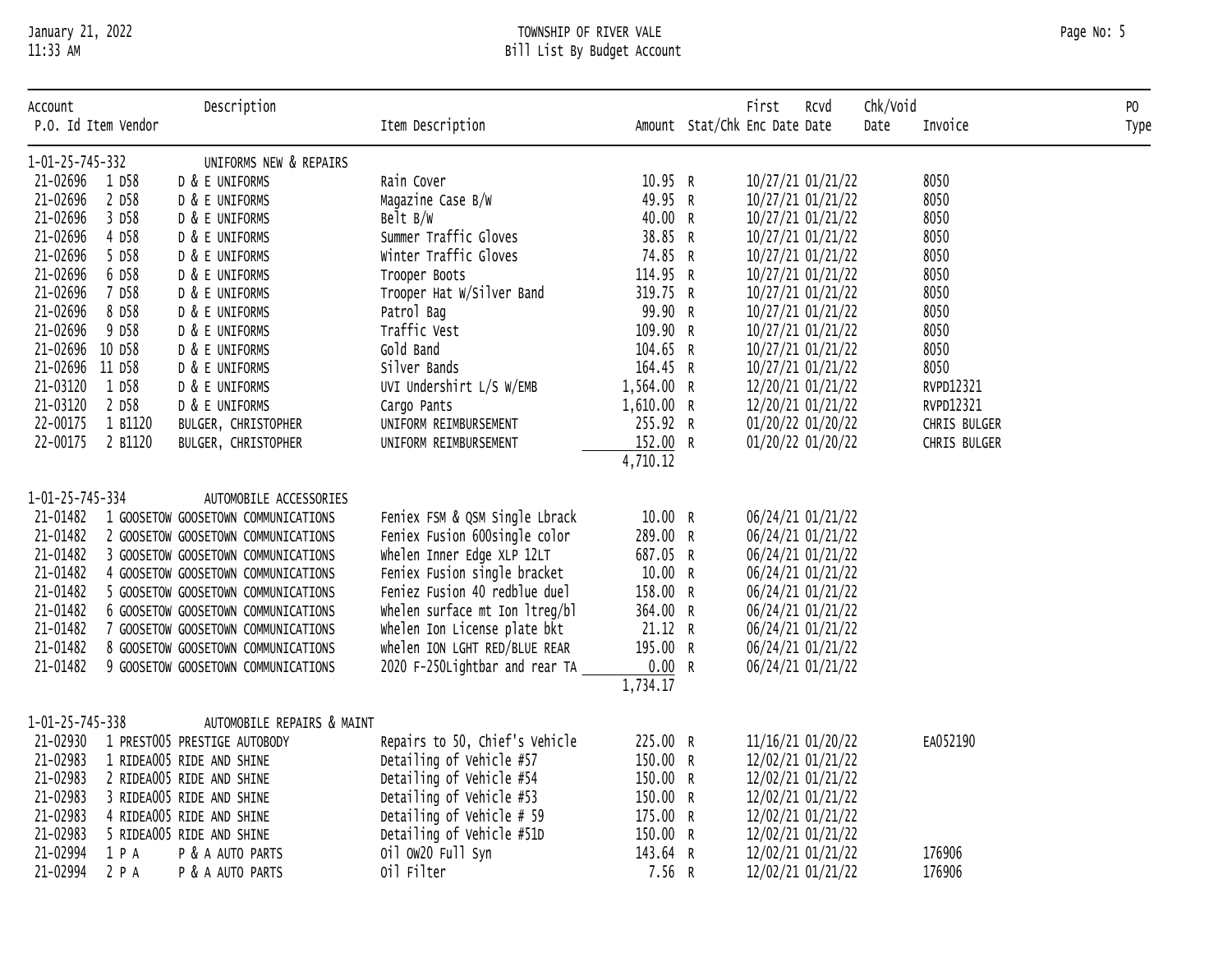# January 21, 2022 TOWNSHIP OF RIVER VALE Page No: 6 11:33 AM Bill List By Budget Account

| Account<br>P.O. Id Item Vendor |        | Description                            | Item Description               |              | First<br>Amount Stat/Chk Enc Date Date | RCVd | Chk/Void<br>Date | Invoice   | PO<br>Type |
|--------------------------------|--------|----------------------------------------|--------------------------------|--------------|----------------------------------------|------|------------------|-----------|------------|
| 1-01-25-745-338                |        | AUTOMOBILE REPAIRS & MAINT             | Continued                      |              |                                        |      |                  |           |            |
| 21-02994 3 P A                 |        | P & A AUTO PARTS                       | 0il Filter                     | 5.18 R       | 12/02/21 01/21/22                      |      |                  | 176906    |            |
| 21-02994                       | 4 P A  | P & A AUTO PARTS                       | Battery 2019 Chevy Tahoe       | 157.60 R     | 12/02/21 01/21/22                      |      |                  | 176993    |            |
| 21-02994                       | 5 P A  | P & A AUTO PARTS                       | Battery                        | 168.78 R     | 12/02/21 01/21/22                      |      |                  | 176993    |            |
| 21-02994                       | 6 P A  | P & A AUTO PARTS                       | Coolant/Anti Freeze            | 119.40 R     | 12/02/21 01/21/22                      |      |                  | 178459    |            |
| 21-02994                       | 7 P A  | P & A AUTO PARTS                       | Washer Pump                    | 23.26 R      | 12/02/21 01/21/22                      |      |                  | 180736    |            |
| 21-02994                       | 8 P A  | P & A AUTO PARTS                       | Battery                        | 157.60 R     | 12/02/21 01/21/22                      |      |                  | 182121    |            |
| 21-02994                       | 9 P A  | P & A AUTO PARTS                       | Battery                        | 168.78 R     | 12/02/21 01/21/22                      |      |                  | 182121    |            |
| 21-03119                       | 1 BTOM | BERGEN TIRE OF MAHWAH                  | Eag Enforcer A/W TL M6tkjb0521 | 560.04 R     | 12/20/21 01/21/22                      |      |                  | 2862222   |            |
| 21-03119                       | 2 BTOM | BERGEN TIRE OF MAHWAH                  | Eag Enforcer A/W TL M6E4KE0521 | 520.04 R     | 12/20/21 01/21/22                      |      |                  | 286222    |            |
| 22-00126                       |        | 1 KEVINO05 KEVIN ILLIAN                | Vehicle Rental Reimbursement   | 572.26 R     | 01/14/22 01/18/22                      |      |                  |           |            |
| 22-00127                       |        | 1 OFFCONCE OFFICE CONCEPTS GROUP       | Round Ring Binders 1"          | 27.24 R      | 01/14/22 01/18/22                      |      |                  | 1049734-0 |            |
| 22-00127                       |        | 2 OFFCONCE OFFICE CONCEPTS GROUP       | Round Ring Binder 1 1/2"       | 6.98 R       | 01/14/22 01/18/22                      |      |                  | 1049734-0 |            |
| 22-00127                       |        | 3 OFFCONCE OFFICE CONCEPTS GROUP       | Round Ring View Binder 2"      | 9.14 R       | 01/14/22 01/18/22                      |      |                  | 1049734-0 |            |
| 22-00127                       |        | 4 OFFCONCE OFFICE CONCEPTS GROUP       | Round ring view binder 3"      | 12.82 R      | 01/14/22 01/18/22                      |      |                  | 1049734-0 |            |
| 22-00127                       |        | 5 OFFCONCE OFFICE CONCEPTS GROUP       | Desk Calendars                 | 15.86 R      | 01/14/22 01/18/22                      |      |                  | 1053268-0 |            |
| 22-00127                       |        | 6 OFFCONCE OFFICE CONCEPTS GROUP       | Smead legal file jackets       | 267.15 R     | 01/14/22 01/18/22                      |      |                  | 1052698-0 |            |
| 22-00127                       |        | 7 OFFCONCE OFFICE CONCEPTS GROUP       | Desk top calendars             | 15.70 R      | 01/14/22 01/18/22                      |      |                  | 1052309-0 |            |
| 22-00127                       |        | 8 OFFCONCE OFFICE CONCEPTS GROUP       | pilot g2 gel ink pens blue     | 19.26 R      | 01/14/22 01/18/22                      |      |                  | 1052309-0 |            |
| 22-00127                       |        | 9 OFFCONCE OFFICE CONCEPTS GROUP       | ID Card Holders 4"x 3"         | 20.10 R      | 01/14/22 01/18/22                      |      |                  | 1049965-0 |            |
| 22-00199                       |        | 1 RIDEA005 RIDE AND SHINE              | Detailing Police Vehicle #55   | 175.00 R     | 01/20/22 01/20/22                      |      |                  |           |            |
| 22-00199                       |        | 2 RIDEA005 RIDE AND SHINE              | Detailing Police Vehicle #52   | 175.00 R     | 01/20/22 01/20/22                      |      |                  |           |            |
|                                |        |                                        |                                | 4,348.39     |                                        |      |                  |           |            |
| 1-01-25-745-356                |        | EQUIPMENT                              |                                |              |                                        |      |                  |           |            |
| 22-00014                       | 1 GTB  | GTBM/Info-Cop                          | Panasonic Arbitrator BWC4000   | 2,616.60 R   | 01/11/22 01/21/22                      |      |                  |           |            |
| 22-00014                       | 2 GTB  | GTBM/Info-Cop                          | 5 Yr Body worn UEMS on Prem    | 1,475.00 R   | 01/11/22 01/21/22                      |      |                  |           |            |
| 22-00014                       | 3 GTB  | GTBM/Info-Cop                          | Protection Plan BWC Kit Years  | $1,001.25$ R | 01/11/22 01/21/22                      |      |                  |           |            |
|                                |        |                                        |                                | 5,092.85     |                                        |      |                  |           |            |
| 1-01-25-745-358                |        | STATIONERY, PRINTING & OFFICE SUPPLIES |                                |              |                                        |      |                  |           |            |
| 22-00116                       |        | 1 AMAZ0005 AMAZON CAPITAL SERVICES     | Iphone Charger                 | 16.99 R      | 01/14/22 01/18/22                      |      |                  | 0165862   |            |
| 22-00116                       |        | 3 AMAZOO05 AMAZON CAPITAL SERVICES     | Shipping                       | 5.99 R       | 01/14/22 01/18/22                      |      |                  | 0165862   |            |
|                                |        |                                        |                                | 22.98        |                                        |      |                  |           |            |
| 1-01-25-745-393                |        | MEDICAL EXAMS & SUPPLIES               |                                |              |                                        |      |                  |           |            |
| 22-00116                       |        | 2 AMAZ0005 AMAZON CAPITAL SERVICES     | Black Nitrile Gloves           | 209.88 R     | 01/14/22 01/18/22                      |      |                  | 4049024   |            |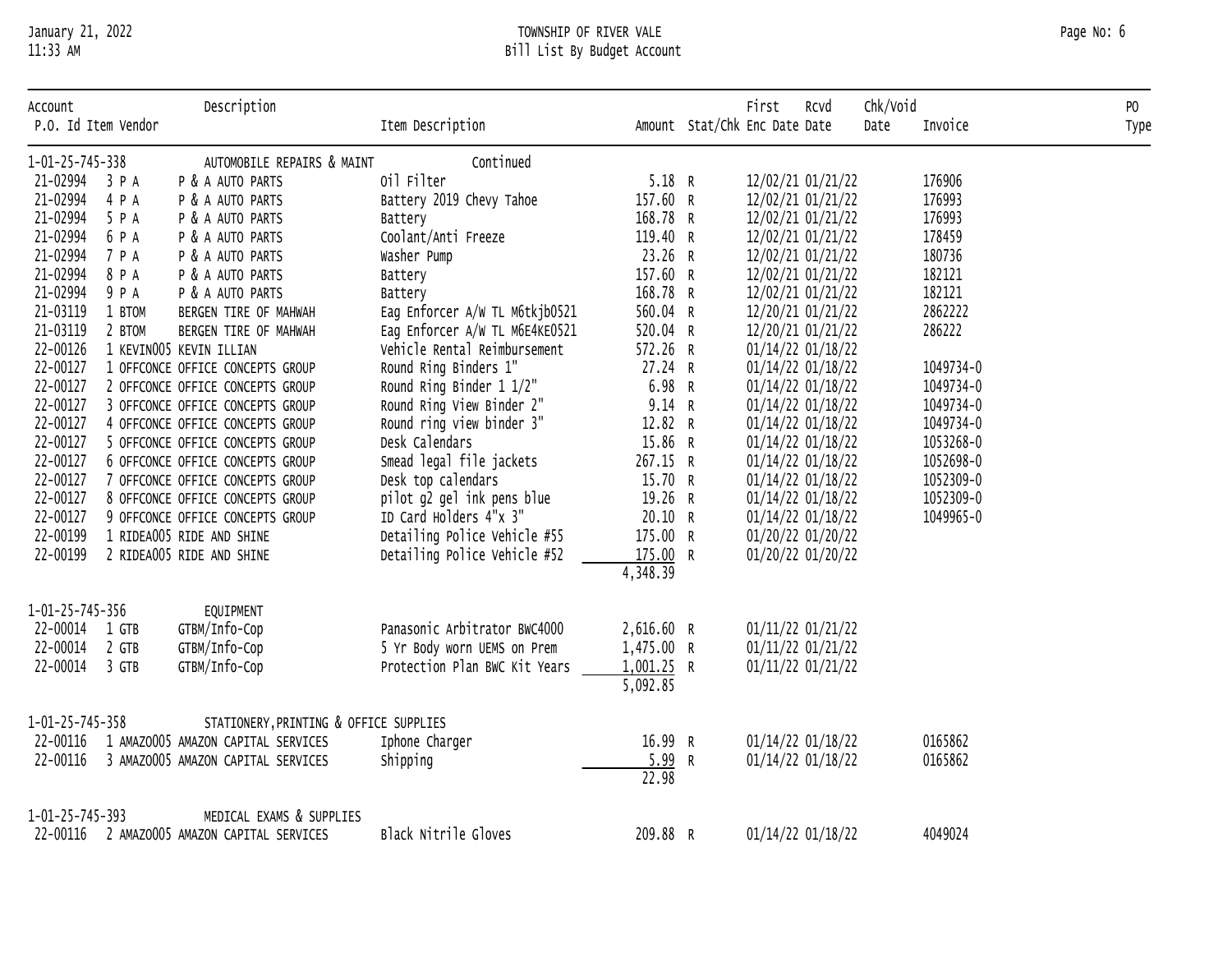# January 21, 2022 TOWNSHIP OF RIVER VALE Page No: 7 11:33 AM Bill List By Budget Account

| Account<br>P.O. Id Item Vendor |        | Description                          | Item Description               |           | First<br>Rcvd<br>Amount Stat/Chk Enc Date Date | Chk/Void<br>Date | Invoice | PO<br>Type |
|--------------------------------|--------|--------------------------------------|--------------------------------|-----------|------------------------------------------------|------------------|---------|------------|
| 1-01-25-745-515                |        | UNIFORMS                             |                                |           |                                                |                  |         |            |
| 21-02695                       | 1 D58  | D & E UNIFORMS                       | Baseball Hat - SG Schneider    | 13.95 R   | 10/27/21 01/21/22                              |                  | 57465   |            |
| 21-02695                       | 2 D58  | D & E UNIFORMS                       | Hat / SG Schneider             | 12.00 R   | 10/27/21 01/21/22                              |                  | 57465   |            |
| 21-02695                       | 3 D58  | D & E UNIFORMS                       | Winter Gloves - SG Schneider   | 19.95 R   | 10/27/21 01/21/22                              |                  | 57465   |            |
| 21-02695                       | 4 D58  | D & E UNIFORMS                       | Baseball Hat/SG Armstrong      | 13.95 R   | 10/27/21 01/21/22                              |                  | 57466   |            |
| 21-02695                       | 5 D58  | D & E UNIFORMS                       | Winter /SG Armstrong           | 19.95 R   | 10/27/21 01/21/22                              |                  | 57466   |            |
| 21-02695                       | 6 D58  | D & E UNIFORMS                       | Safety Vest/Odonnell/Couvielos | 77.90 R   | 10/27/21 01/21/22                              |                  | 57440   |            |
| 21-02695                       | 7 D58  | D & E UNIFORMS                       | <b>Badges</b>                  | 26.00 R   | 10/27/21 01/21/22                              |                  | 57440   |            |
| 21-02695                       | 8 D58  | D & E UNIFORMS                       | Rain Coat                      | 119.90 R  | 10/27/21 01/21/22                              |                  | 57440   |            |
| 21-02695                       | 9 D58  | D & E UNIFORMS                       | Winter Gloves                  | 45.90 R   | 10/27/21 01/21/22                              |                  | 57440   |            |
| 21-02695                       | 10 D58 | D & E UNIFORMS                       | Summer Gloves                  | 21.90 R   | 10/27/21 01/21/22                              |                  | 57440   |            |
| 21-02695                       | 11 D58 | D & E UNIFORMS                       | <b>BB Hats</b>                 | 27.90 R   | 10/27/21 01/21/22                              |                  | 57440   |            |
| 21-02695 12 D58                |        | D & E UNIFORMS                       | Wool Hat                       | 25.90 R   | 10/27/21 01/21/22                              |                  | 57440   |            |
| 21-02695 13 D58                |        | D & E UNIFORMS                       | Stop Sign                      | 29.90 R   | 10/27/21 01/21/22                              |                  | 57440   |            |
| 21-02695 14 D58                |        | D & E UNIFORMS                       | Whistle & Lanyard              | 15.90 R   | 10/27/21 01/21/22                              |                  | 57440   |            |
| 21-02695 15 D58                |        | D & E UNIFORMS                       | WINTER Coat                    | 460.00 R  | 10/27/21 01/21/22                              |                  | 57440   |            |
| 21-02695 16 D58                |        | D & E UNIFORMS                       | XXLG Windbreaker /SG Aiello    | 44.00 R   | 10/27/21 01/21/22                              |                  | 57521   |            |
| 21-02695 17 D58                |        | D & E UNIFORMS                       | Winter hat / SG Aiello         | 15.95 R   | 10/27/21 01/21/22                              |                  | 57521   |            |
| 21-02695                       | 18 D58 | D & E UNIFORMS                       | Winter Gloves /SG Aiello       | 19.95 R   | 10/27/21 01/21/22                              |                  | 57521   |            |
| 21-02695                       | 19 D58 | D & E UNIFORMS                       | Winter Hat/SG Sumner           | 12.95 R   | 10/27/21 01/21/22                              |                  | 57520   |            |
| 21-02695 20 D58                |        | D & E UNIFORMS                       | Knit hat/SG Spechar            | 12.00 R   | 10/27/21 01/21/22                              |                  | 57464   |            |
| 21-02695 21 D58                |        | D & E UNIFORMS                       | Gloves Spring /SG Spechar      | 19.95 R   | 10/27/21 01/21/22                              |                  |         |            |
| 21-02695 22 D58                |        | D & E UNIFORMS                       | Winter Gloves / SG Spechar     | 24.00 R   | 10/27/21 01/21/22                              |                  | 57464   |            |
| 21-02695 23 D58                |        | D & E UNIFORMS                       | Baseball Hat/SG Spechar        | 13.95 R   | 10/27/21 01/21/22                              |                  | 57464   |            |
|                                |        |                                      |                                | 1,093.75  |                                                |                  |         |            |
|                                |        | Department Total: CHIEF'S OFFICE     |                                | 20,874.92 |                                                |                  |         |            |
|                                |        | Department: POLICE DEPARTMENT GRANTS |                                |           |                                                |                  |         |            |
| 1-01-25-746-115                |        | COMMUNITY POLICING                   |                                |           |                                                |                  |         |            |
| 21-03052                       |        | 1 PROMO005 PROMO DIRECT              | 2-Tone Beach Ball              | 300.00 R  | 12/08/21 01/21/22                              |                  | S227313 |            |
| 21-03052                       |        | 2 PROMO005 PROMO DIRECT              | Set Up fee                     | 55.00 R   | 12/08/21 01/21/22                              |                  |         |            |
| 21-03052                       |        | 3 PROMO005 PROMO DIRECT              | Bic Pencil                     | 135.00 R  | 12/08/21 01/21/22                              |                  | S227313 |            |
| 21-03052                       |        | 4 PROMO005 PROMO DIRECT              | Eco recycled Jotter w pen      | 450.00 R  | 12/08/21 01/21/22                              |                  |         |            |
| 21-03052                       |        | 5 PROMO005 PROMO DIRECT              | Bargain Stick pen              | 95.00 R   | 12/08/21 01/21/22                              |                  |         |            |
| 21-03052                       |        | 6 PROMO005 PROMO DIRECT              | Set up Fee                     | 25.00 R   | 12/08/21 01/21/22                              |                  |         |            |
| 21-03052                       |        | 7 PROMO005 PROMO DIRECT              | 7 1/4 Frequent Flyer           | 290.00 R  | 12/08/21 01/21/22                              |                  |         |            |
| 21-03052                       |        | 8 PROMO005 PROMO DIRECT              | set up fee                     | 59.00 R   | 12/08/21 01/21/22                              |                  |         |            |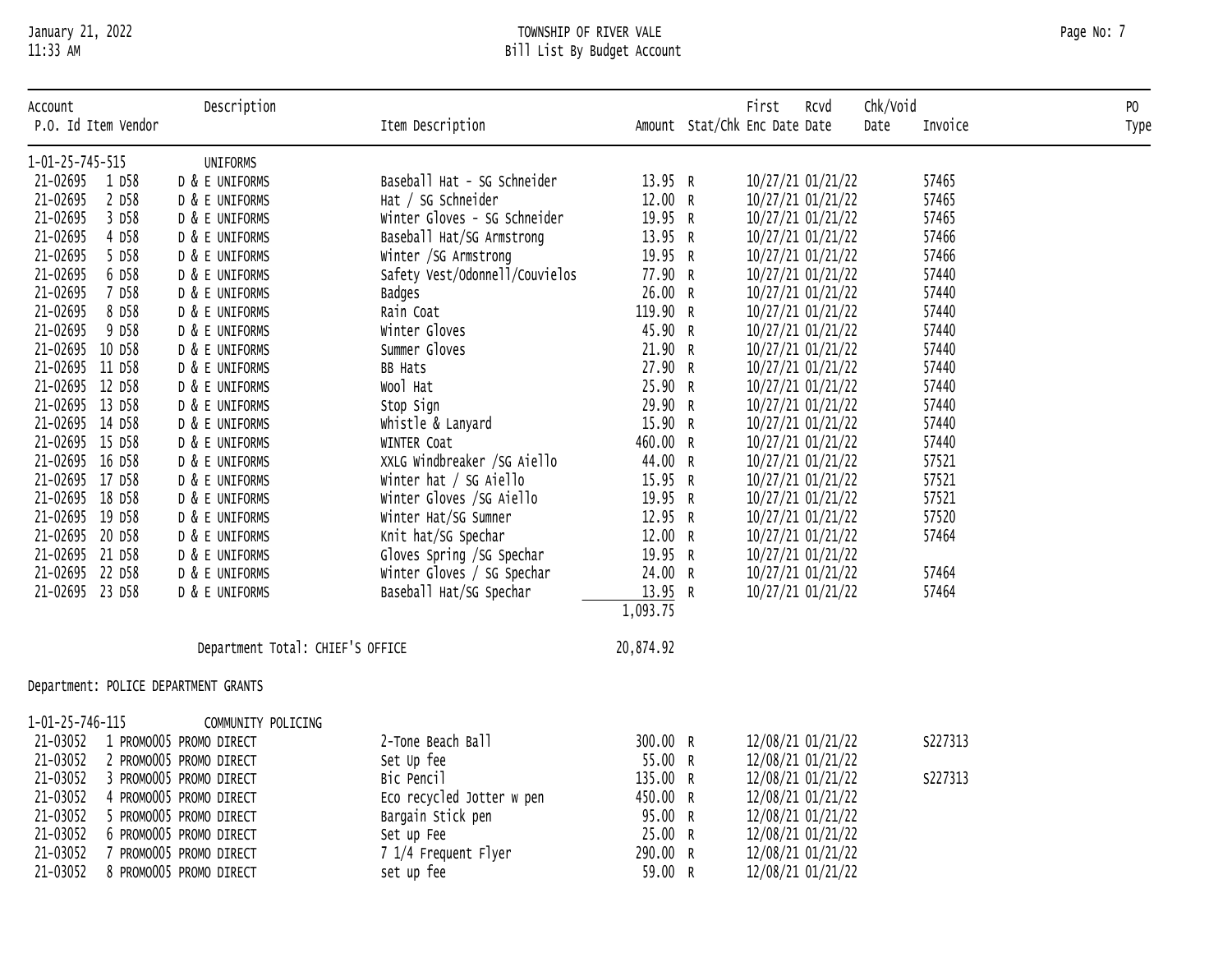# January 21, 2022 TOWNSHIP OF RIVER VALE Page No: 8 11:33 AM Bill List By Budget Account

| Account         | P.O. Id Item Vendor | Description                           | Item Description                                            |              | First<br>Amount Stat/Chk Enc Date Date | Rcvd | Chk/Void<br>Date | Invoice     | PO<br>Type |
|-----------------|---------------------|---------------------------------------|-------------------------------------------------------------|--------------|----------------------------------------|------|------------------|-------------|------------|
| 1-01-25-746-115 |                     | COMMUNITY POLICING                    | Continued                                                   |              |                                        |      |                  |             |            |
| 21-03052        |                     | 9 PROMO005 PROMO DIRECT               | Value sports pack                                           | 300.00 R     | 12/08/21 01/21/22                      |      |                  |             |            |
|                 |                     | 21-03052 10 PROMO005 PROMO DIRECT     | Dart Rocket                                                 | 430.00 R     | 12/08/21 01/21/22                      |      |                  |             |            |
|                 |                     | 21-03052 11 PROMO005 PROMO DIRECT     | set up fee                                                  | 39.00 R      | 12/08/21 01/21/22                      |      |                  |             |            |
|                 |                     | 21-03052 12 PROMO005 PROMO DIRECT     | Rubberized Torch Light w/strap                              | 288.00 R     | 12/08/21 01/21/22                      |      |                  |             |            |
|                 |                     | 21-03052 13 PROMO005 PROMO DIRECT     | set up fee                                                  | 39.00 R      | 12/08/21 01/21/22                      |      |                  |             |            |
|                 |                     | 21-03052 14 PROMO005 PROMO DIRECT     | 2"x2" Custom Temporary Tattoos                              | 255.00 R     | 12/08/21 01/21/22                      |      |                  |             |            |
|                 |                     | 21-03052 15 PROMO005 PROMO DIRECT     | set up fee                                                  | 15.00 R      | 12/08/21 01/21/22                      |      |                  |             |            |
|                 |                     | 21-03052 16 PROMO005 PROMO DIRECT     | 5"x7" Journal Notebook                                      | 450.00 R     | 12/08/21 01/21/22                      |      |                  |             |            |
|                 |                     | 21-03052 17 PROMO005 PROMO DIRECT     | Two Tone Matte Sunglasses                                   | 235.00 R     | 12/08/21 01/21/22                      |      |                  |             |            |
|                 |                     | 21-03052 18 PROMO005 PROMO DIRECT     | set up fee                                                  | 55.00 R      | 12/08/21 01/21/22                      |      |                  |             |            |
|                 |                     | 21-03052 19 PROMO005 PROMO DIRECT     | Customer Credit                                             | $400.00 - R$ | 12/08/21 01/21/22                      |      |                  |             |            |
|                 |                     | 21-03052 20 PROMO005 PROMO DIRECT     | shipping                                                    | 498.30 R     | 12/08/21 01/21/22                      |      |                  |             |            |
| 22-00117        | 1 R158              | RIVER VALE FLOWER SHOP                | Flowers for Mr. Pavone                                      | 100.00 R     | 01/14/22 01/18/22                      |      |                  | 95723/1     |            |
| 22-00117        | 2 R158              | RIVER VALE FLOWER SHOP                | Flowers for Mr. Novo                                        | 100.00 R     | 01/14/22 01/18/22                      |      |                  | 95727/1     |            |
|                 |                     |                                       |                                                             | 3,813.30     |                                        |      |                  |             |            |
| 1-01-25-746-329 |                     | COMPUTER / SERVICE CONTRACTS          |                                                             |              |                                        |      |                  |             |            |
| 21-01600        |                     | 1 GOOSETOW GOOSETOWN COMMUNICATIONS   | Quarterly Maintenance                                       | 627.00 R     | 07/14/21 01/21/22                      |      |                  | 138957      |            |
| 21-02574        |                     | 1 GOOSETOW GOOSETOWN COMMUNICATIONS   | Maintenance Agreement                                       | 627.00 R     | 10/18/21 01/21/22                      |      |                  | 140837      |            |
| 21-02868        | 1 VISUAL            |                                       | VISUAL COMPUTER SOLUTIONS, INC Professional Services PR4300 | 1,049.02 R   | 11/16/21 01/21/22                      |      |                  | 17083       |            |
| 21-02868        | 2 VISUAL            | VISUAL COMPUTER SOLUTIONS, INC H05000 |                                                             | 695.25 R     | 11/16/21 01/21/22                      |      |                  | 17083       |            |
| 21-02868        | 3 VISUAL            | VISUAL COMPUTER SOLUTIONS, INC H05000 |                                                             | 128.70 R     | 11/16/21 01/21/22                      |      |                  | 17083       |            |
| 21-02868        | 4 VISUAL            | VISUAL COMPUTER SOLUTIONS, INC HO500  |                                                             | 463.50 R     | 11/16/21 01/21/22                      |      |                  | 17083       |            |
| 21-02871        | 1 MAGLO             | MAGLOCLEN, INC.                       | Membership User Fees                                        | 400.00 R     | 11/16/21 01/21/22                      |      |                  | 6306        |            |
| 21-03128        |                     | 1 IDSAU005 IDS AUTOSHRED              | ON-Site Schredding 36" cont.                                | 55.00 R      | 12/20/21 01/21/22                      |      |                  | 9917120321  |            |
| 21-03128        |                     | 2 IDSAU005 IDS AUTOSHRED              | ON-Site Schredding 36" cont.                                | 30.00 R      | 12/20/21 01/21/22                      |      |                  | 9917120321  |            |
| 21-03128        |                     | 3 IDSAU005 IDS AUTOSHRED              | Fuel Surcharge                                              | 8.50 R       | 12/20/21 01/21/22                      |      |                  | 9917120321  |            |
| 22-00106        |                     | 1 VERIFIOS VERIZON FIOS               | Monthly Verizon Fios Bill RVPD                              | 595.64 R     | 01/14/22 01/18/22                      |      |                  | 12/14/2021  |            |
| 22-00107        |                     | 1 IDSAU005 IDS AUTOSHRED              | On-Site Shredding 12/30/21                                  | 55.00 R      | 01/14/22 01/18/22                      |      |                  | 99171123021 |            |
| 22-00107        |                     | 2 IDSAU005 IDS AUTOSHRED              | On-Site Shredding 12/30/21                                  | 30.00 R      | 01/14/22 01/18/22                      |      |                  | 99171123021 |            |
| 22-00107        |                     | 3 IDSAU005 IDS AUTOSHRED              | Fuel Surcharge                                              | 8.50 R       | 01/14/22 01/18/22                      |      |                  |             |            |
| 22-00110        | 1 GTB               | GTBM/Info-Cop                         | Oct - Dec.31, 2021 E-Ticket                                 | 438.00 R     | 01/14/22 01/21/22                      |      |                  | 0000034013  |            |
| 22-00112        |                     | 1 VERIFIOS VERIZON FIOS               | Monthly Verizon Bill RVPD                                   | 42.79 R      | 01/14/22 01/18/22                      |      |                  | 12/15/2021  |            |
| 22-00118        |                     | 1 VERIFIOS VERIZON FIOS               | Monthly Verizon Fios Bill RVPD                              | 123.99 R     | 01/14/22 01/18/22                      |      |                  | 12/25/2021  |            |
| 22-00121 1 GTB  |                     | GTBM/Info-Cop                         | Info Cop Renewal                                            | 2,625.00 R   | 01/14/22 01/21/22                      |      |                  | 0000030442  |            |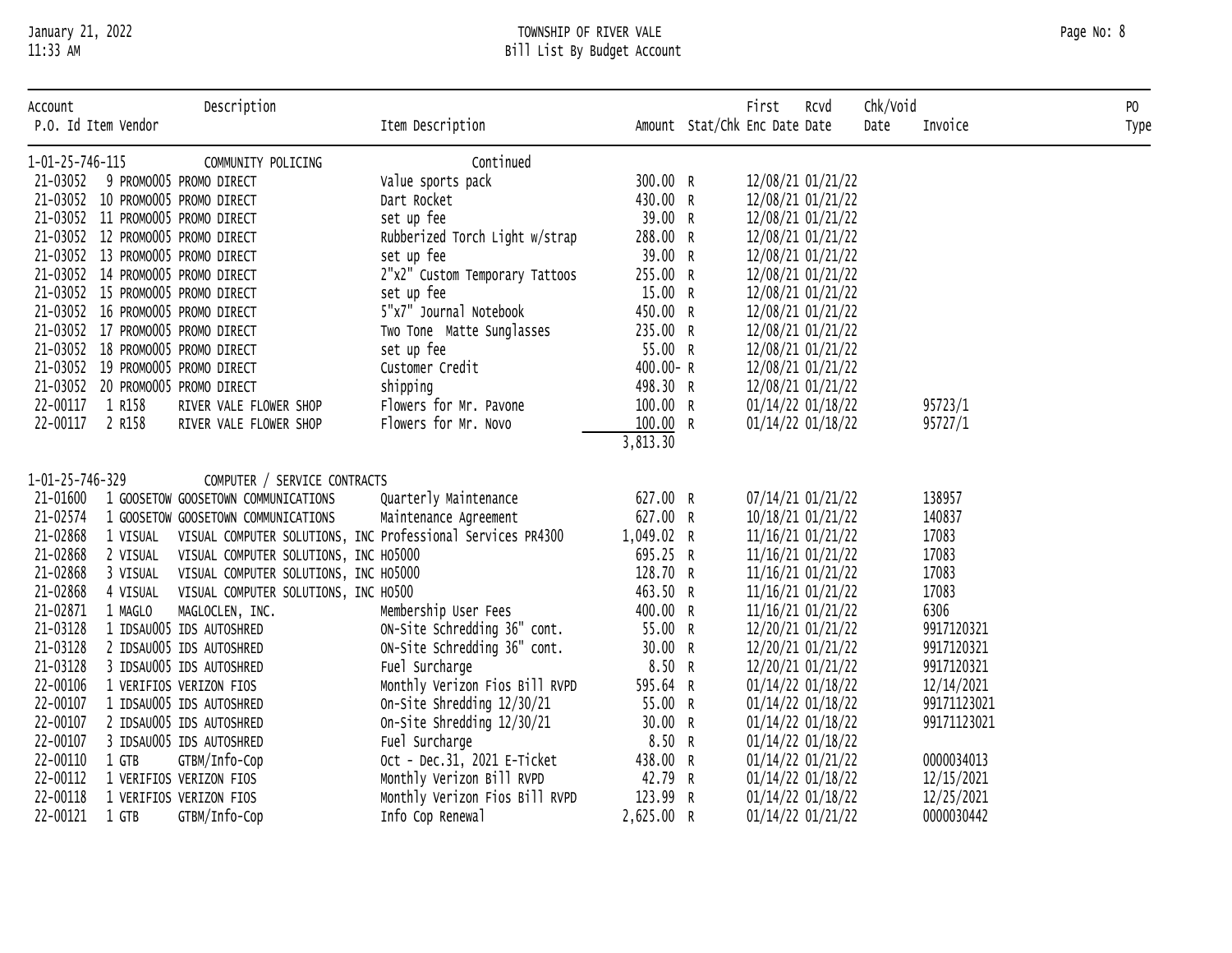# January 21, 2022 TOWNSHIP OF RIVER VALE Page No: 9 11:33 AM Bill List By Budget Account

| Account<br>P.O. Id Item Vendor                                                                                | Description                                                                                                        | Item Description                                                                                            |                                                    | First<br>Rcvd<br>Amount Stat/Chk Enc Date Date                                   | Chk/Void<br>Date | Invoice                          | P <sub>0</sub><br>Type |
|---------------------------------------------------------------------------------------------------------------|--------------------------------------------------------------------------------------------------------------------|-------------------------------------------------------------------------------------------------------------|----------------------------------------------------|----------------------------------------------------------------------------------|------------------|----------------------------------|------------------------|
| 1-01-25-746-329<br>22-00148 1 PORTER                                                                          | COMPUTER / SERVICE CONTRACTS<br>PORTER LEE CORPORATION                                                             | Continued<br>Annual Software Support BEAST                                                                  | 1,013.00 R<br>9,015.89                             | 01/14/22 01/18/22                                                                |                  | 25850                            |                        |
|                                                                                                               | Department Total: POLICE DEPARTMENT GRANTS                                                                         |                                                                                                             | 12,829.19                                          |                                                                                  |                  |                                  |                        |
| Department: VOLUNTEER FIRE DEPARTMENT                                                                         |                                                                                                                    |                                                                                                             |                                                    |                                                                                  |                  |                                  |                        |
| 1-01-25-749-043<br>21-03087 1 D58                                                                             | UNIFORMS & TURNOUT GEAR<br>D & E UNIFORMS                                                                          | Tom Fayhe Class A                                                                                           | 573.95 R                                           | 12/08/21 01/21/22                                                                |                  | 57609                            |                        |
| 1-01-25-749-120<br>21-02855 1 CON                                                                             | PROGRAM EXPENSES<br>Conway Shields                                                                                 | Sheilds                                                                                                     | 102.38 R                                           | 11/16/21 01/21/22                                                                |                  | 0391292                          |                        |
|                                                                                                               | Department Total: VOLUNTEER FIRE DEPARTMENT                                                                        |                                                                                                             | 676.33                                             |                                                                                  |                  |                                  |                        |
| Department: DIVISION OF FIRE PREVENTION                                                                       |                                                                                                                    |                                                                                                             |                                                    |                                                                                  |                  |                                  |                        |
| 1-01-25-752-036<br>22-00178<br>22-00178                                                                       | STATIONARY, PRINTING & OFFICE SUPPLIES<br>1 AMAZ0005 AMAZON CAPITAL SERVICES<br>2 AMAZ0005 AMAZON CAPITAL SERVICES | FIREFIGHTER RESCUE WEBBING<br>UNIVERSAL CAR SEAT COVERS                                                     | 224.75 R<br>49.36 R<br>274.11                      | 01/20/22 01/20/22<br>01/20/22 01/20/22                                           |                  | 1J4Y-TD4D-9FGL<br>1WDH-VT1D-FMVG |                        |
| $1 - 01 - 25 - 752 - 116$<br>21-03118<br>1 D58<br>22-00200<br>1 D58<br>22-00200<br>2 D58<br>22-00200<br>3 D58 | <b>UNIFORMS</b><br>D & E UNIFORMS<br>D & E UNIFORMS<br>D & E UNIFORMS<br>D & E UNIFORMS                            | KELLY GOODELL-UNIFORM<br>HOODED SW SHIRT W/EMBROIDERY<br>CREW NECK SWEAT SHIRT W/EMBROI<br>TSHIRT W/EMBROID | 49.00 R<br>36.00 R<br>69.00 R<br>24.00 R<br>178.00 | 12/20/21 01/21/22<br>01/20/22 01/20/22<br>01/20/22 01/20/22<br>01/20/22 01/20/22 |                  |                                  |                        |
| $1 - 01 - 25 - 752 - 120$<br>21-02782 1 S45<br>2 S45<br>21-02782<br>21-02782<br>3 S45                         | PROGRAM EXPENSES<br>STATE LINE FIRE & SAFETY<br>STATE LINE FIRE & SAFETY<br>STATE LINE FIRE & SAFETY               | SMOKE FLUID GALLON<br>6VOLT 4 AMP BATTERY<br>SMOKE IN CAN CCOS                                              | 111.40 R<br>30.00 R<br>252.00 R<br>393.40          | 11/10/21 01/19/22<br>11/10/21 01/19/22<br>11/10/21 01/19/22                      |                  |                                  |                        |
|                                                                                                               | Department Total: DIVISION OF FIRE PREVENTION<br>CAFR Total: DEPARTMENT OF POLICE                                  |                                                                                                             | 845.51<br>35,225.95                                |                                                                                  |                  |                                  |                        |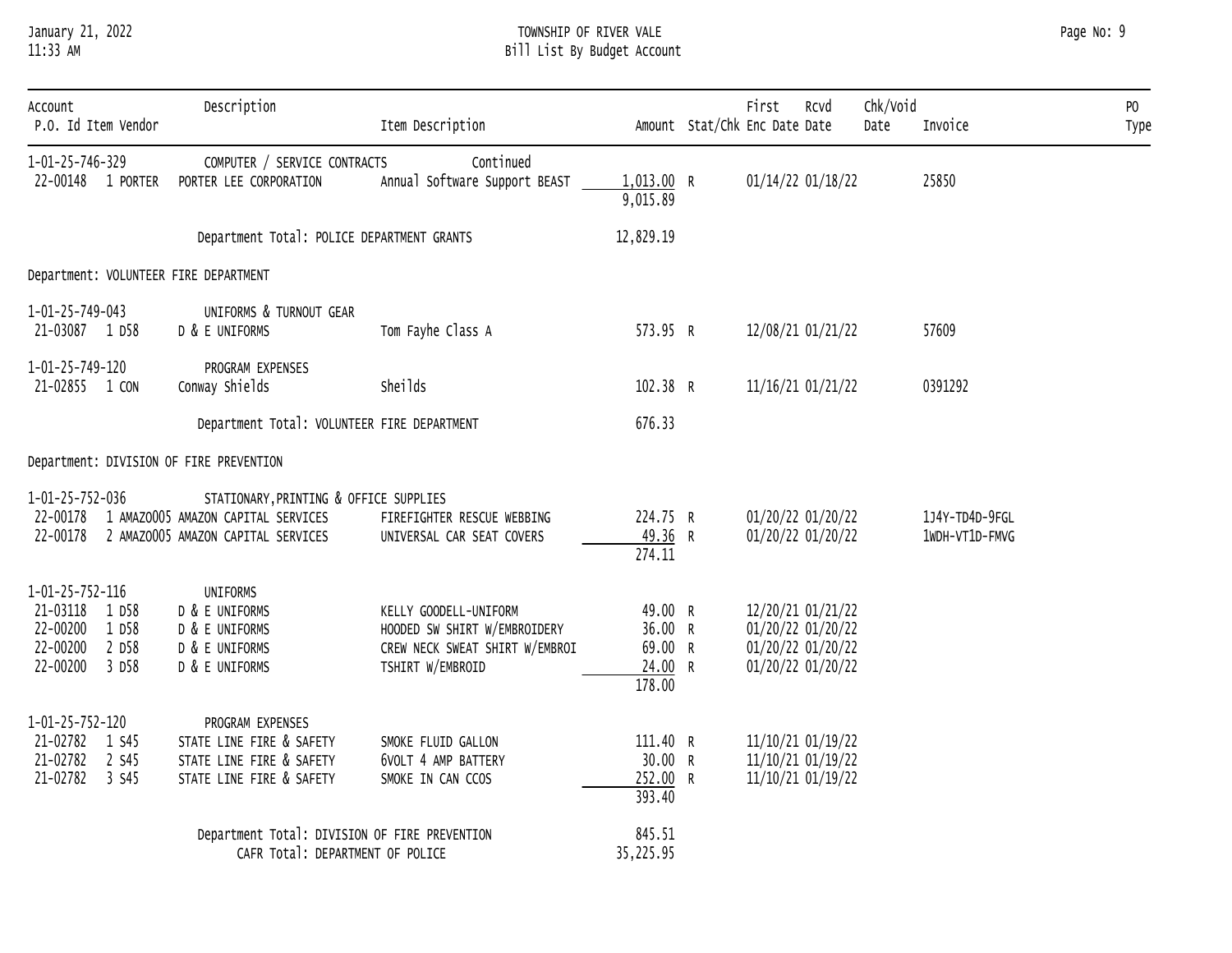# January 21, 2022 TOWNSHIP OF RIVER VALE Page No: 10 11:33 AM Bill List By Budget Account

| Account<br>P.O. Id Item Vendor                      |        | Description                                          | Item Description                                  |                               | First<br>Rcvd<br>Amount Stat/Chk Enc Date Date | Chk/Void<br>Date | Invoice                    | P <sub>0</sub><br>Type |
|-----------------------------------------------------|--------|------------------------------------------------------|---------------------------------------------------|-------------------------------|------------------------------------------------|------------------|----------------------------|------------------------|
| CAFR:<br>Department: DIRECTOR'S OFFICE              |        | DEPARTMENT OF PUBLIC WORKS                           |                                                   |                               |                                                |                  |                            |                        |
| 1-01-26-765-036                                     |        | STATIONERY, PRINTING & OFFICE SUPPLIES               |                                                   |                               |                                                |                  |                            |                        |
| 22-00006 1 READY<br>22-00025                        |        | READY REFRESH<br>1 OFFCONCE OFFICE CONCEPTS GROUP    | DRINKING WATER DPW MV & RV<br>OFFICE SUPPLIES DPW | 254.43 R<br>47.82 R<br>302.25 | 01/11/22 01/12/22<br>01/11/22 01/12/22         |                  | 11K0437174774<br>1025683-0 |                        |
| 1-01-26-765-043                                     |        | NEW & REPLACEMENT UNIFORMS                           |                                                   |                               |                                                |                  |                            |                        |
| 22-00095 1 DL-1                                     |        | LAKICEVIC, DENNIS                                    | dpw uniform pants 2021                            | 79.98 R                       | 01/14/22 01/18/22                              |                  | 18066                      |                        |
| 1-01-26-765-302<br>22-00092 1 B943                  |        | BOOTS BERLAMINO<br>BERLAMINO, JAMES                  | 2021 BOOT REIMBURSEMENT DPW                       | 400.00 R                      | 01/14/22 01/18/22                              |                  | 17932                      |                        |
| 1-01-26-765-306<br>22-00087 1 WIENE005 WIENER, EVAN |        | <b>BOOTS WIENER</b>                                  | 2021 BOOT REIMBURSEMENT DPW                       | 175.00 R                      | 01/14/22 01/18/22                              |                  | 3733/17520                 |                        |
| 1-01-26-765-321                                     |        | TREE REMOVAL & TRIMMING                              |                                                   |                               |                                                |                  |                            |                        |
| 21-02970 1 A802                                     |        | ARROW TREE SERVICE, INC.                             | WILLIAMS ST                                       | 6,575.00 R                    | 12/02/21 01/21/22                              |                  | 73843                      |                        |
| 21-02987                                            | 1 A802 | ARROW TREE SERVICE, INC.                             | 625 ROBERGE DR.                                   | 2,125.00 R                    | 12/02/21 01/21/22                              |                  | 73858                      |                        |
| 21-02987                                            | 2 A802 | ARROW TREE SERVICE, INC.                             | 533 WESTWOOD AVE                                  | 1,700.00 R                    | 12/02/21 01/21/22                              |                  | 73858                      |                        |
| 21-03032<br>21-03032 2 A802                         | 1 A802 | ARROW TREE SERVICE, INC.<br>ARROW TREE SERVICE, INC. | 224 FONDILLER ST<br>682 WOODSIDE AVE              | 2,480.00 R<br>1,955.00 R      | 12/08/21 01/21/22<br>12/08/21 01/21/22         |                  | 72794<br>27238             |                        |
|                                                     |        |                                                      |                                                   | 14,835.00                     |                                                |                  |                            |                        |
| 1-01-26-765-337                                     |        | MATERIALS & SUPPLIES                                 |                                                   |                               |                                                |                  |                            |                        |
| 21-02966                                            |        | 1 STONEIND STONE INDUSTRIES                          | ASPHALT DPW                                       | 942.71 R                      | 12/02/21 01/21/22                              |                  | 131827                     |                        |
| 21-03025                                            |        | 1 STONEIND STONE INDUSTRIES                          | ASPHALT DPW                                       | 215.13 R                      | 12/08/21 01/21/22                              |                  | 133726                     |                        |
| 21-03125                                            |        | 1 STONEIND STONE INDUSTRIES                          | <b>ASPHALT</b>                                    | 72.42 R                       | 12/20/21 01/21/22                              |                  | 134589                     |                        |
| 22-00073                                            |        | 1 HILLE005 HILLER, WILLIAM                           | 2021 BOOT REIMBURSEMENT                           | 159.84 R                      | 01/14/22 01/18/22                              |                  | 1876226                    |                        |
| 22-00073                                            |        | 2 HILLE005 HILLER, WILLIAM                           | 2021 BOOT REIMBURSEMENT                           | 221.99 R                      | 01/14/22 01/18/22                              |                  | 3359430                    |                        |
| 22-00086                                            | 1 H215 | HOIEM, RONALD                                        | boot remibursement dpw 2021                       | 400.00 R                      | 01/14/22 01/18/22                              |                  | 17367                      |                        |
| 22-00087                                            |        | 2 WIENE005 WIENER, EVAN                              | 2021 BOOT REIMBURSEMENT DPW                       | 225.00 R                      | 01/14/22 01/18/22                              |                  | 3733/17520                 |                        |
| 22-00088                                            |        | 1 SCOTT SA SAVOY, SCOTT                              | 2021 boot reimbursement                           | 400.00 R                      | 01/14/22 01/18/22                              |                  |                            |                        |
| 22-00090                                            |        | 1 DAVID010 DAVID CERBASIO                            | 2021 boot reimbursement                           | 279.99 R                      | 01/14/22 01/18/22                              |                  | 94887                      |                        |
| 22-00090                                            |        | 2 DAVID010 DAVID CERBASIO                            | 2021 uniform reimbursement                        | 87.98 R                       | 01/14/22 01/18/22                              |                  | 3102                       |                        |
|                                                     |        |                                                      |                                                   | 3,005.06                      |                                                |                  |                            |                        |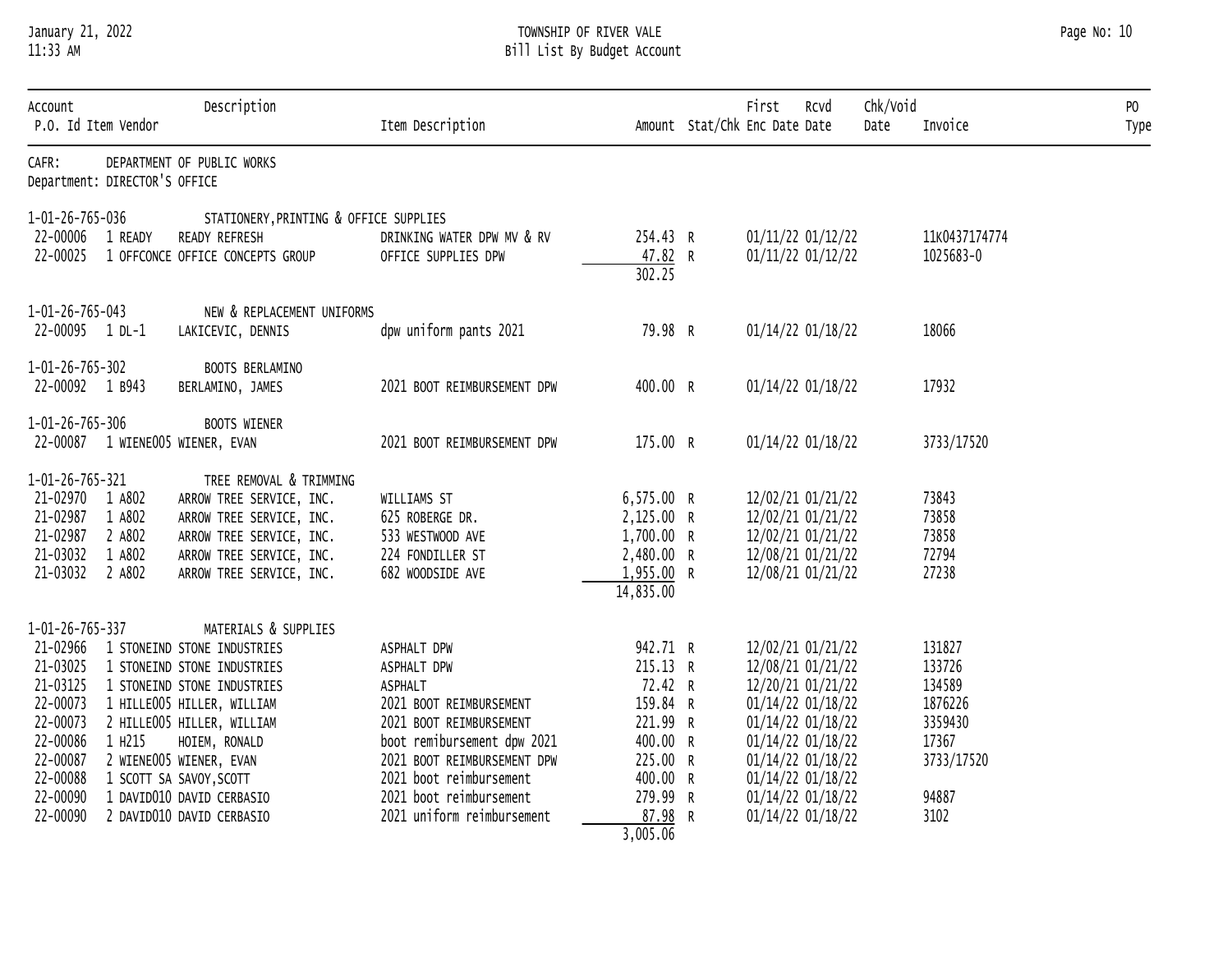# January 21, 2022 TOWNSHIP OF RIVER VALE Page No: 11 11:33 AM Bill List By Budget Account

| Account<br>P.O. Id Item Vendor |        | Description                                                          | Item Description                                                       |             | First<br>Rcvd<br>Amount Stat/Chk Enc Date Date | Chk/Void<br>Date | Invoice        | PO<br>Type |
|--------------------------------|--------|----------------------------------------------------------------------|------------------------------------------------------------------------|-------------|------------------------------------------------|------------------|----------------|------------|
| 1-01-26-765-339                |        | STREET SIGNS/TRAFFIC LINES                                           |                                                                        |             |                                                |                  |                |            |
| 21-03006                       |        |                                                                      | 1 TRAFSAFE TRAFFIC SAFETY & EQUIPMENT CO. TRAFFIC SIGN 25 MPH MONTVALE | 45.00 R     | 12/02/21 01/21/22                              |                  | 223674         |            |
| 1-01-26-765-437                |        | REPAIR, MAINT & REPLACE EQUIPMENT                                    |                                                                        |             |                                                |                  |                |            |
| 21-02901                       |        | 1 VAN DINE VAN DINES INC.                                            | SOFT START MODULE SNOW                                                 | 85.21 R     | 11/16/21 01/21/22                              |                  | 134248         |            |
| 21-02906                       | 1 C390 | CLIFFSIDE BODY CORP                                                  | parts/supplies                                                         | 6, 153.00 R | 11/16/21 01/19/22                              |                  | EG110621A      |            |
|                                |        |                                                                      |                                                                        | 6, 238.21   |                                                |                  |                |            |
|                                |        | Department Total: DIRECTOR'S OFFICE                                  |                                                                        | 25,080.50   |                                                |                  |                |            |
| Department: GARAGE DIVISION    |        |                                                                      |                                                                        |             |                                                |                  |                |            |
| 1-01-26-767-025                |        | POLICE AUTO REPAIRS - MONTVALE                                       |                                                                        |             |                                                |                  |                |            |
|                                |        | 22-00015 1 CHRYSOO5 CHRYSLER, JEEP, DODGE OF PARAMUS PARTS FOR MV PD |                                                                        | 3,018.92 R  | 01/11/22 01/21/22                              |                  | 459788         |            |
| 1-01-26-767-026                |        | DPW AUTO REPAIRS & SUPPLIES                                          |                                                                        |             |                                                |                  |                |            |
| 21-02730 1 A418                |        | ACTION RUBBER & INDUSTRIAL                                           | PARTS FOR LEAF TRUCK DPW                                               | 213.04 R    | 10/27/21 01/21/22                              |                  | 1049925        |            |
| 21-02780                       |        | 1 DIESE005 DIESEL EMISSIONS SERVICE                                  | TRUCK PARTS/SUPPLIES DPW                                               | 5,308.10 R  | 11/10/21 01/21/22                              |                  | ORDER #009347  |            |
| 21-02781                       | 1 P A  | P & A AUTO PARTS                                                     | auto parts/supplies                                                    | 153.01 R    | 11/10/21 01/21/22                              |                  | 15043-179173   |            |
| 21-02781 2 P A                 |        | P & A AUTO PARTS                                                     | auto parts/supplies                                                    | 41.52 R     | 11/10/21 01/21/22                              |                  | 15043-179686   |            |
| 21-02781 3 P A                 |        | P & A AUTO PARTS                                                     | auto parts/supplies                                                    | 5.90 R      | 11/10/21 01/21/22                              |                  | 15043-179680   |            |
| 21-02781                       | 4 P A  | P & A AUTO PARTS                                                     | auto parts/supplies                                                    | 116.52 R    | 11/10/21 01/21/22                              |                  | 15043-179271   |            |
| 21-02781 5 P A                 |        | P & A AUTO PARTS                                                     | auto parts/supplies                                                    | 12.20 R     | 11/10/21 01/21/22                              |                  | 15043-17943    |            |
| 21-02781 6 P A                 |        | P & A AUTO PARTS                                                     | auto parts/supplies                                                    | 57.06 R     | 11/10/21 01/21/22                              |                  | 15043-179970   |            |
| 21-02781 7 P A                 |        | P & A AUTO PARTS                                                     | auto parts/supplies                                                    | 239.88 R    | 11/10/21 01/21/22                              |                  | 15043-180211   |            |
| 21-02781                       | 8 P A  | P & A AUTO PARTS                                                     | auto parts/supplies                                                    | 76.75 R     | 11/10/21 01/21/22                              |                  | 15043-179567   |            |
| 21-02781 9 P A                 |        | P & A AUTO PARTS                                                     | auto parts/supplies                                                    | 47.00 R     | 11/10/21 01/21/22                              |                  | 15043-180232   |            |
| 21-02781 10 P A                |        | P & A AUTO PARTS                                                     | auto parts/supplies                                                    | 30.38 R     | 11/10/21 01/21/22                              |                  | 15043-180504   |            |
| 21-02781 11 P A                |        | P & A AUTO PARTS                                                     | auto parts/supplies                                                    | 108.66 R    | 11/10/21 01/21/22                              |                  | 15043-181024   |            |
| 21-02781 12 P A                |        | P & A AUTO PARTS                                                     | auto parts/supplies                                                    | 47.13 R     | 11/10/21 01/21/22                              |                  | 15043-181256   |            |
| 21-02781 13 P A                |        | P & A AUTO PARTS                                                     | auto parts/supplies                                                    | 196.88 R    | 11/10/21 01/21/22                              |                  | 15043-181636   |            |
| 21-02781 14 P A                |        | P & A AUTO PARTS                                                     | auto parts/supplies                                                    | 40.49 R     | 11/10/21 01/21/22                              |                  | 15043-176872   |            |
| 21-02804                       |        | 1 MID-ATLA MID-ATLANTIC TRUCK CENTER, INC R-20 BELT                  |                                                                        | 47.44 R     | 11/10/21 01/21/22                              |                  | X403029719:02  |            |
| 21-02904                       | 1 MACK | H & H MACK SALES, INC                                                | AUTO PARTS/SUPPLIES DPW                                                | 394.14 R    | 11/16/21 01/21/22                              |                  | 403412HH       |            |
| 21-02904                       | 2 MACK | H & H MACK SALES, INC                                                | AUTO PARTS/SUPPLIES DPW                                                | 1,164.78 R  | 11/16/21 01/21/22                              |                  | 403644HH       |            |
| 21-02986                       | 1 C390 | CLIFFSIDE BODY CORP                                                  | truck parts/supplies                                                   | 5,528.00 R  | 12/02/21 01/19/22                              |                  | ESCNJ 20/21-55 |            |
| 21-02997                       | 1 P A  | P & A AUTO PARTS                                                     | AUTO PARTS/SUPPLIES DPW                                                | 134.68 R    | 12/02/21 01/21/22                              |                  | 15043-182494   |            |
| 21-02997                       | 2 P A  | P & A AUTO PARTS                                                     | AUTO PARTS/SUPPLIES DPW                                                | 56.00 R     | 12/02/21 01/21/22                              |                  | 15043-182730   |            |
| 21-02997                       | 3 P A  | P & A AUTO PARTS                                                     | AUTO PARTS/SUPPLIES DPW                                                | 114.93 R    | 12/02/21 01/21/22                              |                  | 15043-178354   |            |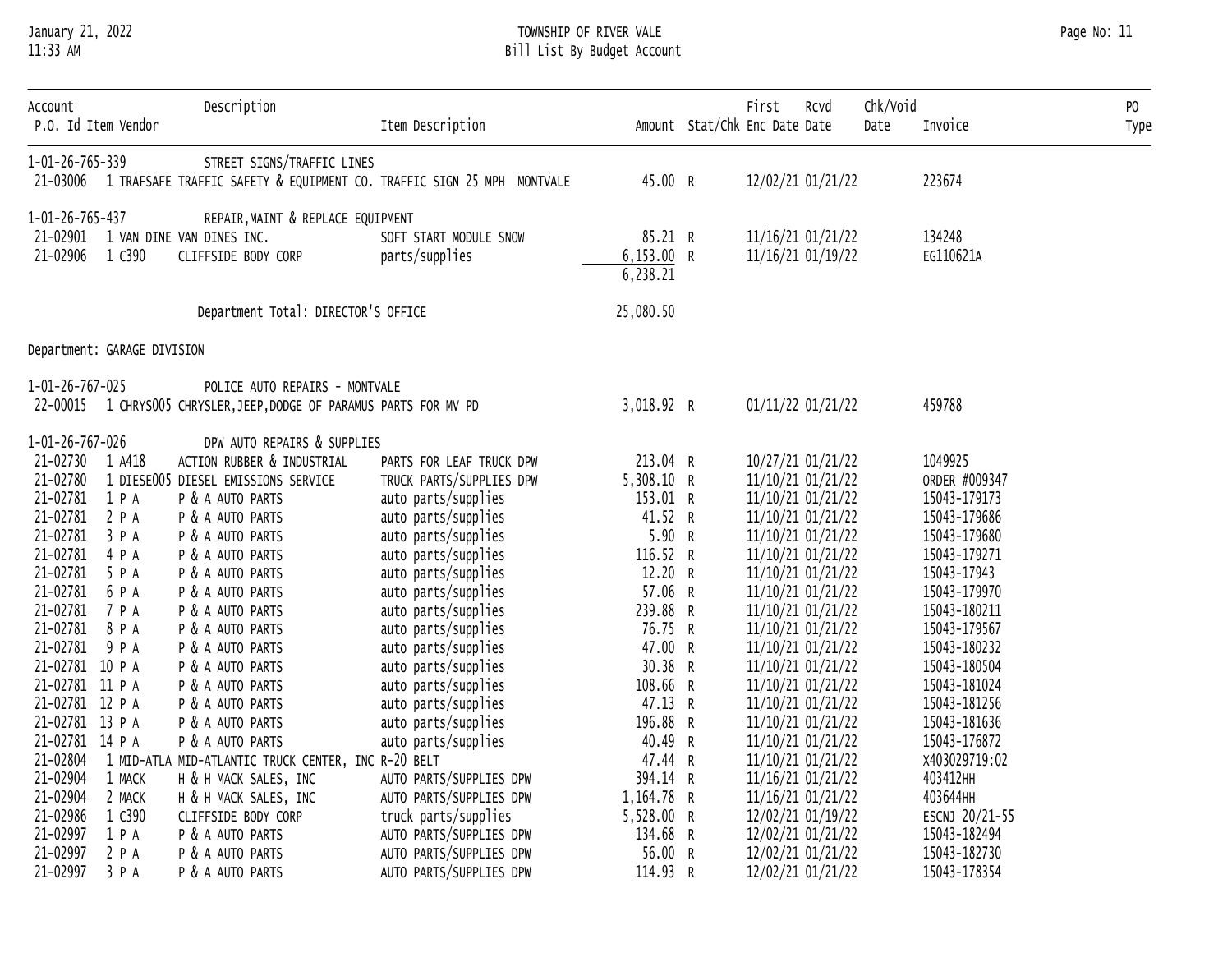#### January 21, 2022 TOWNSHIP OF RIVER VALE Page No: 12 11:33 AM Bill List By Budget Account

| Account<br>P.O. Id Item Vendor | Description                                        | Item Description               |              | First<br>Amount Stat/Chk Enc Date Date | Rcvd | Chk/Void<br>Date | Invoice      | P <sub>0</sub><br>Type |
|--------------------------------|----------------------------------------------------|--------------------------------|--------------|----------------------------------------|------|------------------|--------------|------------------------|
| 1-01-26-767-026                | DPW AUTO REPAIRS & SUPPLIES                        | Continued                      |              |                                        |      |                  |              |                        |
| 21-02997 4 P A                 | P & A AUTO PARTS                                   | AUTO PARTS/SUPPLIES DPW        | 119.40 R     | 12/02/21 01/21/22                      |      |                  | 15043-178459 |                        |
| 21-02997<br>5 P A              | P & A AUTO PARTS                                   | AUTO PARTS/SUPPLIES DPW        | 65.98 R      | 12/02/21 01/21/22                      |      |                  | 15043-178955 |                        |
| 21-02997<br>6 P A              | P & A AUTO PARTS                                   | AUTO PARTS/SUPPLIES DPW        | 65.98 R      | 12/02/21 01/21/22                      |      |                  | 15043-178955 |                        |
| 21-02997<br>7 P A              | P & A AUTO PARTS                                   | AUTO PARTS/SUPPLIES DPW        | 148.24 R     | 12/02/21 01/21/22                      |      |                  | 15043-179099 |                        |
| 21-02997<br>8 P A              | P & A AUTO PARTS                                   | AUTO PARTS/SUPPLIES DPW        | 78.72 R      | 12/02/21 01/21/22                      |      |                  | 15043-182550 |                        |
| 21-02997<br>9 P A              | P & A AUTO PARTS                                   | AUTO PARTS/SUPPLIES DPW        | 91.68 R      | 12/02/21 01/21/22                      |      |                  | 15043-178656 |                        |
| 21-02997 10 P A                | P & A AUTO PARTS                                   | AUTO PARTS/SUPPLIES DPW        | 15.94 R      | 12/02/21 01/21/22                      |      |                  | 15043-181508 |                        |
| 21-02997 11 P A                | P & A AUTO PARTS                                   | AUTO PARTS/SUPPLIES DPW        | 14.97 R      | 12/02/21 01/21/22                      |      |                  | 15043-179866 |                        |
| 21-02997 12 P A                | P & A AUTO PARTS                                   | AUTO PARTS/SUPPLIES DPW        | 63.34 R      | 12/02/21 01/21/22                      |      |                  | 15043-183290 |                        |
| 21-02997 13 P A                | P & A AUTO PARTS                                   | AUTO PARTS/SUPPLIES DPW        | 273.92 R     | 12/02/21 01/21/22                      |      |                  | 15043-183197 |                        |
| 21-02997 14 P A                | P & A AUTO PARTS                                   | AUTO PARTS/SUPPLIES DPW        | 25.98 R      | 12/02/21 01/21/22                      |      |                  | 15043-182489 |                        |
| 21-02998<br>1 AUTOP            | AUTO PLUS                                          | TRAILER PARTS DPW              | 40.60 R      | 12/02/21 01/21/22                      |      |                  | 716205771    |                        |
| 21-03001<br>1 S44              | SANITATION EQUIPMENT CORP                          | R-22 AUTO PARTS DPW            | 317.14 R     | 12/02/21 01/21/22                      |      |                  | 58544        |                        |
| 21-03001<br>2 S44              | SANITATION EQUIPMENT CORP                          | R-22 AUTO PARTS DPW            | 225.85 R     | 12/02/21 01/21/22                      |      |                  | 58449        |                        |
| 21-03009<br>1 MACK             | H & H MACK SALES, INC                              | TRUCK PARTS/SUPPLIES DPW       | 158.52 R     | 12/02/21 01/21/22                      |      |                  | 403783HH     |                        |
| 21-03012<br>1 PG2019           | P & G AUTO GROUP                                   | AUTO PARTS/SUPPLIES DPW GARAGE | 1,008.00 R   | 12/02/21 01/21/22                      |      |                  | 001-240223   |                        |
| 21-03012<br>2 PG2019           | P & G AUTO GROUP                                   | CORE RETURNED                  | $500.00 - R$ | 12/02/21 01/21/22                      |      |                  | 001-240223   |                        |
| 21-03012<br>3 PG2019           | P & G AUTO GROUP                                   | AUTO PARTS/SUPPLIES            | 4,402.55 R   | 12/02/21 01/21/22                      |      |                  | 001-239624   |                        |
| 21-03012<br>4 PG2019           | P & G AUTO GROUP                                   | AUTO PARTS/SUPPLIES            | 128.33 R     | 12/02/21 01/21/22                      |      |                  | 001-241348   |                        |
| 21-03134 1 G1078               | GRAINGER, INC                                      | FIRST AID KITS DPW TRUCKS      | 573.90 R     | 12/20/21 01/21/22                      |      |                  | 9138274999   |                        |
|                                |                                                    |                                | 21,453.53    |                                        |      |                  |              |                        |
| 1-01-26-767-027                | FIRE DEPT. AUTO REPAIRS - MONTVALE                 |                                |              |                                        |      |                  |              |                        |
| 21-02781 15 P A                | P & A AUTO PARTS                                   | auto parts/supplies            | 26.97 R      | 11/10/21 01/21/22                      |      |                  | 15043-177449 |                        |
| 21-02781 16 P A                | P & A AUTO PARTS                                   | auto parts/supplies            | 154.71 R     | 11/10/21 01/21/22                      |      |                  | 15043-178385 |                        |
|                                |                                                    |                                | 181.68       |                                        |      |                  |              |                        |
| 1-01-26-767-029                | HARDWARE MINOR TOOLS & SUPPLIES                    |                                |              |                                        |      |                  |              |                        |
| 21-03008<br>1 K1017            | KNOTHE, DANIEL J.                                  | GARAGE SUPPLIES DPW            | 137.00 R     | 12/02/21 01/21/22                      |      |                  | 11172193121  |                        |
| 21-03008<br>2 K1017            | KNOTHE, DANIEL J.                                  | GARAGE SUPPLIES DPW            | 270.00 R     | 12/02/21 01/21/22                      |      |                  | 09152191047Q |                        |
|                                |                                                    |                                | 407.00       |                                        |      |                  |              |                        |
| 1-01-26-767-032                | OTHER EQUIPMENT - TIRES                            |                                |              |                                        |      |                  |              |                        |
| 21-02825 1 MAHWAH              | MAHWAH BERGEN TIRE SERVICE CTR 8 PICK UP TIRES DPW |                                | 1,368.24 R   | 11/16/21 01/21/22                      |      |                  | ES 286633    |                        |
| 21-03010<br>1 A4               | ANITA TIRE CORP. t/a                               | TIRES OEM TRUCK                | 422.00 R     | 12/02/21 01/21/22                      |      |                  | 10064394     |                        |
| 21-03010<br>2 A4               | ANITA TIRE CORP. t/a                               | TIRES BACKHOE #500             | 256.40 R     | 12/02/21 01/21/22                      |      |                  | 10064192     |                        |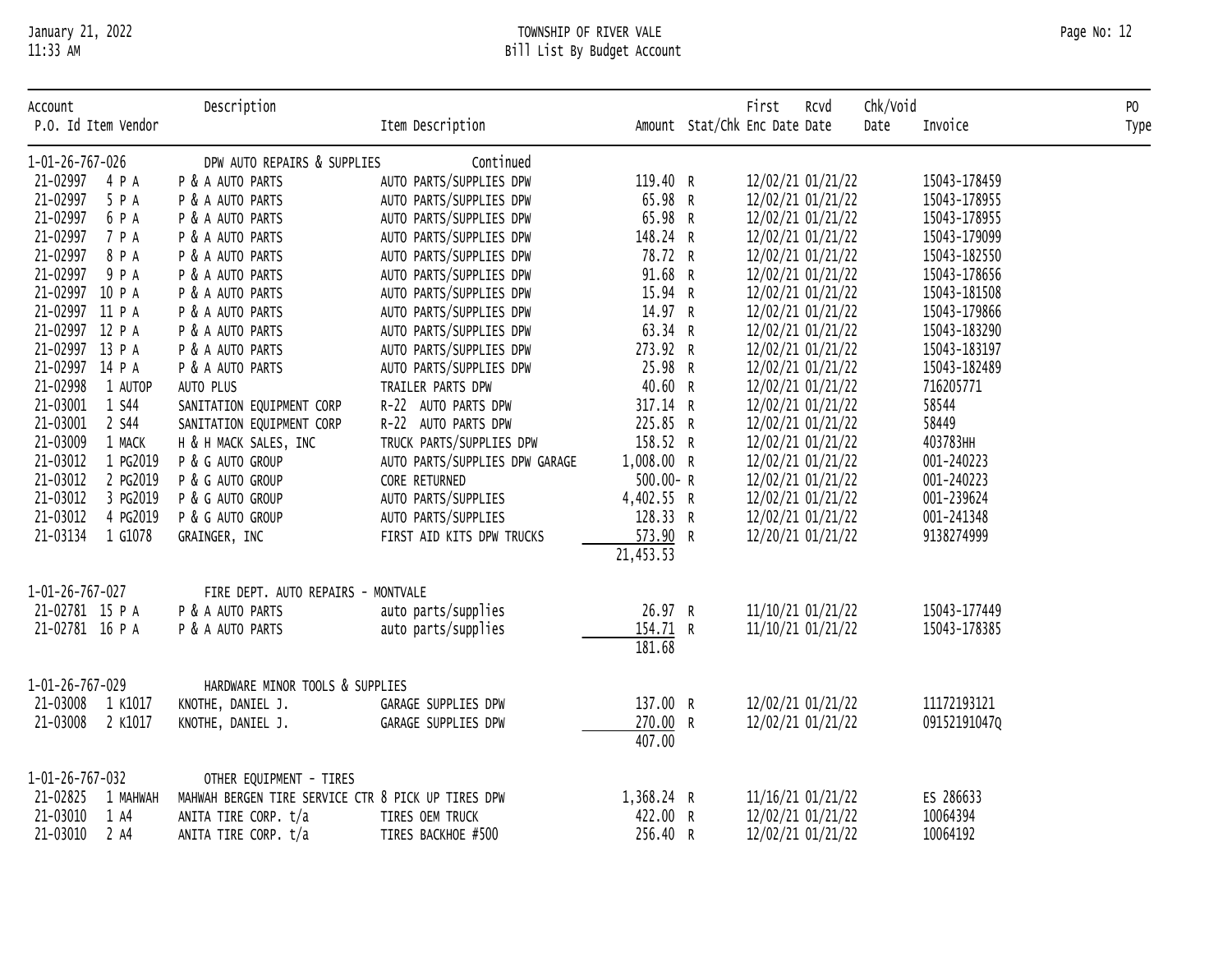# January 21, 2022 TOWNSHIP OF RIVER VALE Page No: 13 11:33 AM Bill List By Budget Account

| Page No: 13 |  |  |
|-------------|--|--|
|-------------|--|--|

| Account<br>P.O. Id Item Vendor   |         | Description                                                  | Item Description                |                      | First<br>RCVd<br>Amount Stat/Chk Enc Date Date | Chk/Void<br>Date | Invoice      | PO<br>Type |
|----------------------------------|---------|--------------------------------------------------------------|---------------------------------|----------------------|------------------------------------------------|------------------|--------------|------------|
| 1-01-26-767-032<br>21-03010 3 A4 |         | OTHER EQUIPMENT - TIRES<br>ANITA TIRE CORP. t/a              | Continued<br>TIRES LEAF MACHINE | 596.00 R<br>2,642.64 | 12/02/21 01/21/22                              |                  | 1006405      |            |
| 1-01-26-767-034                  |         | MOTOR VEHICLE PARTS & SUPPLIES - MV                          |                                 |                      |                                                |                  |              |            |
| 21-02795 1 P A                   |         | P & A AUTO PARTS                                             | AUTO PARTS/SUPPLIES MV          | 65.06 R              | 11/10/21 01/21/22                              |                  | 15043-179375 |            |
| 21-02795 2 P A                   |         | P & A AUTO PARTS                                             | AUTO PARTS/SUPPLIES MV          | 3.84 R               | 11/10/21 01/21/22                              |                  | 15043-179541 |            |
| 21-02795 3 P A                   |         | P & A AUTO PARTS                                             | AUTO PARTS/SUPPLIES MV          | 65.06 R<br>133.96    | 11/10/21 01/21/22                              |                  | 15043-179375 |            |
| 1-01-26-767-136                  |         | REPAIR, MAINT & REPLACE EQUIP.                               |                                 |                      |                                                |                  |              |            |
| 21-02803                         |         | 1 NATIONAL NATIONAL LAWN EQUIPMENT                           | LAWN MOWER SERVICE              | 58.05 R              | 11/10/21 01/21/22                              |                  | 253237       |            |
| 21-03003                         | 1 AUTOP | AUTO PLUS                                                    | PARTS LEAF TRUCK ACCIDENT       | 115.43 R             | 12/02/21 01/21/22                              |                  | 716206158    |            |
| 21-03003                         | 2 AUTOP | AUTO PLUS                                                    | PARTS LEAF TRUCK ACCIDENT       | 155.45 R             | 12/02/21 01/21/22                              |                  | 716206659    |            |
| 21-03004                         | 1 ROB   | ROBERT'S & SON                                               | PARTS FOR LEAF TRUCK ACCIDENT   | 451.16 R             | 12/02/21 01/21/22                              |                  | 05657101     |            |
| 21-03011                         | 1 T1051 | GROFF TRACTOR MID ATLANTIC, LLC EQUIPMENT PARTS/SUPPLIES DPW |                                 | 712.32 R             | 12/02/21 01/21/22                              |                  | PS0384969-1  |            |
| 21-03011                         | 2 T1051 | GROFF TRACTOR MID ATLANTIC, LLC EQUIPMENT PARTS/SUPPLIES DPW |                                 | 200.50 R             | 12/02/21 01/21/22                              |                  | PS0384966-1  |            |
| 21-03011                         | 3 T1051 | GROFF TRACTOR MID ATLANTIC, LLC EQUIPMENT PARTS/SUPPLIES DPW |                                 | 510.00 R             | 12/02/21 01/21/22                              |                  | PS0384965-1  |            |
| 21-03124                         |         | 1 NATIONAL NATIONAL LAWN EQUIPMENT                           | MOWER PARTS/SUPPLIES            | 59.74 R              | 12/20/21 01/21/22                              |                  | 252432       |            |
| 21-03124                         |         | 2 NATIONAL NATIONAL LAWN EQUIPMENT                           | MOWER PARTS/SUPPLIES            | 150.74 R             | 12/20/21 01/21/22                              |                  | 252431       |            |
| 21-03124                         |         | 3 NATIONAL NATIONAL LAWN EQUIPMENT                           | MOWER PARTS/SUPPLIES            | 297.19 R             | 12/20/21 01/21/22                              |                  | 247005       |            |
|                                  |         |                                                              |                                 | 2,710.58             |                                                |                  |              |            |
|                                  |         | Department Total: GARAGE DIVISION                            |                                 | 30,548.31            |                                                |                  |              |            |
|                                  |         | Department: SOLID WASTE & RECYCLING                          |                                 |                      |                                                |                  |              |            |
| 1-01-26-770-152                  |         | COMINGLED RECYCLING CONTRACTUAL                              |                                 |                      |                                                |                  |              |            |
| 21-03002 6 01142                 |         | ORGANIC RECYCLING INC                                        | COMPACKETED LEAVES              | 368.30 R             | 12/02/21 01/21/22                              |                  | 103076       |            |
| 21-03002                         | 7 01142 | ORGANIC RECYCLING INC                                        | COMPACKETED LEAVES              | 368.30 R             | 12/02/21 01/21/22                              |                  | 103014       |            |
| 21-03002                         | 8 01142 | ORGANIC RECYCLING INC                                        | COMPACKETED LEAVES              | 317.50 R             | 12/02/21 01/21/22                              |                  | 103105       |            |
| 21-03002                         | 9 01142 | ORGANIC RECYCLING INC                                        | COMPACKETED LEAVES              | 317.50 R             | 12/02/21 01/21/22                              |                  | 103015       |            |
| 21-03024                         |         | 1 BULDOCAR BULDO CARTING INC.                                | 30 YARD ROLLOFF DPW RIVER VALE  | 750.00 R             | 12/08/21 01/21/22                              |                  | 32579        |            |
| 21-03077                         |         | 1 BULDOCAR BULDO CARTING INC.                                | RECYCLING MONTVALE DPW          | 500.00 R<br>2,621.60 | 12/08/21 01/21/22                              |                  | 32647        |            |
| 1-01-26-770-156                  |         | LEAF PICK-UP CONTRACTUAL                                     |                                 |                      |                                                |                  |              |            |
| 21-02968                         | 1 01142 | ORGANIC RECYCLING INC                                        | COMPACKED LEAVES                | 368.30 R             | 12/02/21 01/21/22                              |                  | 102090       |            |
| 21-02968 2 01142                 |         | ORGANIC RECYCLING INC                                        | COMPACKED LEAVES                | 317.50 R             | 12/02/21 01/21/22                              |                  | 102108       |            |
|                                  |         |                                                              |                                 |                      |                                                |                  |              |            |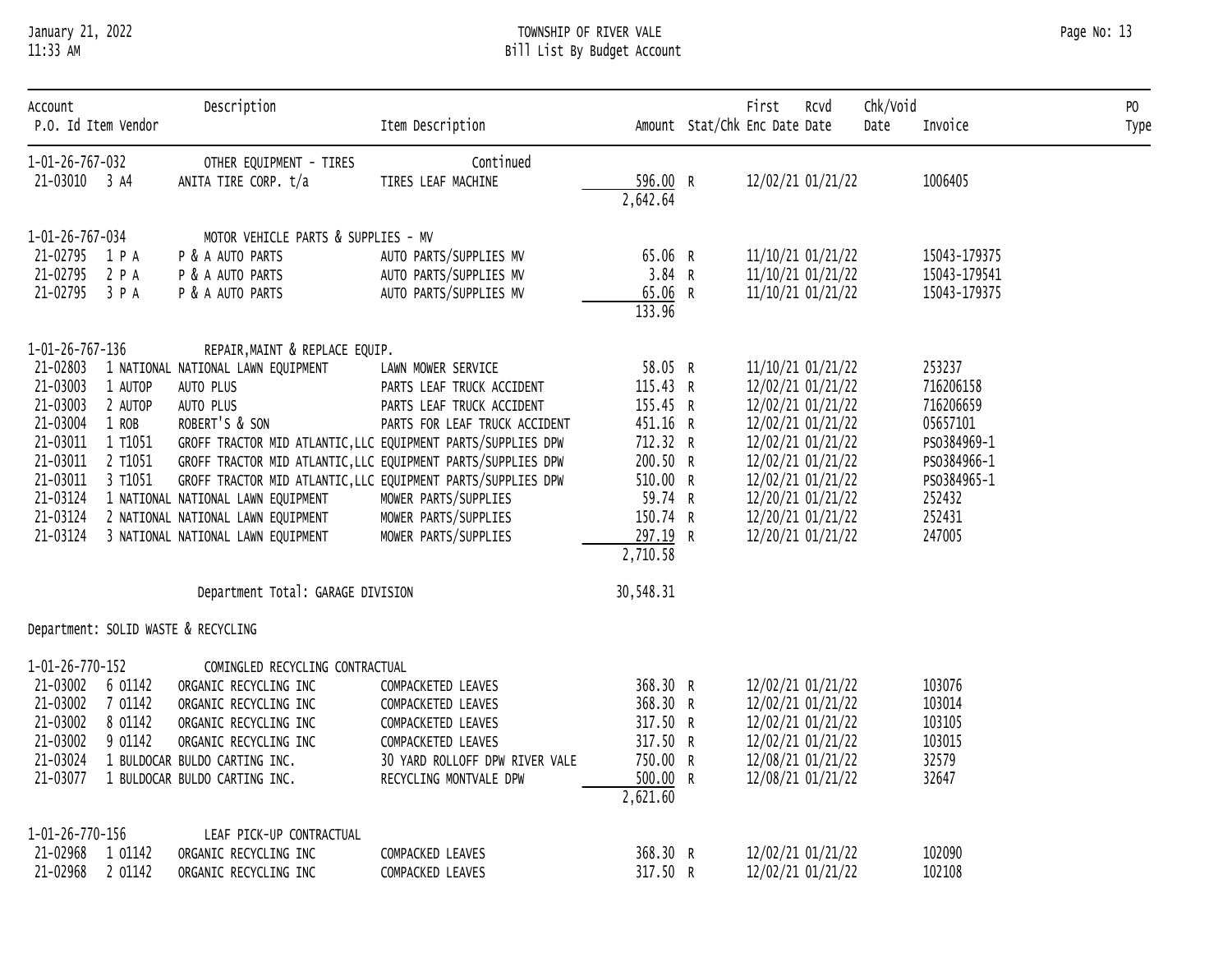| January ZI, ZOZZ<br>11:33 AM |                          | TOWNSHIP OF KIVEK VALE<br>Bill List By Budget Account |          |                                       |         | Page No: 14    |
|------------------------------|--------------------------|-------------------------------------------------------|----------|---------------------------------------|---------|----------------|
| Account                      | Description              |                                                       |          | Chk/Void<br>First<br>Rcvd             |         | P <sub>0</sub> |
| P.O. Id Item Vendor          |                          | Item Description                                      |          | Amount Stat/Chk Enc Date Date<br>Date | Invoice | Type           |
| 1-01-26-770-156              | LEAF PICK-UP CONTRACTUAL | Continued                                             |          |                                       |         |                |
| 21-02968<br>3 01142          | ORGANIC RECYCLING INC    | <b>COMPACKED LEAVES</b>                               | 368.30 R | 12/02/21 01/21/22                     | 102102  |                |
| 21-02968<br>4 01142          | ORGANIC RECYCLING INC    | <b>COMPACKED LEAVES</b>                               | 368.30 R | 12/02/21 01/21/22                     | 102139  |                |
| 21-02968<br>5 01142          | ORGANIC RECYCLING INC    | <b>COMPACKED LEAVES</b>                               | 368.30 R | 12/02/21 01/21/22                     | 102170  |                |
| 21-02968<br>6 01142          | ORGANIC RECYCLING INC    | <b>COMPACKED LEAVES</b>                               | 393.70 R | 12/02/21 01/21/22                     | 102127  |                |
| 01142<br>21-02975            | ORGANIC RECYCLING INC    | COMPACTED LEAVES COLLECTION                           | 317.50 R | 12/02/21 01/21/22                     | 102490  |                |
| 21-02975<br>01142            | ORGANIC RECYCLING INC    | COMPACTED LEAVES COLLECTION                           | 368.30 R | 12/02/21 01/21/22                     | 102499  |                |

| ACCOUNT             | Description              |                             |          | FILST KCVO                    |      | CNK/VO10 | PU.  |
|---------------------|--------------------------|-----------------------------|----------|-------------------------------|------|----------|------|
| P.O. Id Item Vendor |                          | Item Description            |          | Amount Stat/Chk Enc Date Date | Date | Invoice  | Type |
| 1-01-26-770-156     | LEAF PICK-UP CONTRACTUAL | Continued                   |          |                               |      |          |      |
| 21-02968 3 01142    | ORGANIC RECYCLING INC    | COMPACKED LEAVES            | 368.30 R | 12/02/21 01/21/22             |      | 102102   |      |
| 21-02968<br>4 01142 | ORGANIC RECYCLING INC    | COMPACKED LEAVES            | 368.30 R | 12/02/21 01/21/22             |      | 102139   |      |
| 21-02968<br>5 01142 | ORGANIC RECYCLING INC    | COMPACKED LEAVES            | 368.30 R | 12/02/21 01/21/22             |      | 102170   |      |
| 21-02968<br>6 01142 | ORGANIC RECYCLING INC    | COMPACKED LEAVES            | 393.70 R | 12/02/21 01/21/22             |      | 102127   |      |
| 21-02975<br>1 01142 | ORGANIC RECYCLING INC    | COMPACTED LEAVES COLLECTION | 317.50 R | 12/02/21 01/21/22             |      | 102490   |      |
| 21-02975<br>2 01142 | ORGANIC RECYCLING INC    | COMPACTED LEAVES COLLECTION | 368.30 R | 12/02/21 01/21/22             |      | 102499   |      |
| 21-02975<br>3 01142 | ORGANIC RECYCLING INC    | COMPACTED LEAVES COLLECTION | 368.30 R | 12/02/21 01/21/22             |      | 102477   |      |
| 21-02975<br>4 01142 | ORGANIC RECYCLING INC    | COMPACTED LEAVES COLLECTION | 368.30 R | 12/02/21 01/21/22             |      | 102398   |      |
| 21-02975<br>5 01142 | ORGANIC RECYCLING INC    | COMPACTED LEAVES COLLECTION | 368.30 R | 12/02/21 01/21/22             |      | 102435   |      |
| 21-02975<br>6 01142 | ORGANIC RECYCLING INC    | COMPACTED LEAVES COLLECTION | 368.30 R | 12/02/21 01/21/22             |      | 102374   |      |
| 21-02975<br>7 01142 | ORGANIC RECYCLING INC    | COMPACTED LEAVES COLLECTION | 393.70 R | 12/02/21 01/21/22             |      | 102443   |      |
| 21-02975<br>8 01142 | ORGANIC RECYCLING INC    | COMPACTED LEAVES COLLECTION | 368.30 R | 12/02/21 01/21/22             |      | 102258   |      |
| 21-02975<br>9 01142 | ORGANIC RECYCLING INC    | COMPACTED LEAVES COLLECTION | 368.30 R | 12/02/21 01/21/22             |      | 102331   |      |
| 21-02975 10 01142   | ORGANIC RECYCLING INC    | COMPACTED LEAVES COLLECTION | 317.50 R | 12/02/21 01/21/22             |      | 102289   |      |
| 21-02975 11 01142   | ORGANIC RECYCLING INC    | COMPACTED LEAVES COLLECTION | 393.70 R | 12/02/21 01/21/22             |      | 102360   |      |
| 21-02975 12 01142   | ORGANIC RECYCLING INC    | COMPACTED LEAVES COLLECTION | 393.70 R | 12/02/21 01/21/22             |      | 102282   |      |
| 21-02975 13 01142   | ORGANIC RECYCLING INC    | COMPACTED LEAVES COLLECTION | 368.30 R | 12/02/21 01/21/22             |      | 102335   |      |
| 21-02979<br>1 01142 | ORGANIC RECYCLING INC    | COMPACKED LEAVES            | 368.30 R | 12/02/21 01/21/22             |      | 102675   |      |
| 21-02979<br>2 01142 | ORGANIC RECYCLING INC    | COMPACKED LEAVES            | 368.30 R | 12/02/21 01/21/22             |      | 102717   |      |
| 21-02979<br>3 01142 | ORGANIC RECYCLING INC    | COMPACKED LEAVES            | 368.30 R | 12/02/21 01/21/22             |      | 102668   |      |
| 21-02979<br>4 01142 | ORGANIC RECYCLING INC    | COMPACKED LEAVES            | 368.30 R | 12/02/21 01/21/22             |      | 102786   |      |
| 21-02979<br>5 01142 | ORGANIC RECYCLING INC    | COMPACKED LEAVES            | 393.70 R | 12/02/21 01/21/22             |      | 102777   |      |
| 21-02979<br>6 01142 | ORGANIC RECYCLING INC    | COMPACKED LEAVES            | 317.50 R | 12/02/21 01/21/22             |      | 102764   |      |
| 21-02979<br>7 01142 | ORGANIC RECYCLING INC    | COMPACKED LEAVES            | 368.30 R | 12/02/21 01/21/22             |      | 102572   |      |
| 21-02979<br>8 01142 | ORGANIC RECYCLING INC    | COMPACKED LEAVES            | 368.30 R | 12/02/21 01/21/22             |      | 102631   |      |
| 21-02979<br>9 01142 | ORGANIC RECYCLING INC    | COMPACKED LEAVES            | 368.30 R | 12/02/21 01/21/22             |      | 102616   |      |
| 21-02979 10 01142   | ORGANIC RECYCLING INC    | COMPACKED LEAVES            | 368.30 R | 12/02/21 01/21/22             |      | 102535   |      |
| 21-02979 11 01142   | ORGANIC RECYCLING INC    | COMPACKED LEAVES            | 317.50 R | 12/02/21 01/21/22             |      | 102580   |      |
| 21-02979 12 01142   | ORGANIC RECYCLING INC    | COMPACKED LEAVES            | 317.50 R | 12/02/21 01/21/22             |      | 102530   |      |
| 21-02979 13 01142   | ORGANIC RECYCLING INC    | COMPACKED LEAVES            | 317.50 R | 12/02/21 01/21/22             |      | 102636   |      |
| 21-02990<br>1 01142 | ORGANIC RECYCLING INC    | COMPACKED LEAVES            | 393.70 R | 12/02/21 01/21/22             |      | 102879   |      |
| 21-02990<br>2 01142 | ORGANIC RECYCLING INC    | COMPACKED LEAVES            | 393.70 R | 12/02/21 01/21/22             |      | 102812   |      |
| 21-02990<br>3 01142 | ORGANIC RECYCLING INC    | COMPACKED LEAVES            | 368.30 R | 12/02/21 01/21/22             |      | 102936   |      |
| 21-02990<br>4 01142 | ORGANIC RECYCLING INC    | COMPACKED LEAVES            | 368.30 R | 12/02/21 01/21/22             |      | 102875   |      |
| 21-02990<br>5 01142 | ORGANIC RECYCLING INC    | COMPACKED LEAVES            | 368.30 R | 12/02/21 01/21/22             |      | 102808   |      |
| 21-02990<br>6 01142 | ORGANIC RECYCLING INC    | COMPACKED LEAVES            | 368.30 R | 12/02/21 01/21/22             |      | 102907   |      |
| 21-02990<br>7 01142 | ORGANIC RECYCLING INC    | COMPACKED LEAVES            | 368.30 R | 12/02/21 01/21/22             |      | 102848   |      |
| 21-02990<br>8 01142 | ORGANIC RECYCLING INC    | COMPACKED LEAVES            | 317.50 R | 12/02/21 01/21/22             |      | 102911   |      |
|                     |                          |                             |          |                               |      |          |      |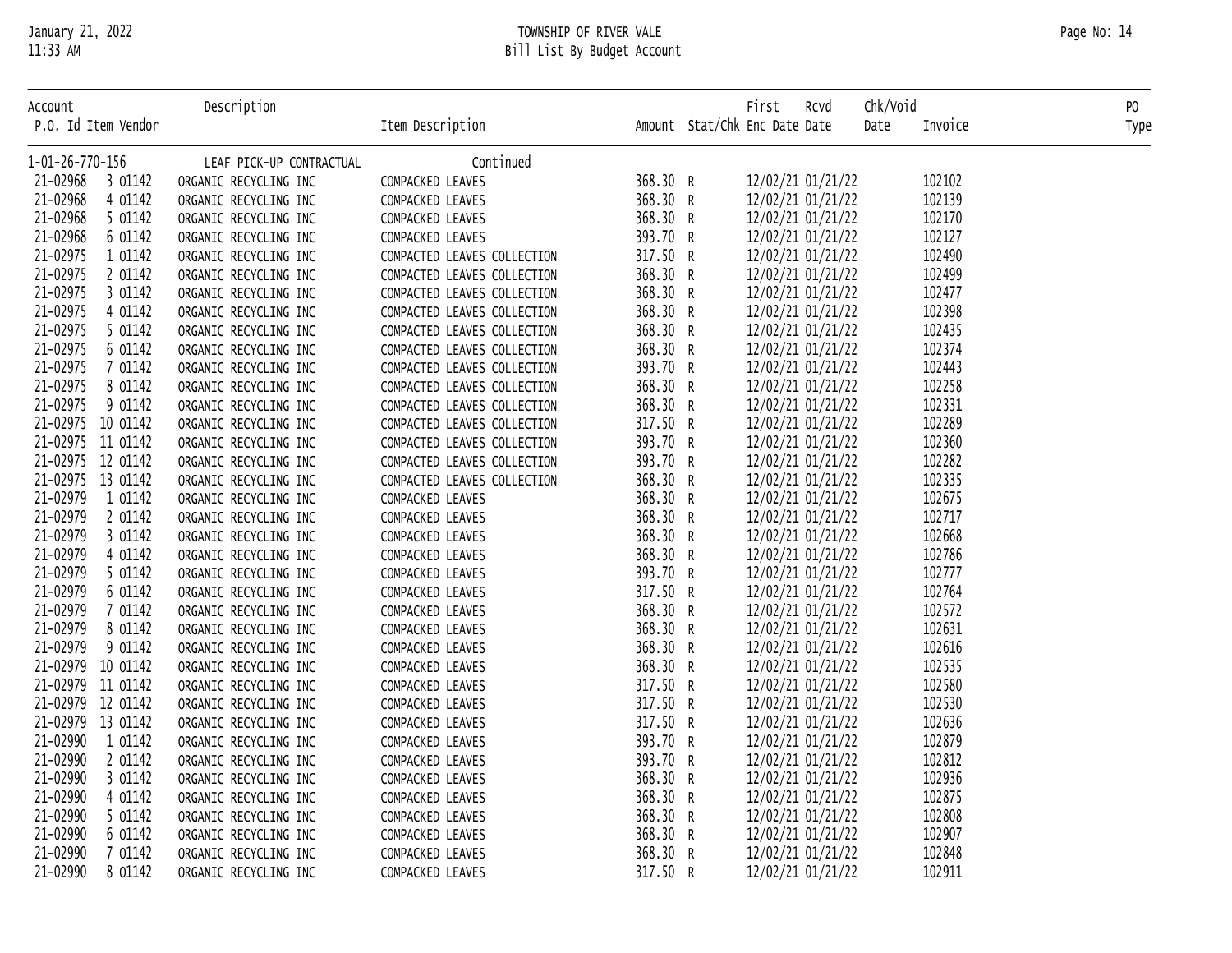# January 21, 2022 TOWNSHIP OF RIVER VALE Page No: 15 11:33 AM Bill List By Budget Account

|  | 11:33 AM |  |
|--|----------|--|
|  |          |  |

| Account                         | Description                                    |                                      |                      | First<br>Rcvd                          | Chk/Void         | PO   |
|---------------------------------|------------------------------------------------|--------------------------------------|----------------------|----------------------------------------|------------------|------|
| P.O. Id Item Vendor             |                                                | Item Description                     |                      | Amount Stat/Chk Enc Date Date          | Date<br>Invoice  | Type |
| 1-01-26-770-156                 | LEAF PICK-UP CONTRACTUAL                       | Continued                            |                      |                                        |                  |      |
| 21-02990 9 01142                | ORGANIC RECYCLING INC                          | COMPACKED LEAVES                     | 368.30 R             | 12/02/21 01/21/22                      | 102989           |      |
| 21-02990 10 01142               | ORGANIC RECYCLING INC                          | COMPACKED LEAVES                     | 317.50 R             | 12/02/21 01/21/22                      | 102962           |      |
| 21-02990 11 01142               | ORGANIC RECYCLING INC                          | COMPACKED LEAVES                     | 317.50 R             | 12/02/21 01/21/22                      | 103004           |      |
| 21-02990 12 01142               | ORGANIC RECYCLING INC                          | COMPACKED LEAVES                     | 393.70 R             | 12/02/21 01/21/22                      | 103005           |      |
| 21-02990 13 01142               | ORGANIC RECYCLING INC                          | COMPACKED LEAVES                     | 393.70 R             | 12/02/21 01/21/22                      | 102955           |      |
| 21-02990 14 01142               | ORGANIC RECYCLING INC                          | COMPACKED LEAVES                     | 368.30 R             | 12/02/21 01/21/22                      | 102969           |      |
| 21-03002<br>1 01142             | ORGANIC RECYCLING INC                          | COMPACKETED LEAVES                   | 393.70 R             | 12/02/21 01/21/22                      | 103104           |      |
| 21-03002<br>2 01142             | ORGANIC RECYCLING INC                          | COMPACKETED LEAVES                   | 393.70 R             | 12/02/21 01/21/22                      | 103017           |      |
| 21-03002<br>3 01142             | ORGANIC RECYCLING INC                          | COMPACKETED LEAVES                   | 368.30 R             | 12/02/21 01/21/22                      | 103072           |      |
| 21-03002<br>4 01142             | ORGANIC RECYCLING INC                          | COMPACKETED LEAVES                   | 368.30 R             | 12/02/21 01/21/22                      | 103018           |      |
| 21-03002<br>5 01142             | ORGANIC RECYCLING INC                          | COMPACKETED LEAVES                   | 368.30 R             | 12/02/21 01/21/22                      | 103137           |      |
| 21-03023<br>1 01142             | ORGANIC RECYCLING INC                          | COMPACKED LEAVES                     | 368.30 R             | 12/08/21 01/21/22                      | 103235           |      |
| 21-03023<br>2 01142             | ORGANIC RECYCLING INC                          | COMPACKED LEAVES                     | 368.30 R             | 12/08/21 01/21/22                      | 103176           |      |
| 21-03023<br>3 01142             | ORGANIC RECYCLING INC                          | COMPACKED LEAVES                     | 393.70 R             | 12/08/21 01/21/22                      | 103201           |      |
| 21-03023<br>4 01142             | ORGANIC RECYCLING INC                          | COMPACKED LEAVES                     | 368.30 R             | 12/08/21 01/21/22                      | 103233           |      |
| 21-03023<br>5 01142             | ORGANIC RECYCLING INC                          | COMPACKED LEAVES                     | 317.50 R             | 12/08/21 01/21/22                      | 103285           |      |
| 21-03023<br>6 01142             | ORGANIC RECYCLING INC                          | COMPACKED LEAVES                     | 317.50 R             | 12/08/21 01/21/22                      | 103161           |      |
| 21-03029<br>1 01142             | ORGANIC RECYCLING INC                          | COMPACKED LEAVES                     | 368.30 R             | 12/08/21 01/21/22                      | 103585           |      |
| 21-03029<br>2 01142             | ORGANIC RECYCLING INC                          | COMPACKED LEAVES                     | 368.30 R             | 12/08/21 01/21/22                      | 103653           |      |
| 21-03029<br>3 01142             | ORGANIC RECYCLING INC                          | COMPACKED LEAVES                     | 368.30 R             | 12/08/21 01/21/22                      | 103681           |      |
| 21-03029<br>4 01142             | ORGANIC RECYCLING INC                          | COMPACKED LEAVES                     | 393.70 R             | 12/08/21 01/21/22                      | 103646           |      |
| 21-03029<br>5 01142             | ORGANIC RECYCLING INC                          | COMPACKED LEAVES                     | 317.50 R             | 12/08/21 01/21/22                      | 103627           |      |
| 21-03029<br>6 01142             | ORGANIC RECYCLING INC                          | COMPACKED LEAVES                     | 368.30 R             | 12/08/21 01/21/22                      | 103329           |      |
| 21-03029<br>7 01142             | ORGANIC RECYCLING INC                          | COMPACKED LEAVES                     | 368.30 R             | 12/08/21 01/21/22                      | 103413           |      |
| 21-03029<br>8 01142             | ORGANIC RECYCLING INC                          | COMPACKED LEAVES                     | 368.30 R             | 12/08/21 01/21/22                      | 103322           |      |
| 21-03029<br>9 01142             | ORGANIC RECYCLING INC                          | COMPACKED LEAVES                     | 368.30 R             | 12/08/21 01/21/22                      | 103383           |      |
| 21-03029 10 01142               | ORGANIC RECYCLING INC                          | COMPACKED LEAVES                     | 393.70 R             | 12/08/21 01/21/22                      | 103408           |      |
| 21-03029 11 01142               | ORGANIC RECYCLING INC                          | COMPACKED LEAVES                     | 368.30 R             | 12/08/21 01/21/22                      | 103559           |      |
| 21-03029 12 01142               | ORGANIC RECYCLING INC                          | COMPACKED LEAVES                     | 317.50 R             | 12/08/21 01/21/22                      | 103567           |      |
| 21-03029 13 01142               | ORGANIC RECYCLING INC                          | COMPACKED LEAVES                     | 368.30 R             | 12/08/21 01/21/22                      | 103468           |      |
| 21-03029 14 01142               | ORGANIC RECYCLING INC                          | COMPACKED LEAVES                     | 368.30 R             | 12/08/21 01/21/22                      | 103527           |      |
| 21-03033<br>1 01142             | ORGANIC RECYCLING INC                          | COMPACKED LEAVES                     | 368.30 R             | 12/08/21 01/21/22                      | 103817           |      |
| 21-03033<br>2 01142<br>21-03033 | ORGANIC RECYCLING INC                          | COMPACKED LEAVES                     | 368.30 R             | 12/08/21 01/21/22                      | 103772           |      |
| 3 01142<br>21-03033<br>4 01142  | ORGANIC RECYCLING INC                          | COMPACKED LEAVES                     | 368.30 R<br>393.70 R | 12/08/21 01/21/22                      | 103708<br>103751 |      |
| 21-03033<br>5 01142             | ORGANIC RECYCLING INC                          | COMPACKED LEAVES                     | 393.70 R             | 12/08/21 01/21/22                      | 103812           |      |
| 21-03033<br>6 01142             | ORGANIC RECYCLING INC<br>ORGANIC RECYCLING INC | COMPACKED LEAVES<br>COMPACKED LEAVES | 317.50 R             | 12/08/21 01/21/22<br>12/08/21 01/21/22 | 103727           |      |
| 21-03033<br>7 01142             | ORGANIC RECYCLING INC                          | COMPACKED LEAVES                     | 368.30 R             | 12/08/21 01/21/22                      | 103773           |      |
|                                 |                                                |                                      |                      |                                        |                  |      |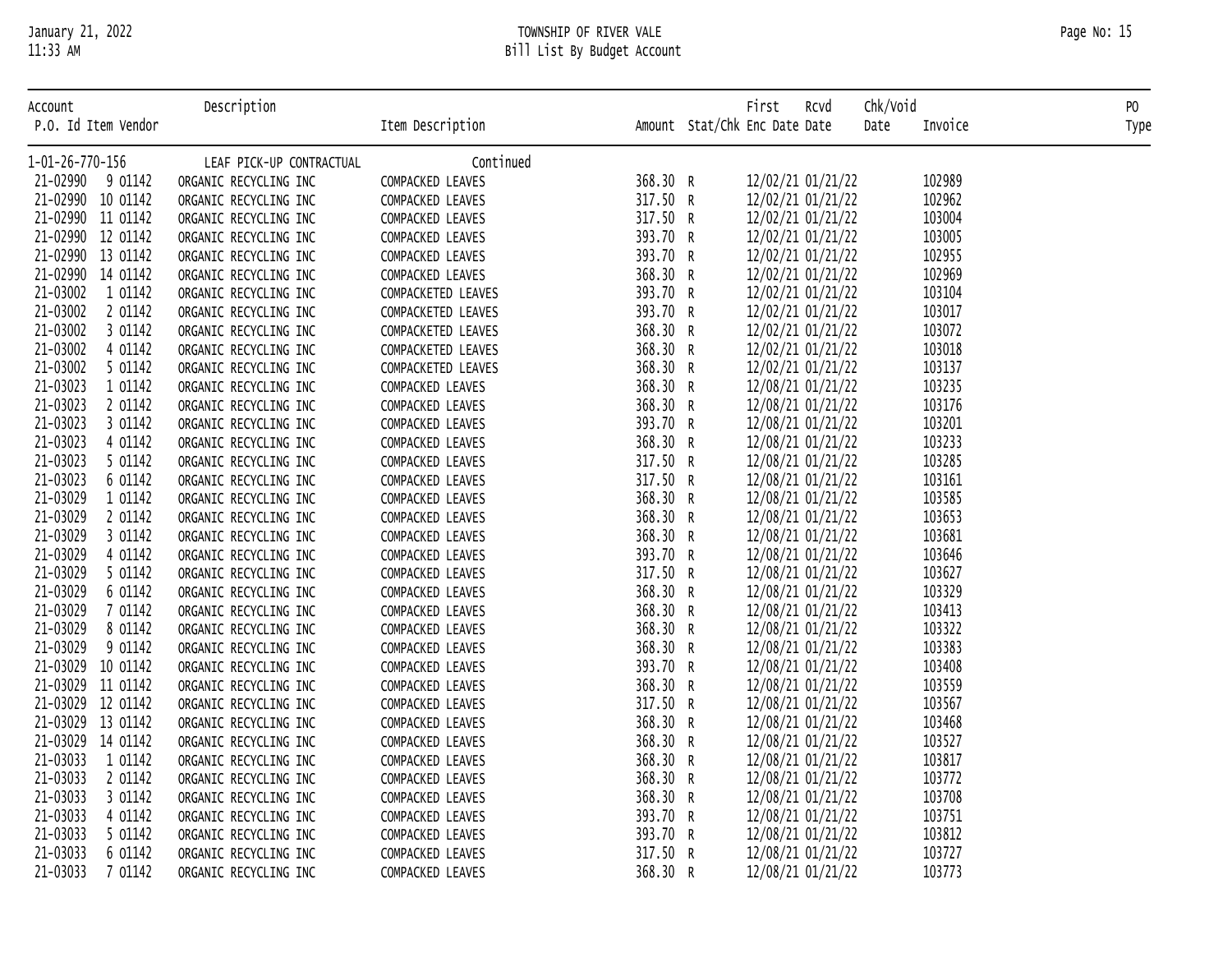# Bill List By Budget Account

|                  | P.O. IQ ITEM VENGON |                          | ITEM DESCRIPTION |          | Amount Stat/Chk Enc Date Date<br>vate | TUADJ CG | i ype |
|------------------|---------------------|--------------------------|------------------|----------|---------------------------------------|----------|-------|
| 1-01-26-770-156  |                     | LEAF PICK-UP CONTRACTUAL | Continued        |          |                                       |          |       |
| 21-03033 8 01142 |                     | ORGANIC RECYCLING INC    | COMPACKED LEAVES | 368.30 R | 12/08/21 01/21/22                     | 103730   |       |
| 21-03050         | 1 01142             | ORGANIC RECYCLING INC    | COMPACKED LEAVES | 368.30 R | 12/08/21 01/21/22                     | 103918   |       |
| 21-03050         | 2 01142             | ORGANIC RECYCLING INC    | COMPACKED LEAVES | 368.30 R | 12/08/21 01/21/22                     | 103869   |       |
| 21-03050         | 3 01142             | ORGANIC RECYCLING INC    | COMPACKED LEAVES | 393.70 R | 12/08/21 01/21/22                     | 103872   |       |
| 21-03050         | 4 01142             | ORGANIC RECYCLING INC    | COMPACKED LEAVES | 393.70 R | 12/08/21 01/21/22                     | 103927   |       |
| 21-03050         | 5 01142             | ORGANIC RECYCLING INC    | COMPACKED LEAVES | 317.50 R | 12/08/21 01/21/22                     | 103927   |       |
| 21-03050         | 6 01142             | ORGANIC RECYCLING INC    | COMPACKED LEAVES | 317.50 R | 12/08/21 01/21/22                     | 103903   |       |
| 21-03050         | 7 01142             | ORGANIC RECYCLING INC    | COMPACKED LEAVES | 317.50 R | 12/08/21 01/21/22                     | 103839   |       |
| 21-03076         | 1 01142             | ORGANIC RECYCLING INC    | COMPACKED LEAVES | 368.30 R | 12/08/21 01/21/22                     | 103951   |       |
| 21-03076         | 2 01142             | ORGANIC RECYCLING INC    | COMPACKED LEAVES | 368.30 R | 12/08/21 01/21/22                     | 104036   |       |
| 21-03076         | 3 01142             | ORGANIC RECYCLING INC    | COMPACKED LEAVES | 368.30 R | 12/08/21 01/21/22                     | 103988   |       |
| 21-03076         | 4 01142             | ORGANIC RECYCLING INC    | COMPACKED LEAVES | 317.50 R | 12/08/21 01/21/22                     | 104027   |       |
| 21-03076         | 5 01142             | ORGANIC RECYCLING INC    | COMPACKED LEAVES | 317.50 R | 12/08/21 01/21/22                     | 103971   |       |
| 21-03076         | 6 01142             | ORGANIC RECYCLING INC    | COMPACKED LEAVES | 317.50 R | 12/08/21 01/21/22                     | 104059   |       |
| 21-03076         | 7 01142             | ORGANIC RECYCLING INC    | COMPACKED LEAVES | 393.70 R | 12/08/21 01/21/22                     | 103962   |       |
| 21-03076         | 8 01142             | ORGANIC RECYCLING INC    | COMPACKED LEAVES | 393.70 R | 12/08/21 01/21/22                     | 104008   |       |
| 21-03076         | 9 01142             | ORGANIC RECYCLING INC    | COMPACKED LEAVES | 393.70 R | 12/08/21 01/21/22                     | 104056   |       |
| 21-03122         | 1 01142             | ORGANIC RECYCLING INC    | COMPACKED LEAVES | 368.30 R | 12/20/21 01/21/22                     | 104246   |       |
| 21-03122         | 2 01142             | ORGANIC RECYCLING INC    | COMPACKED LEAVES | 368.30 R | 12/20/21 01/21/22                     | 104246   |       |
| 21-03122         | 3 01142             | ORGANIC RECYCLING INC    | COMPACKED LEAVES | 368.30 R | 12/20/21 01/21/22                     | 104320   |       |
| 21-03122         | 4 01142             | ORGANIC RECYCLING INC    | COMPACKED LEAVES | 317.50 R | 12/20/21 01/21/22                     | 104326   |       |
| 21-03122         | 5 01142             | ORGANIC RECYCLING INC    | COMPACKED LEAVES | 317.50 R | 12/20/21 01/21/22                     | 104296   |       |
| 21-03122         | 6 01142             | ORGANIC RECYCLING INC    | COMPACKED LEAVES | 317.50 R | 12/20/21 01/21/22                     | 104267   |       |
| 21-03122         | 7 01142             | ORGANIC RECYCLING INC    | COMPACKED LEAVES | 317.50 R | 12/20/21 01/21/22                     | 104223   |       |
| 21-03122         | 8 01142             | ORGANIC RECYCLING INC    | COMPACKED LEAVES | 393.70 R | 12/20/21 01/21/22                     | 104249   |       |
| 21-03122         | 9 01142             | ORGANIC RECYCLING INC    | COMPACKED LEAVES | 393.70 R | 12/20/21 01/21/22                     | 1042858  |       |
| 21-03122         | 10 01142            | ORGANIC RECYCLING INC    | COMPACKED LEAVES | 393.70 R | 12/20/21 01/21/22                     | 104316   |       |
| 21-03123         | 1 01142             | ORGANIC RECYCLING INC    | COMPACKED LEAVES | 368.30 R | 12/20/21 01/21/22                     | 104136   |       |
| 21-03123         | 2 01142             | ORGANIC RECYCLING INC    | COMPACKED LEAVES | 368.30 R | 12/20/21 01/21/22                     | 104077   |       |
| 21-03123         | 3 01142             | ORGANIC RECYCLING INC    | COMPACKED LEAVES | 368.30 R | 12/20/21 01/21/22                     | 104193   |       |
| 21-03123         | 4 01142             | ORGANIC RECYCLING INC    | COMPACKED LEAVES | 393.70 R | 12/20/21 01/21/22                     | 104078   |       |
| 21-03123         | 5 01142             | ORGANIC RECYCLING INC    | COMPACKED LEAVES | 393.70 R | 12/20/21 01/21/22                     | 104130   |       |
| 21-03123         | 6 01142             | ORGANIC RECYCLING INC    | COMPACKED LEAVES | 393.70 R | 12/20/21 01/21/22                     | 104183   |       |
| 21-03123         | 7 01142             | ORGANIC RECYCLING INC    | COMPACKED LEAVES | 393.70 R | 12/20/21 01/21/22                     | 104205   |       |
| 21-03123         | 8 01142             | ORGANIC RECYCLING INC    | COMPACKED LEAVES | 317.50 R | 12/20/21 01/21/22                     | 104182   |       |
| 21-03123         | 9 01142             | ORGANIC RECYCLING INC    | COMPACKED LEAVES | 317.50 R | 12/20/21 01/21/22                     | 104080   |       |
| 21-03132         | 1 01142             | ORGANIC RECYCLING INC    | compacked leaves | 368.30 R | 12/20/21 01/21/22                     | 104568   |       |
| 21-03132 2 01142 |                     | ORGANIC RECYCLING INC    | compacked leaves | 368.30 R | 12/20/21 01/21/22                     | 104471   |       |
|                  |                     |                          |                  |          |                                       |          |       |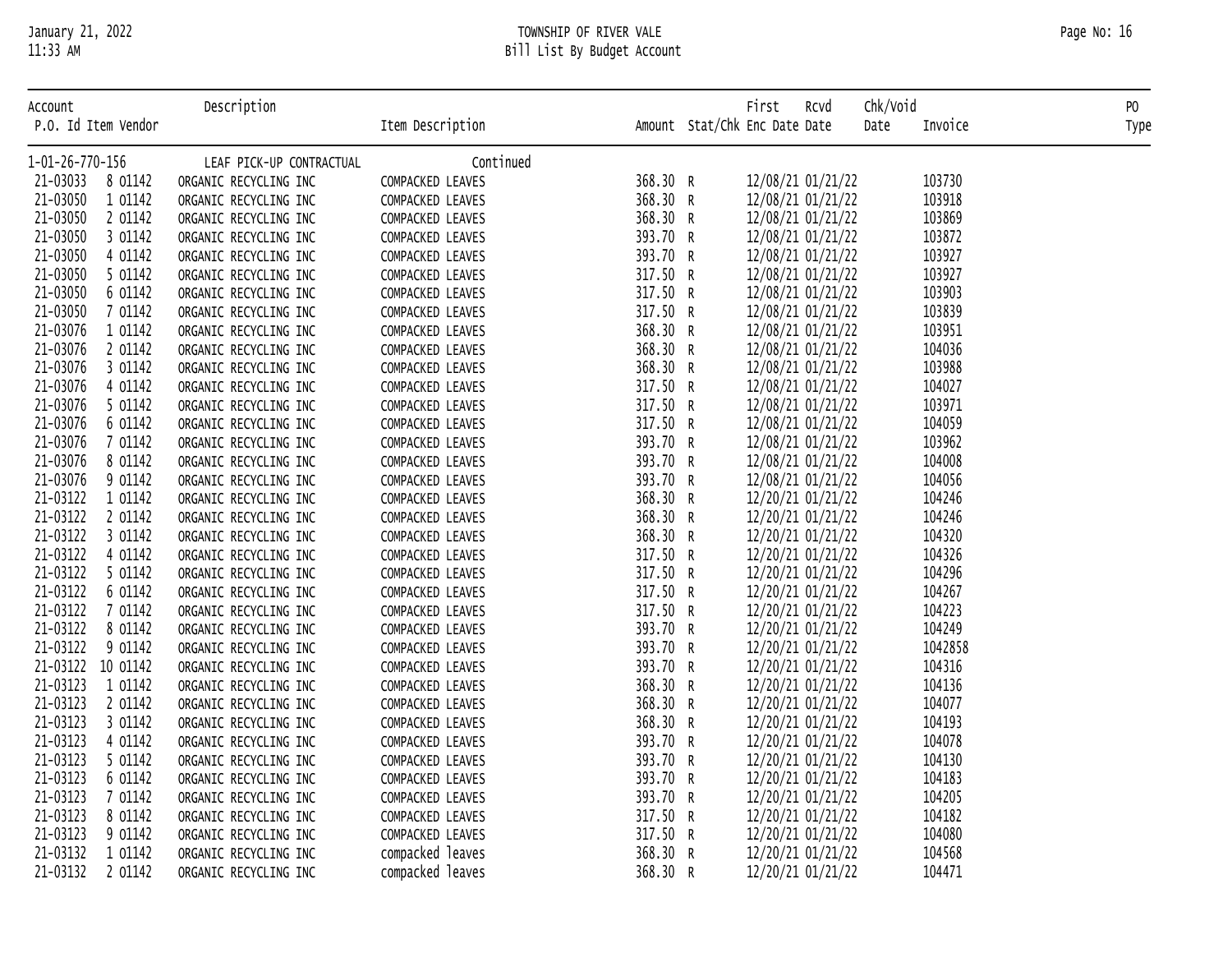# January 21, 2022 TOWNSHIP OF RIVER VALE Page No: 17 11:33 AM Bill List By Budget Account

| Account<br>P.O. Id Item Vendor |           | Description                                    | Item Description             |            | First<br>Rcvd<br>Amount Stat/Chk Enc Date Date | Chk/Void<br>Date | Invoice          | PO<br>Type |
|--------------------------------|-----------|------------------------------------------------|------------------------------|------------|------------------------------------------------|------------------|------------------|------------|
| 1-01-26-770-156                |           | LEAF PICK-UP CONTRACTUAL                       | Continued                    |            |                                                |                  |                  |            |
| 21-03132 3 01142               |           | ORGANIC RECYCLING INC                          | compacked leaves             | 368.30 R   | 12/20/21 01/21/22                              |                  | 104512           |            |
| 21-03132                       | 4 01142   | ORGANIC RECYCLING INC                          | compacked leaves             | 368.30 R   | 12/20/21 01/21/22                              |                  | 104532           |            |
| 21-03132                       | 5 01142   | ORGANIC RECYCLING INC                          | compacked leaves             | 368.30 R   | 12/20/21 01/21/22                              |                  | 104569           |            |
| 21-03132                       | 6 01142   | ORGANIC RECYCLING INC                          | compacked leaves             | 393.70 R   | 12/20/21 01/21/22                              |                  | 104521           |            |
| 21-03132                       | 7 01142   | ORGANIC RECYCLING INC                          | compacked leaves             | 393.70 R   | 12/20/21 01/21/22                              |                  | 104480           |            |
| 21-03132                       | 8 01142   | ORGANIC RECYCLING INC                          | compacked leaves             | 393.70 R   | 12/20/21 01/21/22                              |                  | 104583           |            |
| 21-03132                       | 9 01142   | ORGANIC RECYCLING INC                          | compacked leaves             | 393.70 R   | 12/20/21 01/21/22                              |                  | 104556           |            |
| 21-03132 10 01142              |           | ORGANIC RECYCLING INC                          | compacked leaves             | 317.50 R   | 12/20/21 01/21/22                              |                  | 104500           |            |
|                                |           |                                                |                              | 45,059.60  |                                                |                  |                  |            |
| 1-01-26-770-160                |           | YARD WASTE / RECYCLABLE REMOVAL MONTVALE       |                              |            |                                                |                  |                  |            |
|                                |           | 21-03024 2 BULDOCAR BULDO CARTING INC.         | 30 YARD ROLLOFF DPW MONTVALE | 1,000.00 R | 12/08/21 01/21/22                              |                  | 32580            |            |
|                                |           | Department Total: SOLID WASTE & RECYCLING      |                              | 48,681.20  |                                                |                  |                  |            |
|                                |           | Department: BUILDINGS & GROUNDS MAINTENANCE    |                              |            |                                                |                  |                  |            |
| 1-01-26-772-024                |           | REPAIR, MAINT & UPGRADE MUNI FACILITIES        |                              |            |                                                |                  |                  |            |
| 21-02967                       | 1 VIK     | VIKING TERMITE & PEST CONTROL 322 RIVERVALE RD |                              | 64.80 R    | 12/02/21 01/21/22                              |                  | 190129512        |            |
| 21-02984                       | 1 CINTAS  | CINTAS CORPORATION                             | monthly carpet service dpw   | 141.32 R   | 12/02/21 01/21/22                              |                  | 4102157577       |            |
| 21-02988                       |           | 1 RICCIELE RICCIARDELLA ELECTRIC INC           | ELECTRICAL WORK EMS          | 256.00 R   | 12/02/21 01/21/22                              |                  | 5796             |            |
| 21-02988                       |           | 2 RICCIELE RICCIARDELLA ELECTRIC INC           | ELECTRICAL WORK TOWN HALL    | 240.00 R   | 12/02/21 01/21/22                              |                  | 5797             |            |
| 22-00011                       |           | 1 ZUIDEMA ZUIDEMA/ROYAL THRONE PORTABLE        | PORTABLE TOILET RENTAL       | 140.00 R   | 01/11/22 01/12/22                              |                  | 177795           |            |
| 22-00016                       | 1 A276    | A-1 LOCKSMITH LLC                              | TOWNHALL KEYS                | 220.00 R   | 01/11/22 01/21/22                              |                  | 8611             |            |
| 22-00017                       | 1 A506    | ADVANCED SECURITY SYSTEMS                      | RV TOWN HALL SECURITY        | 322.00 R   | 01/11/22 01/21/22                              |                  | R58506           |            |
| 22-00029                       | 1 DRIS    | DRISCOLL'S LOCK & KEY                          | key copies                   | 4.50 R     | 01/11/22 01/21/22                              |                  | 1231             |            |
| 22-00134                       |           | 1 HOFFM010 HOFFMAN SERVICES INC                | LIFT INSPECTIONS DPW 2021    | 1,000.00 R | 01/14/22 01/21/22                              |                  | 15724            |            |
| 22-00136                       | 1 CINTAS  | CINTAS CORPORATION                             | MONTHLY CARPET SERVICE       | 141.32 R   | 01/14/22 01/18/22                              |                  | 4106092661       |            |
| 22-00158                       | 1 B9      | <b>BULDO BROTHERS</b>                          | CLEANUP @ 628 LONGHILL RD    | 175.00 R   | 01/20/22 01/20/22                              |                  | <b>ACCT 9991</b> |            |
|                                |           |                                                |                              | 2,704.94   |                                                |                  |                  |            |
| 1-01-26-772-026                |           | FIELDS MAINTENANCE - RV                        |                              |            |                                                |                  |                  |            |
| 21-01091 1 P638                |           | PROGRESSIVE BRICK COMPANY                      | 50 BAGS OF SAND FIELDS       | 245.00 R   | 05/14/21 01/21/22                              |                  | QUOTE            |            |
| 21-02989                       | 1 PSL     | PERENNIAL SERVICES LLC                         | TREATMENT GROVE FIELD        | 650.00 R   | 12/02/21 01/21/22                              |                  | 380540           |            |
| 21-02989                       | 2 PSL     | PERENNIAL SERVICES LLC                         | TREATMENT RANGES FIELD       | 450.00 R   | 12/02/21 01/21/22                              |                  | 380538           |            |
| 21-03049                       | 1 ZUIDEMA | ZUIDEMA/ROYAL THRONE PORTABLE                  | PORTABLE TOILET RENTAL RV    | 140.00 R   | 12/08/21 01/21/22                              |                  | 176990           |            |
|                                |           |                                                |                              | 1,485.00   |                                                |                  |                  |            |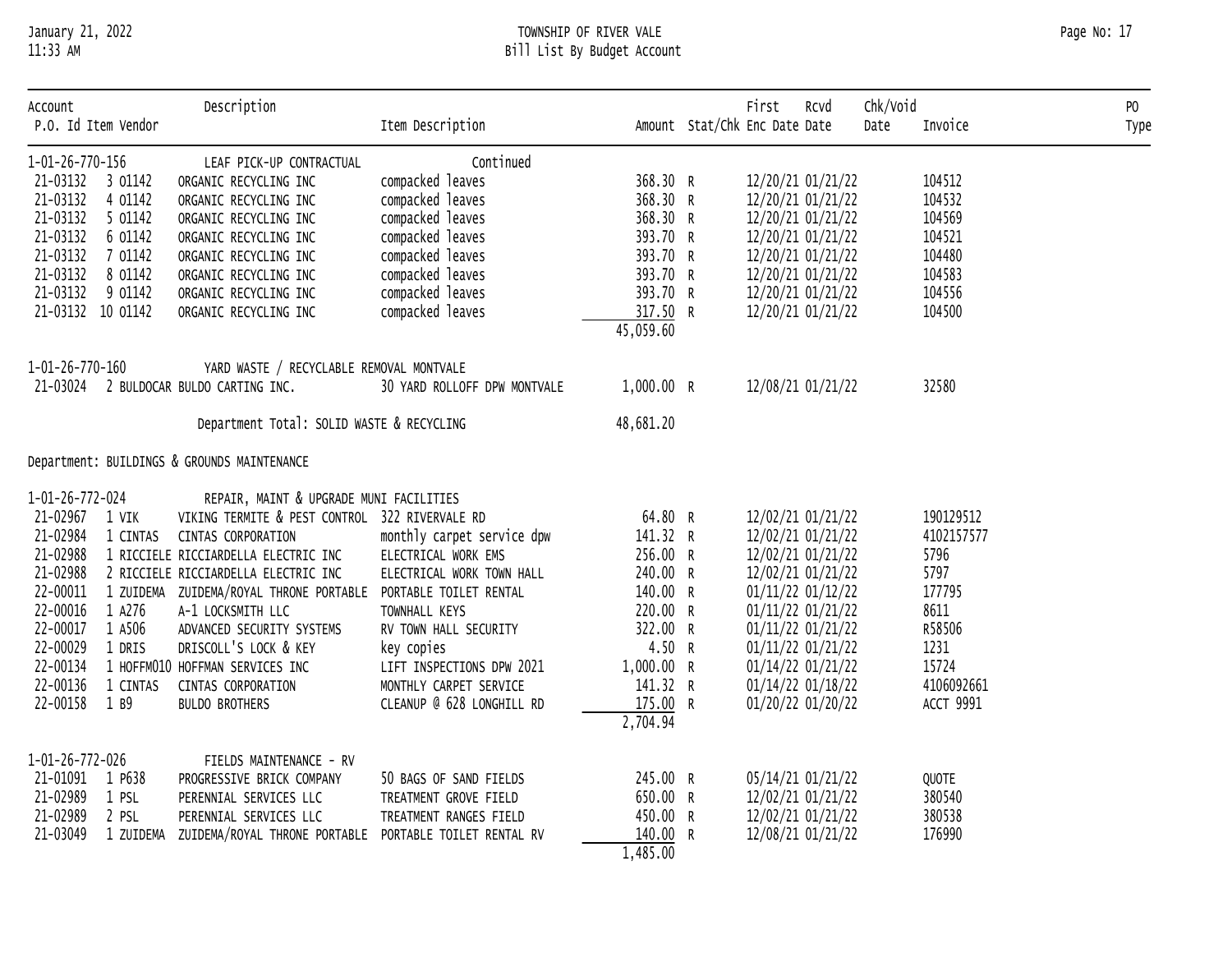# January 21, 2022 TOWNSHIP OF RIVER VALE Page No: 18 11:33 AM Bill List By Budget Account

| Account                                                                                                    | P.O. Id Item Vendor         | Description                                                                                                                                                                                                                                | Item Description                                                                                                                                             |                                                                                                  | First<br>Rcvd<br>Amount Stat/Chk Enc Date Date                                                                                                  | Chk/Void<br>Date | Invoice                                                                        | P <sub>0</sub><br>Type |
|------------------------------------------------------------------------------------------------------------|-----------------------------|--------------------------------------------------------------------------------------------------------------------------------------------------------------------------------------------------------------------------------------------|--------------------------------------------------------------------------------------------------------------------------------------------------------------|--------------------------------------------------------------------------------------------------|-------------------------------------------------------------------------------------------------------------------------------------------------|------------------|--------------------------------------------------------------------------------|------------------------|
| 1-01-26-772-040<br>21-03040<br>22-00044                                                                    | 1 ONE<br>1 OPTIM010 OPTIMUM | REPAIRS & MAINT GRAND/MEMORIAL<br>21-02971 1 GOORGOO5 GO ORGANIC LAWN & TREE CARE<br>ONE CALL CONCEPTS                                                                                                                                     | WEED CONTROL LATRENTA FIELD<br>MONTHLY SERVICE<br>MONTHLY SERVICE MONTVALE                                                                                   | 825.00 R<br>94.38 R<br>218.82 R<br>1,138.20                                                      | 12/02/21 01/21/22<br>12/08/21 01/21/22<br>01/11/22 01/12/22                                                                                     |                  | 254813<br>1115100<br>12/8/-01/07/22                                            |                        |
| 1-01-26-772-041<br>21-02806 1 ONE<br>22-00132 1 ONE                                                        |                             | REPAIR & MAINT MERCEDES DRIVE COMPLEX<br>ONE CALL CONCEPTS<br>ONE CALL CONCEPTS                                                                                                                                                            | MONTHLY SERVICE MONTVLAE<br>MONTHLY SERVICE MONTVALE                                                                                                         | 151.57 R<br>214.85 R<br>366.42                                                                   | 11/10/21 01/21/22<br>01/14/22 01/18/22                                                                                                          |                  | 1105100<br>1125100                                                             |                        |
| 1-01-26-772-058<br>21-02807 1 K558<br>21-02999<br>21-03026<br>21-03027<br>21-03045<br>22-00031<br>22-00031 | 1 G1078<br>1 M554<br>1 K558 | MATERIALS & SUPPLIES<br>KUIKEN BROTHERS CO., INC.<br>GRAINGER, INC<br>MONTVALE HARDWARE<br>1 AMERPAPE AMERICAN PAPER & SUPPLY CO.<br>KUIKEN BROTHERS CO., INC.<br>1 AMAZ0005 AMAZON CAPITAL SERVICES<br>2 AMAZ0005 AMAZON CAPITAL SERVICES | WHITE CEDAR SHIMS SFH<br>AIR FILTERS<br>HARDWARE & SUPPLIES MV & RV<br>JANITORI&AL SUPPLIES<br>MATERIAL & SUPPLIES<br>covid-19 supplies<br>covid-19 supplies | 6.38 R<br>133.08 R<br>638.91 R<br>1,412.42 R<br>78.24 R<br>1,631.00 R<br>$21.62 - R$<br>3,878.41 | 11/10/21 01/21/22<br>12/02/21 01/21/22<br>12/08/21 01/21/22<br>12/08/21 01/21/22<br>12/08/21 01/21/22<br>01/11/22 01/12/22<br>01/11/22 01/12/22 |                  | EM-1276096<br>9111056611<br>J1284715<br>EM-1300577<br>1W6T-DTDN-RJFV<br>CREDIT |                        |
| 1-01-26-772-154                                                                                            |                             | JANITORIAL SERVICES - CONTRACT<br>22-00076 1 BESTC005 BEST CLEANING BUILDING SERVICE JANITORIAL SERVICE DEC 2021                                                                                                                           |                                                                                                                                                              | 7,100.00 R                                                                                       | 01/14/22 01/18/22                                                                                                                               |                  | RV2112                                                                         |                        |
| 1-01-26-772-360<br>22-00005 1 U18                                                                          |                             | WATER - MONTVALE<br>SUEZ WATER NEW JERSEY                                                                                                                                                                                                  | 35 MEMORIAL DR                                                                                                                                               | 164.98 R                                                                                         | 01/11/22 01/12/22                                                                                                                               |                  | $9/3/21 - 11/3/21$                                                             |                        |
|                                                                                                            |                             | Department Total: BUILDINGS & GROUNDS MAINTENANCE<br>CAFR Total: DEPARTMENT OF PUBLIC WORKS                                                                                                                                                |                                                                                                                                                              | 16,837.95<br>121, 147.96                                                                         |                                                                                                                                                 |                  |                                                                                |                        |
| CAFR:                                                                                                      |                             | DEPARTMENT OF ATHLETICS<br>Department: DEPT. OF SOCIAL & CULTURAL AFF                                                                                                                                                                      |                                                                                                                                                              |                                                                                                  |                                                                                                                                                 |                  |                                                                                |                        |
| 1-01-28-797-054<br>21-02763 1 ROD                                                                          |                             | COMMUNITY CELEBRATION EVENTS<br>RILEIGHS OUTDOOR DECOR                                                                                                                                                                                     | CHRISTMAS LIGHTS DPW                                                                                                                                         | 1,278.80 R                                                                                       | 11/10/21 01/21/22                                                                                                                               |                  | INV0926                                                                        |                        |
|                                                                                                            |                             | Department Total: DEPT. OF SOCIAL & CULTURAL AFF<br>CAFR Total: DEPARTMENT OF ATHLETICS                                                                                                                                                    |                                                                                                                                                              | 1,278.80<br>1,278.80                                                                             |                                                                                                                                                 |                  |                                                                                |                        |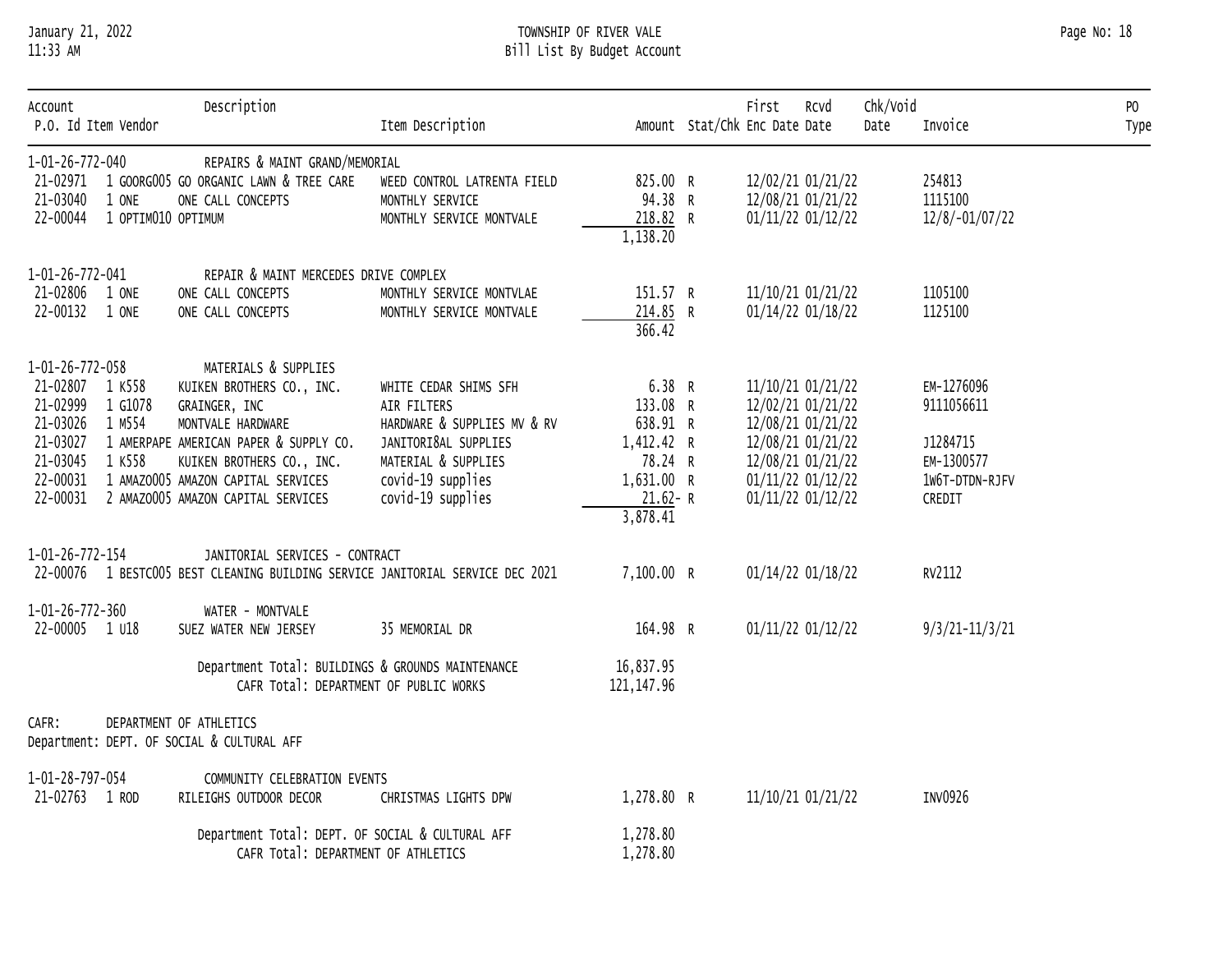# January 21, 2022 TOWNSHIP OF RIVER VALE Page No: 19 11:33 AM Bill List By Budget Account

| Account<br>P.O. Id Item Vendor  |          | Description                  | Item Description               |            | Chk/Void<br>First<br>RCVd<br>Amount Stat/Chk Enc Date Date<br>Date | Invoice    | PO<br>Type |
|---------------------------------|----------|------------------------------|--------------------------------|------------|--------------------------------------------------------------------|------------|------------|
| CAFR:                           |          | UTILITY EXP & BULK PURCHASES |                                |            |                                                                    |            |            |
| Department: BUILDINGS & GROUNDS |          |                              |                                |            |                                                                    |            |            |
| 1-01-31-825-071                 |          | ELECTRIC & GAS               |                                |            |                                                                    |            |            |
| 21-03170                        | 1 DIRECT | DIRECT ENERGY BUSINESS       | GAS CHARGES AUG-NOV 2021       | 3,667.40 R | 12/28/21 12/29/21                                                  | HS12765391 |            |
| 22-00083                        | 1 P42    | PSE&G                        | 406 RV RD-ELECTRIC CHGS        | 15.11 R    | 01/14/22 01/18/22                                                  | 6513035708 |            |
| 22-00083                        | 2 P42    | PSE&G                        | ELECTRIC CHARGES RIVER DR      | 29.92 R    | 01/14/22 01/18/22                                                  | 6722888703 |            |
| 22-00083                        | 3 P42    | PSE&G                        | RV RD & BROOKSIDE AVE          | 86.53 R    | 01/14/22 01/18/22                                                  | 7008820003 |            |
| 22-00085                        | 1 P42    | PSE&G                        | ACCT#6504237301:WESTWD AVE TS  | 5.33 R     | 01/14/22 01/18/22                                                  | 6504237301 |            |
| 22-00085                        | 2 P42    | P S E & G                    | ACCT#6504237506:RIVERVALE RD T | 4.09 R     | 01/14/22 01/18/22                                                  | 6504237506 |            |
| 22-00085                        | 3 P42    | P S E & G                    | ACCT#6513578000:406 RV RD      | 1,046.07 R | 01/14/22 01/18/22                                                  | 6513578000 |            |
| 22-00085                        | 4 P42    | P S E & G                    | ACCT#6523529908:330 RV RD      | 435.14 R   | 01/14/22 01/18/22                                                  | 6523529908 |            |
| 22-00085                        | 5 P42    | PSE&G                        | ACCT#6560209709:RV RD TS       | 4.30 R     | 01/14/22 01/18/22                                                  | 6560209709 |            |
| 22-00085                        | 6 P42    | PSE&G                        | ACCT#6570950606:RV RD TS       | 3.68 R     | 01/14/22 01/18/22                                                  | 6570950606 |            |
| 22-00085                        | 7 P42    | P S E & G                    | ACCT#6580247703:MARK LN        | 2,405.59 R | 01/14/22 01/18/22                                                  | 6580247703 |            |
| 22-00085                        | 8 P42    | P S E & G                    | ACCT#6588521618:RV/SUNSET/WSWD | 67.32 R    | 01/14/22 01/18/22                                                  | 6588521618 |            |
| 22-00085                        | 9 P42    | PSE&G                        | ACCT#6617540905:610 RV RD      | 314.91 R   | 01/14/22 01/18/22                                                  | 661740905  |            |
| 22-00085 10 P42                 |          | P S E & G                    | ACCT#6618017106:801 RV RD      | 0.00 R     | 01/14/22 01/18/22                                                  |            |            |
| 22-00085 11 P42                 |          | P S E & G                    | ACCT#6618187605:334 RV RD      | 972.48 R   | 01/14/22 01/18/22                                                  | 6618187605 |            |
| 22-00085 12 P42                 |          | P S E & G                    | ACCT#6639832305:330 RV RD      | 112.19 R   | 01/14/22 01/18/22                                                  | 6639832305 |            |
| 22-00085 13 P42                 |          | PSE&G                        | ACCT#6645119003:MARK LN FT TWP | 130.83 R   | 01/14/22 01/18/22                                                  | 6645119003 |            |
| 22-00085 14 P42                 |          | PSE&G                        | ACCT#6647452303:628 RV RD GAS  | 19.50 R    | 01/14/22 01/18/22                                                  | 6647452303 |            |
| 22-00085 15 P42                 |          | P S E & G                    | ACCT#6671175705:801 RV RD      | 0.00 R     | 01/14/22 01/18/22                                                  |            |            |
| 22-00085 16 P42                 |          | P S E & G                    | ACCT#6685982004:320 RV RD      | 327.48 R   | 01/14/22 01/18/22                                                  | 6685982004 |            |
| 22-00085 17 P42                 |          | PSE&G                        | ACCT#6699596705:RV RD P60063   | 32.50 R    | 01/14/22 01/18/22                                                  | 6699596705 |            |
| 22-00085 18 P42                 |          | P S E & G                    | ACCT#6739809305:MARK LN FT TWP | 24.23 R    | 01/14/22 01/18/22                                                  | 6739809305 |            |
| 22-00085 19 P42                 |          | P S E & G                    | ACCT#6740256802:628 RV RD      | 460.55 R   | 01/14/22 01/18/22                                                  | 6740256802 |            |
| 22-00085 20 P42                 |          | PSE&G                        | ACCT#6748669200: 406 RV RD     | 724.43 R   | 01/14/22 01/18/22                                                  | 6748669200 |            |
| 22-00085 21 P42                 |          | PSE&G                        | ACCT#6757302101: RV RD TS      | 43.63 R    | 01/14/22 01/18/22                                                  | 6757302101 |            |
| 22-00085 22 P42                 |          | P S E & G                    | ACCT#6757433702:320 RV RD GAS  | 43.52 R    | 01/14/22 01/18/22                                                  | 6757433702 |            |
| 22-00085 23 P42                 |          | PSE&G                        | ACCT#6760427203:406 RV RD      | 81.48 R    | 01/14/22 01/18/22                                                  | 6760427203 |            |
| 22-00085 24 P42                 |          | PSE&G                        | ACCT#6764594406:RV RD P60384   | 61.43 R    | 01/14/22 01/18/22                                                  | 6764594406 |            |
| 22-00085 25 P42                 |          | PSE&G                        | ACCT#6770012901:RV RD TS       | 4.09 R     | 01/14/22 01/18/22                                                  | 6770012901 |            |
| 22-00089                        | 1 P42    | PSE&G                        | ACCT#6504237301:WESTWD AVE TS  | 5.33 R     | 01/14/22 01/18/22                                                  | 6504237301 |            |
| 22-00089                        | 2 P42    | PSE&G                        | ACCT#6504237506:RIVERVALE RD T | 4.09 R     | 01/14/22 01/18/22                                                  | 6504237506 |            |
| 22-00089                        | 3 P42    | PSE&G                        | ACCT#6513578000:406 RV RD      | 835.43 R   | 01/14/22 01/18/22                                                  | 6513578000 |            |
| 22-00089                        | 4 P42    | PSE&G                        | ACCT#6523529908:330 RV RD      | 674.16 R   | 01/14/22 01/18/22                                                  | 6523529908 |            |
| 22-00089                        | 5 P42    | PSE&G                        | ACCT#6560209709:RV RD TS       | 4.30 R     | 01/14/22 01/18/22                                                  | 6560209709 |            |
| 22-00089                        | 6 P42    | PSE&G                        | ACCT#6570950606:RV RD TS       | 3.68 R     | 01/14/22 01/18/22                                                  | 6570950606 |            |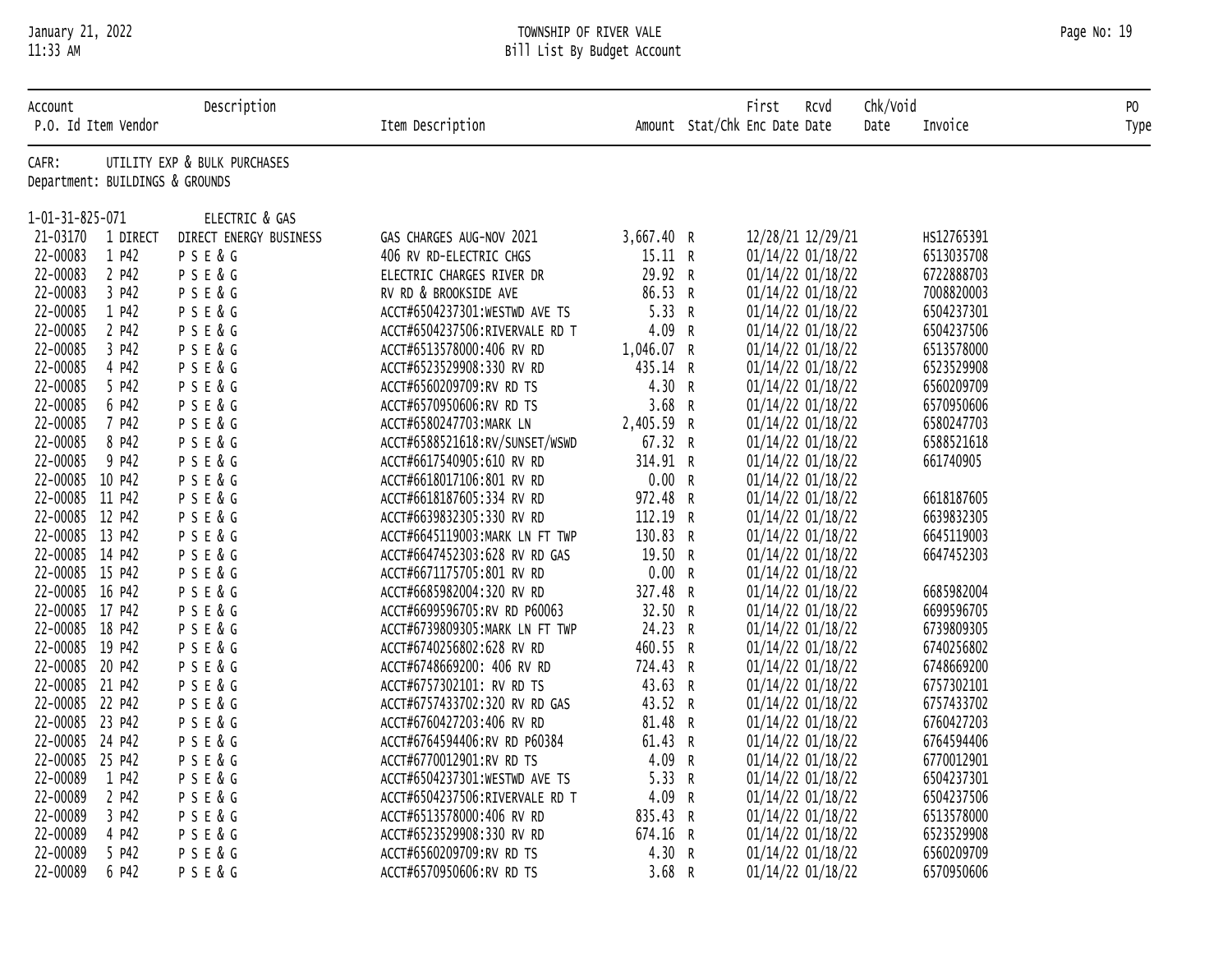# January 21, 2022 TOWNSHIP OF RIVER VALE Page No: 20 11:33 AM Bill List By Budget Account

| Account<br>P.O. Id Item Vendor     | Description                           | Item Description                                           |                     | First<br>Rcvd<br>Amount Stat/Chk Enc Date Date | Chk/Void<br>Date | Invoice                  | P <sub>0</sub><br>Type |
|------------------------------------|---------------------------------------|------------------------------------------------------------|---------------------|------------------------------------------------|------------------|--------------------------|------------------------|
|                                    |                                       |                                                            |                     |                                                |                  |                          |                        |
| 1-01-31-825-071                    | ELECTRIC & GAS                        | Continued                                                  |                     |                                                |                  |                          |                        |
| 22-00089 7 P42                     | PSE&G                                 | ACCT#6580247703:MARK LN                                    | 2,439.61 R          | 01/14/22 01/18/22                              |                  | 6580247703               |                        |
| 22-00089<br>8 P42                  | PSE&G                                 | ACCT#6588521618:RV/SUNSET/WSWD                             | 67.32 R             | 01/14/22 01/18/22                              |                  | 6588521618               |                        |
| 22-00089<br>9 P42                  | P S E & G                             | ACCT#6617540905:610 RV RD                                  | 412.51 R            | 01/14/22 01/18/22                              |                  | 6617540905               |                        |
| 22-00089 10 P42                    | PSE&G                                 | ACCT#6618017106:801 RV RD                                  | 0.00 R              | 01/14/22 01/18/22                              |                  |                          |                        |
| 22-00089 11 P42                    | PSE&G                                 | ACCT#6618187605:334 RV RD                                  | 1,320.84 R          | 01/14/22 01/18/22                              |                  | 6618187605               |                        |
| 22-00089 12 P42                    | PSE&G                                 | ACCT#6639832305:330 RV RD                                  | 54.87 R             | 01/14/22 01/18/22                              |                  | 6639832305               |                        |
| 22-00089 13 P42                    | PSE&G                                 | ACCT#6645119003:MARK LN FT TWP                             | 129.50 R            | 01/14/22 01/18/22                              |                  | 6645119003               |                        |
| 22-00089 14 P42                    | PSE&G                                 | ACCT#6647452303:628 RV RD GAS                              | 112.69 R            | 01/14/22 01/18/22                              |                  | 6647452303               |                        |
| 22-00089 15 P42                    | PSE&G                                 | ACCT#6671175705:801 RV RD                                  | 0.00 R              | 01/14/22 01/18/22                              |                  |                          |                        |
| 22-00089 16 P42                    | PSE&G                                 | ACCT#6685982004:320 RV RD                                  | 406.52 R            | 01/14/22 01/18/22                              |                  | 6685982004               |                        |
| 22-00089 17 P42                    | PSE&G                                 | ACCT#6699596705:RV RD P60063                               | 32.53 R             | 01/14/22 01/18/22                              |                  | 6699596705               |                        |
| 22-00089 18 P42                    | PSE&G                                 | ACCT#6739809305:MARK LN FT TWP                             | 24.30 R             | 01/14/22 01/18/22                              |                  | 6739809305               |                        |
| 22-00089 19 P42                    | PSE&G                                 | ACCT#6740256802:628 RV RD                                  | 496.53 R            | 01/14/22 01/18/22                              |                  | 6740256802               |                        |
| 22-00089 20 P42                    | PSE&G                                 | ACCT#6748669200: 406 RV RD                                 | 848.85 R            | 01/14/22 01/18/22                              |                  | 6748669200<br>6757302101 |                        |
| 22-00089 21 P42<br>22-00089 22 P42 | PSE&G                                 | ACCT#6757302101: RV RD TS<br>ACCT#6757433702:320 RV RD GAS | 43.68 R             | 01/14/22 01/18/22                              |                  | 6757433702               |                        |
| 22-00089 23 P42                    | PSE&G                                 | ACCT#6760427203:406 RV RD                                  | 225.71 R<br>82.21 R | 01/14/22 01/18/22<br>01/14/22 01/18/22         |                  | 6760427203               |                        |
| 22-00089 24 P42                    | PSE&G<br>PSE&G                        | ACCT#6764594406:RV RD P60384                               | 61.51 R             | 01/14/22 01/18/22                              |                  | 6764594406               |                        |
| 22-00089 25 P42                    | P S E & G                             | ACCT#6770012901:RV RD TS                                   | 4.09 R              | 01/14/22 01/18/22                              |                  | 6770012901               |                        |
| 22-00151<br>1 DIRECT               | DIRECT ENERGY BUSINESS                | GAS CHARGES DECEMBER 2021                                  | 3,843.90 R          | 01/19/22 01/19/22                              |                  | HS22818863               |                        |
| 22-00172<br>1 P42                  | PSE&G                                 | 406 RV RD-ELECTRIC CHGS                                    | 19.05 R             | 01/20/22 01/20/22                              |                  | 6513035708               |                        |
| 22-00172<br>2 P42                  | PSE&G                                 | ELECTRIC CHARGES RIVER DR                                  | 25.35 R             | 01/20/22 01/20/22                              |                  | 6722888703               |                        |
| 22-00172<br>3 P42                  | P S E & G                             | RV RD & BROOKSIDE AVE                                      | 79.59 R             | 01/20/22 01/20/22                              |                  | 7008820003               |                        |
|                                    |                                       |                                                            | 23, 381.88          |                                                |                  |                          |                        |
|                                    | Department Total: BUILDINGS & GROUNDS |                                                            | 23,381.88           |                                                |                  |                          |                        |
| Department: STREET LIGHTING        |                                       |                                                            |                     |                                                |                  |                          |                        |
|                                    |                                       |                                                            |                     |                                                |                  |                          |                        |
| $1 - 01 - 31 - 826 - 075$          | STREET LIGHTS                         |                                                            |                     |                                                |                  |                          |                        |
| 22-00085 26 P42                    | P S E & G                             | ACCT#6680430003: STREET LIGHTS                             | 4,702.78 R          | 01/14/22 01/18/22                              |                  | 6680430003               |                        |
| 22-00089 26 P42                    | PSE&G                                 | ACCT#6680430003: STREET LIGHTS                             | 4,947.79 R          | 01/14/22 01/18/22                              |                  | 6680430003               |                        |
|                                    |                                       |                                                            | 9,650.57            |                                                |                  |                          |                        |
|                                    | Department Total: STREET LIGHTING     |                                                            | 9,650.57            |                                                |                  |                          |                        |
|                                    |                                       |                                                            |                     |                                                |                  |                          |                        |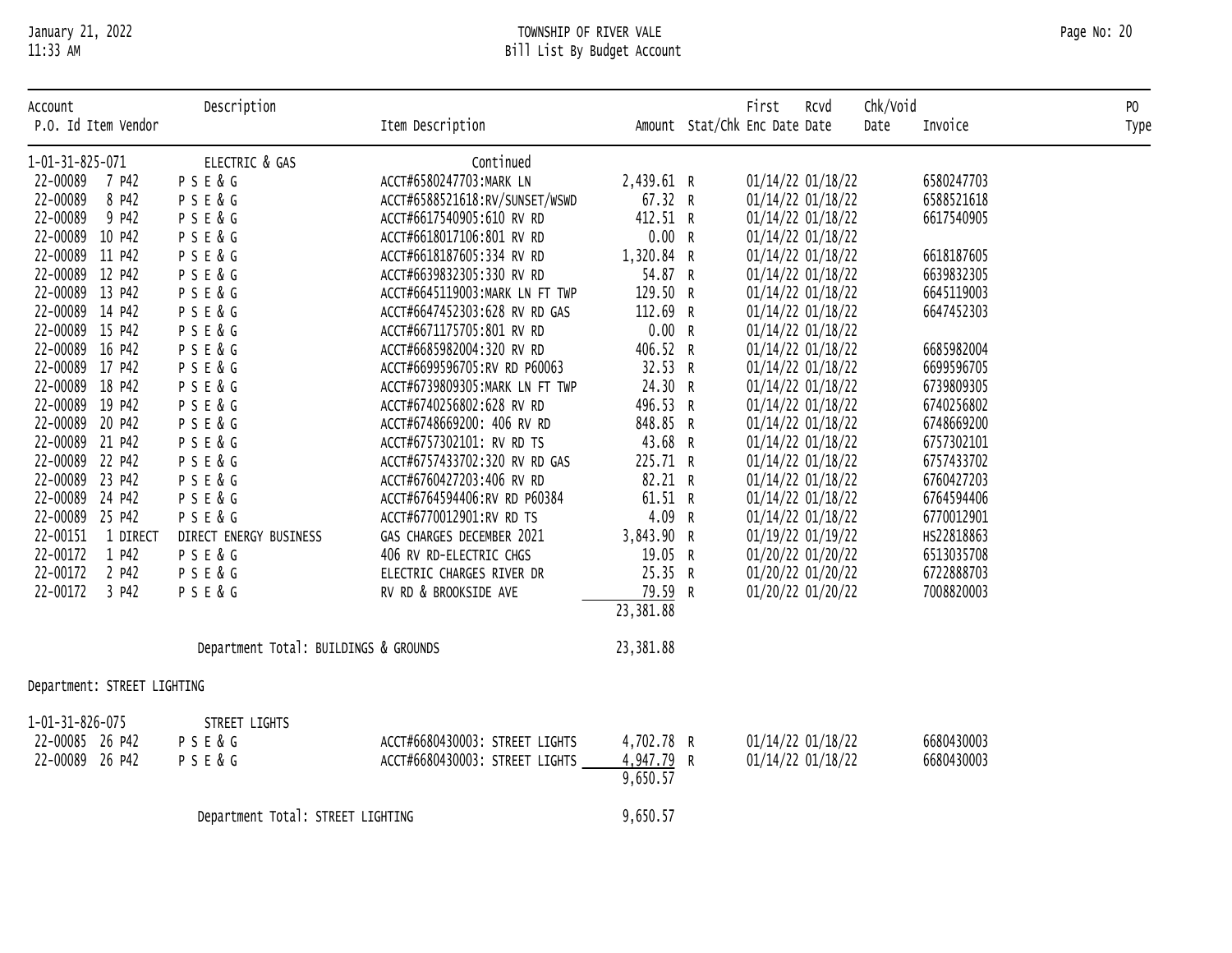# January 21, 2022 TOWNSHIP OF RIVER VALE Page No: 21 11:33 AM Bill List By Budget Account

| Account<br>P.O. Id Item Vendor                                                       | Description<br>Item Description                                                                                                                                                                                                                                                                      |                                                                  | First<br>Rcvd<br>Amount Stat/Chk Enc Date Date                                   | Chk/Void<br>Date | Invoice                                              | P <sub>0</sub><br>Type |
|--------------------------------------------------------------------------------------|------------------------------------------------------------------------------------------------------------------------------------------------------------------------------------------------------------------------------------------------------------------------------------------------------|------------------------------------------------------------------|----------------------------------------------------------------------------------|------------------|------------------------------------------------------|------------------------|
| Department: TELEPHONES                                                               |                                                                                                                                                                                                                                                                                                      |                                                                  |                                                                                  |                  |                                                      |                        |
| 1-01-31-827-076<br>21-03142<br>1 EXTEL<br>22-00018<br>22-00144<br>22-00144           | TELEPHONE CHARGES<br>EXTEL COMMUNICATIONS<br>One Time Set up Fee Hosted Sys<br>1 NETWO005 VERIZON CONNECT NWF, INC.<br>MONTHLY SVC NOVEMBER 2021<br>1 COOPERAT COOPERATIVE COMMUNICATIONS, IN TOWNHALL PHONE CHGS-NOV 2021<br>2 COOPERAT COOPERATIVE COMMUNICATIONS, IN TOWNHALL PHONE CHGS-DEC 2021 | 3,300.00 R<br>469.51 R<br>6,537.05 R<br>6, 196.37 R<br>16,502.93 | 12/20/21 01/21/22<br>01/11/22 01/12/22<br>01/14/22 01/18/22<br>01/14/22 01/18/22 |                  | 59628<br>0SV000002619623<br>2016642346<br>2016642346 |                        |
|                                                                                      | Department Total: TELEPHONES<br>CAFR Total: UTILITY EXP & BULK PURCHASES                                                                                                                                                                                                                             | 16,502.93<br>49,535.38                                           |                                                                                  |                  |                                                      |                        |
| Department: MUNICIPAL COURT                                                          |                                                                                                                                                                                                                                                                                                      |                                                                  |                                                                                  |                  |                                                      |                        |
| 1-01-42-855-058<br>22-00177                                                          | STATIONARY, PRINTING & OFFICE SUPPLIES<br>6 AMAZ0005 AMAZON CAPITAL SERVICES<br>EPSON DS-410 SCANNER-COURT                                                                                                                                                                                           | 199.99 R                                                         | 01/20/22 01/20/22                                                                |                  | 1MRF-RC9D-77MF                                       |                        |
|                                                                                      | Department Total: MUNICIPAL COURT<br>CAFR Total:                                                                                                                                                                                                                                                     | 199.99<br>199.99                                                 |                                                                                  |                  |                                                      |                        |
| 1-01-55-001-010<br>22-00159<br>1 N1193<br>22-00159<br>2 N1193<br>22-00159<br>3 N1193 | DCA FEES DUE TO STATE OF N.J.<br>NJ DEPT OF COMMUNITY AFFAIRS<br>2ND QTR 2021 DCA FEES<br>3RD QTR 2021 DCA FEES<br>NJ DEPT OF COMMUNITY AFFAIRS<br>4TH OTR 2021 DCA FEES<br>NJ DEPT OF COMMUNITY AFFAIRS                                                                                             | 7,497.00 R<br>8,793.00 R<br>14,563.00 R<br>30,853.00             | 01/20/22 01/20/22<br>01/20/22 01/20/22<br>01/20/22 01/20/22                      |                  |                                                      |                        |
| 1-01-55-001-021<br>22-00184 1 DEPT                                                   | DUE TO STATE - MARRIAGE LICENSE FEES<br>TREASURER, STATE OF NEW JERSEY MARRIAGE LIC REPORT-4TH QTR 21                                                                                                                                                                                                | 400.00 R                                                         | 01/20/22 01/20/22                                                                |                  | QTR 4 2021                                           |                        |
|                                                                                      | Department Total:<br>CAFR Total:<br>Fund Total: CURRENT FUND                                                                                                                                                                                                                                         | 31,253.00<br>31,253.00<br>370, 276.35                            |                                                                                  |                  |                                                      |                        |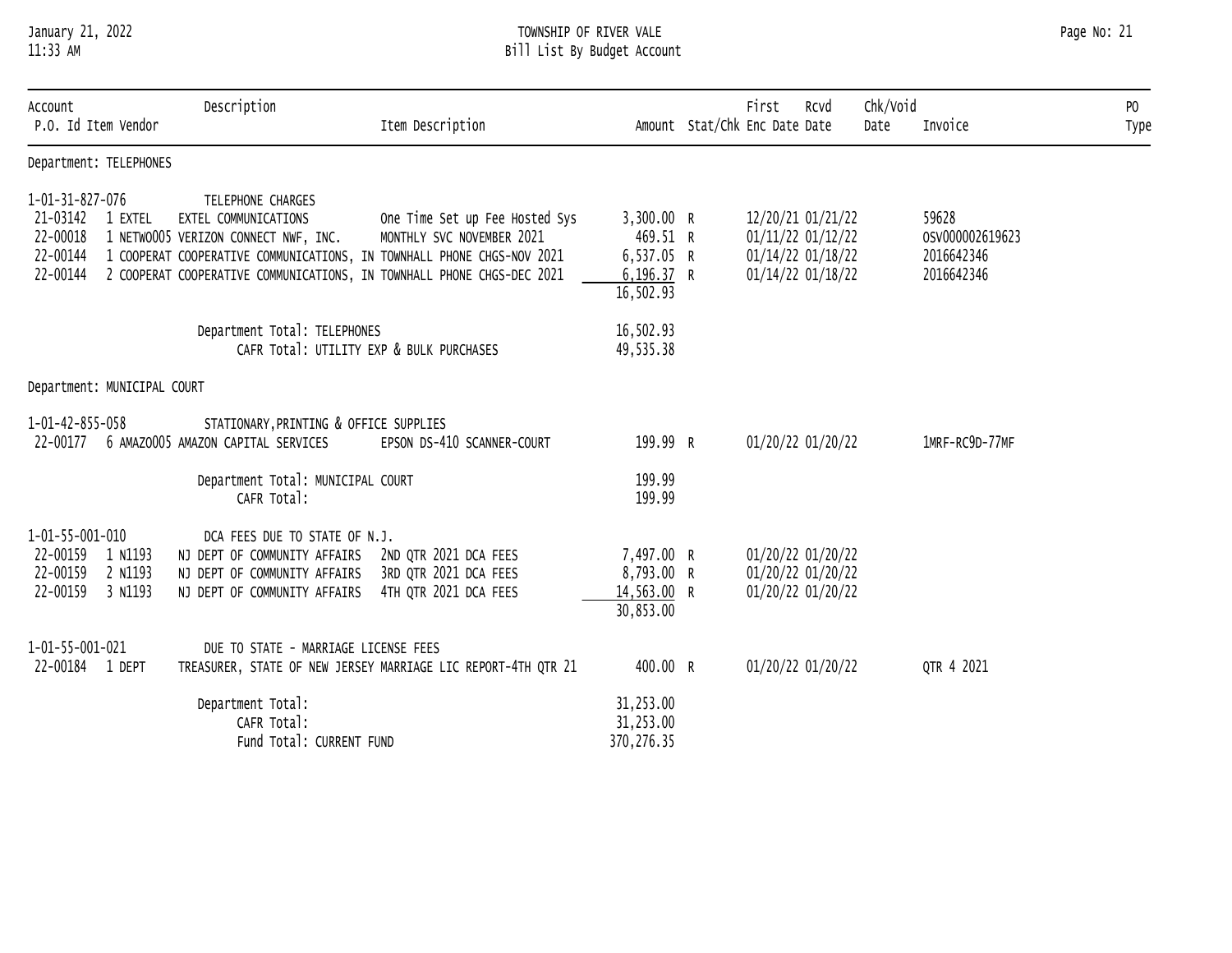### January 21, 2022 TOWNSHIP OF RIVER VALE Page No: 22 11:33 AM Bill List By Budget Account

| Account<br>P.O. Id Item Vendor                                                                      |                                                                    | Description                                                                                                                                                                            | Item Description                                                                                                                                                                                                  |                                                                                        | First<br>RCVd<br>Amount Stat/Chk Enc Date Date                                                                                                  | Chk/Void<br>Invoice<br>Date                                               | PO<br>Type |
|-----------------------------------------------------------------------------------------------------|--------------------------------------------------------------------|----------------------------------------------------------------------------------------------------------------------------------------------------------------------------------------|-------------------------------------------------------------------------------------------------------------------------------------------------------------------------------------------------------------------|----------------------------------------------------------------------------------------|-------------------------------------------------------------------------------------------------------------------------------------------------|---------------------------------------------------------------------------|------------|
| Fund:                                                                                               | ANIMAL FUND                                                        |                                                                                                                                                                                        |                                                                                                                                                                                                                   |                                                                                        |                                                                                                                                                 |                                                                           |            |
| 1-14-56-859-200<br>22-00153 1 M96                                                                   |                                                                    | ANIMAL LICENSES/FEES<br>MGL PRINTING SOLUTIONS                                                                                                                                         | 2022 CAT/DOG LICENSES                                                                                                                                                                                             | 877.00 R                                                                               | 01/20/22 01/20/22                                                                                                                               | 184852                                                                    |            |
|                                                                                                     |                                                                    | Department Total:<br>CAFR Total:<br>Fund Total: ANIMAL FUND                                                                                                                            |                                                                                                                                                                                                                   | 877.00<br>877.00<br>877.00                                                             |                                                                                                                                                 |                                                                           |            |
| Fund:                                                                                               |                                                                    | HOUSING TRUST FUND                                                                                                                                                                     |                                                                                                                                                                                                                   |                                                                                        |                                                                                                                                                 |                                                                           |            |
| $1 - 18 - 56 - 855 - 200$<br>22-00189<br>22-00189<br>22-00189                                       |                                                                    | HOUSING EXPENSES<br>1 H2M ASSO H2M ASSOCIATES<br>3 H2M ASSO H2M ASSOCIATES<br>4 H2M ASSO H2M ASSOCIATES<br>Department Total:                                                           | PLANNING - COAH SVCS:RVLE2101<br>PLANNING - COAH SVCS:RVLE2101<br>PLANNING - COAH SVCS:RVLE2101                                                                                                                   | 320.00 R<br>826.00 R<br>325.00 R<br>1,471.00<br>1,471.00                               | 01/20/22 01/20/22<br>01/20/22 01/20/22<br>01/20/22 01/20/22                                                                                     | 220466<br>221833<br>223283                                                |            |
|                                                                                                     |                                                                    | CAFR Total:<br>Fund Total: HOUSING TRUST FUND                                                                                                                                          |                                                                                                                                                                                                                   | 1,471.00<br>1,471.00                                                                   |                                                                                                                                                 |                                                                           |            |
| Fund:                                                                                               |                                                                    | SNOW REMOVAL TRUST FUND                                                                                                                                                                |                                                                                                                                                                                                                   |                                                                                        |                                                                                                                                                 |                                                                           |            |
| 1-21-56-877-200<br>21-01993<br>21-01993<br>21-01993<br>21-01993<br>21-01993<br>21-01993<br>21-01993 | 1 C390<br>2 C390<br>3 C390<br>4 C390<br>5 C390<br>6 C390<br>7 C390 | SNOW REMOVAL EXPENSES<br>CLIFFSIDE BODY CORP<br>CLIFFSIDE BODY CORP<br>CLIFFSIDE BODY CORP<br>CLIFFSIDE BODY CORP<br>CLIFFSIDE BODY CORP<br>CLIFFSIDE BODY CORP<br>CLIFFSIDE BODY CORP | MTE05036267-SUPERCEDED CHAIN<br>MTE00149642-173-87 PNTL CHAIN<br>CBCST1510 CURBGUARD UNIV<br>MTE00011653 WHEEL ASSY CASTER<br>MTE005030078 BEARING<br>MTE005008007 PUMP, SHURFLO<br>MTE005050054 SPINNER HUB ASSY | 1,448.31 R<br>2,299.60 R<br>640.00 R<br>2,607.84 R<br>283.92 R<br>881.12 R<br>244.32 R | 08/16/21 01/19/22<br>08/16/21 01/19/22<br>08/16/21 01/19/22<br>08/16/21 01/19/22<br>08/16/21 01/19/22<br>08/16/21 01/19/22<br>08/16/21 01/19/22 | E 10887<br>E 10887<br>E 10887<br>E 10887<br>E 10887<br>E 10887<br>E 10887 |            |
| 21-01993<br>21-01993<br>21-01993                                                                    | 8 C390<br>9 C390<br>10 C390                                        | CLIFFSIDE BODY CORP<br>CLIFFSIDE BODY CORP<br>CLIFFSIDE BODY CORP                                                                                                                      | PACCUT10-3<br>PACCUT11-3<br>PAC58810-3                                                                                                                                                                            | 262.00 R<br>288.00 R<br>227.00 R                                                       | 08/16/21 01/19/22<br>08/16/21 01/19/22<br>08/16/21 01/19/22                                                                                     | E 10887<br>E 10887<br>E 10887                                             |            |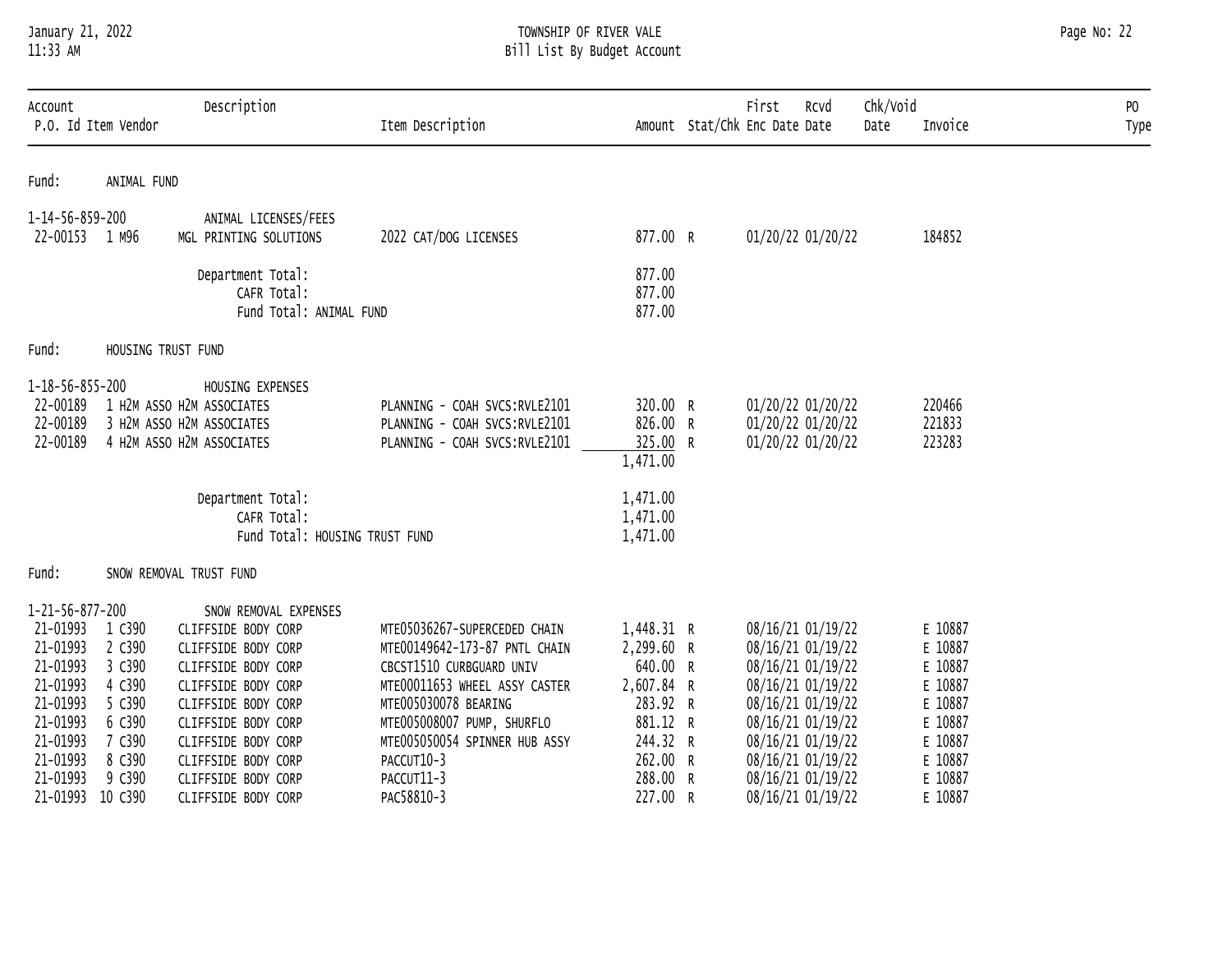# January 21, 2022 TOWNSHIP OF RIVER VALE Page No: 23 11:33 AM Bill List By Budget Account

| Account<br>P.O. Id Item Vendor                                                                                              | Description                                                                                                                                                                                                                                                                         | Item Description                                                                                                         |                                                                                                                  | First<br>Rcvd<br>Amount Stat/Chk Enc Date Date                                                                                                                                            | Chk/Void<br>Date | Invoice                                                                                   | PO<br>Type |
|-----------------------------------------------------------------------------------------------------------------------------|-------------------------------------------------------------------------------------------------------------------------------------------------------------------------------------------------------------------------------------------------------------------------------------|--------------------------------------------------------------------------------------------------------------------------|------------------------------------------------------------------------------------------------------------------|-------------------------------------------------------------------------------------------------------------------------------------------------------------------------------------------|------------------|-------------------------------------------------------------------------------------------|------------|
| 1-21-56-877-200<br>21-01993 11 C390                                                                                         | SNOW REMOVAL EXPENSES<br>CLIFFSIDE BODY CORP                                                                                                                                                                                                                                        | Continued<br>PAC58811-3                                                                                                  | 250.00 R<br>9,432.11                                                                                             | 08/16/21 01/19/22                                                                                                                                                                         |                  | E 10887                                                                                   |            |
|                                                                                                                             | Department Total:<br>CAFR Total:<br>Fund Total: SNOW REMOVAL TRUST FUND                                                                                                                                                                                                             |                                                                                                                          | 9,432.11<br>9,432.11<br>9,432.11                                                                                 |                                                                                                                                                                                           |                  |                                                                                           |            |
| Fund:<br>CAFR:<br>Department: GOLF COURSE PRO SHOP                                                                          | GOLF COURSE OPERATING FUND<br>GOLF COURSE UTILITY OPERATING                                                                                                                                                                                                                         |                                                                                                                          |                                                                                                                  |                                                                                                                                                                                           |                  |                                                                                           |            |
| 1-26-20-701-024<br>22-00002<br>22-00002                                                                                     | <b>GOLF BALLS</b><br>1 ACUSHNET ACUSHNET COMPANY<br>2 ACUSHNET ACUSHNET COMPANY                                                                                                                                                                                                     | RVCC DISCOUNT CHARGE BACK<br>RVCC DISCOUNT CHARGE BACK                                                                   | 30.30 R<br>52.98 R<br>83.28                                                                                      | 01/11/22 01/12/22<br>01/11/22 01/12/22                                                                                                                                                    |                  | 0150036049<br>0150037716                                                                  |            |
| 1-26-20-701-026<br>22-00052<br>22-00061<br>22-00164                                                                         | GOLF CART SERVICE REPAIRS<br>1 GOLFCAR GOLF CAR SPECIALTIES, LLC<br>1 GOLFCAR GOLF CAR SPECIALTIES, LLC<br>1 GOLFCAR GOLF CAR SPECIALTIES, LLC                                                                                                                                      | RVCC KNUCKLE/JOINT<br>RVCC WINDSHIELD/ROD/JOINT/KN<br>RVCC MISC, WINDSHIELD, BUMPER                                      | 207.02 R<br>440.63 R<br>802.37 R<br>1,450.02                                                                     | 01/11/22 01/12/22<br>01/11/22 01/12/22<br>01/20/22 01/20/22                                                                                                                               |                  | SI169820<br>SI169821<br>SI170173                                                          |            |
|                                                                                                                             | Department Total: GOLF COURSE PRO SHOP                                                                                                                                                                                                                                              |                                                                                                                          | 1,533.30                                                                                                         |                                                                                                                                                                                           |                  |                                                                                           |            |
|                                                                                                                             | Department: GOLF COURSE RESTAURANT & KITCHEN                                                                                                                                                                                                                                        |                                                                                                                          |                                                                                                                  |                                                                                                                                                                                           |                  |                                                                                           |            |
| 1-26-20-702-022<br>22-00048<br>22-00094<br>22-00094<br>22-00124<br>22-00124<br>22-00124<br>22-00124<br>22-00124<br>22-00198 | KITCHEN FOOD<br>1 HUDSONBR HUDSON BREAD<br>1 G6PRO005 JERSEY FRESH FOODS INC<br>2 G6PRO005 JERSEY FRESH FOODS INC<br>1 HUDSONBR HUDSON BREAD<br>2 HUDSONBR HUDSON BREAD<br>3 HUDSONBR HUDSON BREAD<br>4 HUDSONBR HUDSON BREAD<br>5 HUDSONBR HUDSON BREAD<br>1 HUDSONBR HUDSON BREAD | RVCC BREAD<br>RVCC FOOD<br>RVCC FOOD<br>RVCC BREAD<br>RVCC BREAD<br>RVCC BREAD<br>RVCC BREAD<br>RVCC BREAD<br>RVCC BREAD | 29.08 R<br>1,926.63 R<br>1,019.93 R<br>15.40 R<br>20.40 R<br>56.00 R<br>4.60 R<br>4.60 R<br>45.40 R<br>3, 122.04 | 01/11/22 01/12/22<br>01/14/22 01/18/22<br>01/14/22 01/18/22<br>01/14/22 01/18/22<br>01/14/22 01/18/22<br>01/14/22 01/18/22<br>01/14/22 01/18/22<br>01/14/22 01/18/22<br>01/20/22 01/20/22 |                  | 5341518<br>1610<br>1630<br>5317568<br>5343604<br>5345904<br>5346730<br>5351136<br>5317521 |            |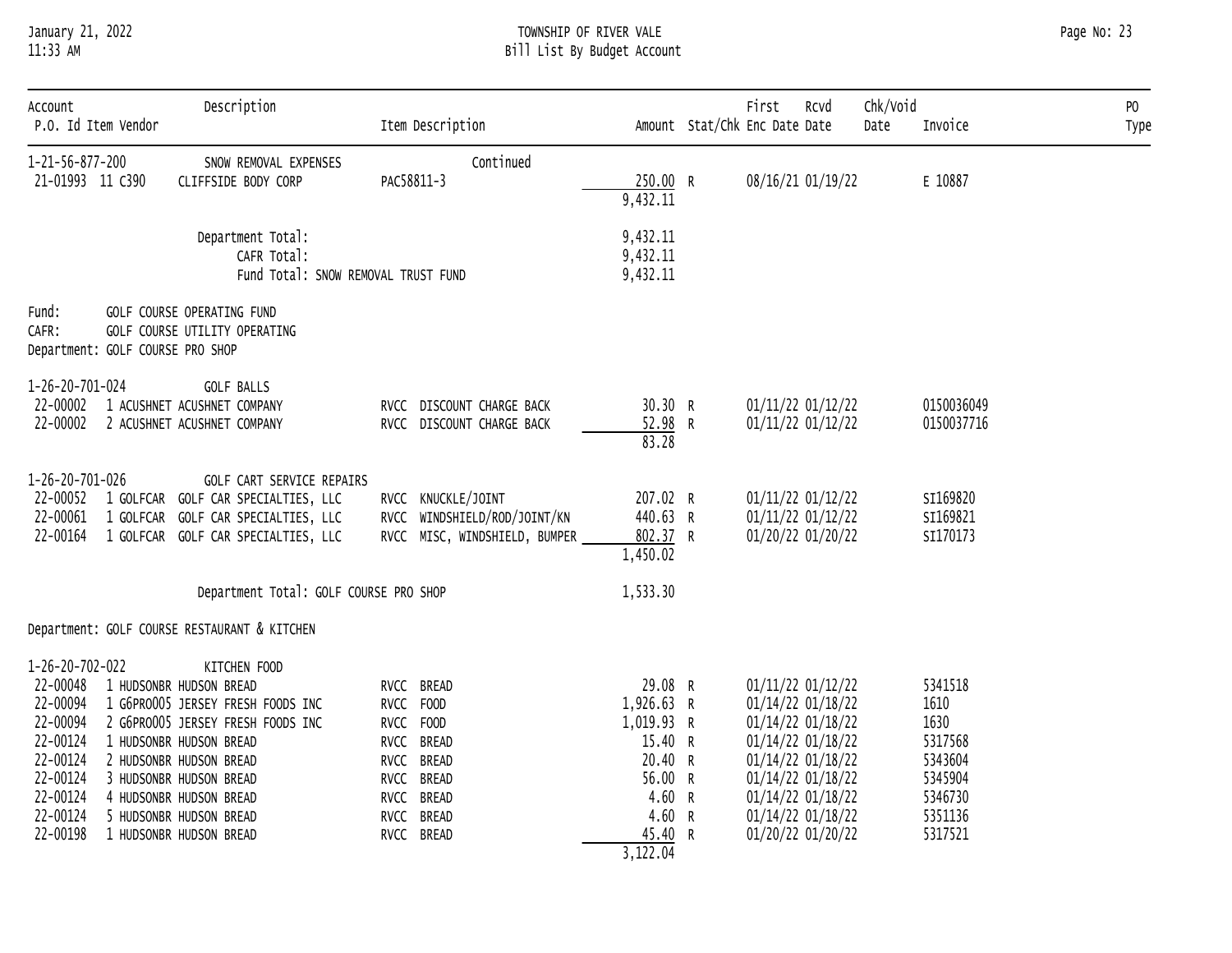# January 21, 2022 TOWNSHIP OF RIVER VALE Page No: 24 11:33 AM Bill List By Budget Account

| Account<br>P.O. Id Item Vendor | Description                                                                                          | Item Description                                               |                      | First<br>Rcvd<br>Amount Stat/Chk Enc Date Date | Chk/Void<br>Date | Invoice        | PO<br>Type |
|--------------------------------|------------------------------------------------------------------------------------------------------|----------------------------------------------------------------|----------------------|------------------------------------------------|------------------|----------------|------------|
| 1-26-20-702-023                | KITCHEN EQUIPMENT LEASING                                                                            |                                                                |                      |                                                |                  |                |            |
| 22-00045 1 KLI                 | KLI                                                                                                  | RVCC MONTHLY MACHINE MAINTENA                                  | 125.00 R             | 01/11/22 01/12/22                              |                  | 324774         |            |
| 22-00057 1 KLI                 | KLI                                                                                                  | RVCC MONTHLY MAINT -OCT & NOV                                  | 250.00 R             | 01/11/22 01/12/22                              |                  | 332115         |            |
|                                |                                                                                                      |                                                                | 375.00               |                                                |                  |                |            |
| 1-26-20-702-026                | LINEN SERVICES                                                                                       |                                                                |                      |                                                |                  |                |            |
| 22-00060 1 BERG                | BERGEN LINEN                                                                                         | RVCC BAR MOP                                                   | 34.00 R              | 01/11/22 01/12/22                              |                  | 174508         |            |
|                                |                                                                                                      | Department Total: GOLF COURSE RESTAURANT & KITCHEN             | 3,531.04             |                                                |                  |                |            |
| Department: GROUNDS            |                                                                                                      |                                                                |                      |                                                |                  |                |            |
| 1-26-20-705-024                | REPAIR, REPLACE, REPAIR EQUIPMENT                                                                    |                                                                |                      |                                                |                  |                |            |
| 22-00046 1 PRECGOLF PRECISION  |                                                                                                      | RVCC DRIVE BELT                                                | 49.90 R              | 01/11/22 01/12/22                              |                  | 634114         |            |
|                                | 22-00050 1 MARSHO10 MARSHALL MACHINERY, INC.                                                         | RVCC SEPARATOR                                                 | 101.59 R             | 01/11/22 01/12/22                              |                  | 13360M         |            |
|                                | 22-00164 2 GOLFCAR GOLF CAR SPECIALTIES, LLC                                                         | RVCC HEADLIGHT ASSEMBLY                                        | 114.82 R             | 01/20/22 01/20/22                              |                  | SI170168       |            |
|                                |                                                                                                      |                                                                | 266.31               |                                                |                  |                |            |
| 1-26-20-705-026                | CLEANING SUPPLIES                                                                                    |                                                                |                      |                                                |                  |                |            |
| 22-00062 1 AUTOP               | AUTO PLUS                                                                                            | RVCC ENDLESS APP/SOLENOID12                                    | 8.95 R               | 01/11/22 01/12/22                              |                  | 716218612      |            |
| 22-00062 2 AUTOP               | AUTO PLUS                                                                                            | RVCC ENDLESS APP/SOLENOID12                                    | 26.57 R              | 01/11/22 01/12/22                              |                  | 716218068      |            |
| 22-00176 1 G1078               | GRAINGER, INC                                                                                        | RVCC LAUNDRY DETERGENT                                         | 47.13 R              | 01/20/22 01/20/22                              |                  | 9044676998     |            |
|                                |                                                                                                      |                                                                | 82.65                |                                                |                  |                |            |
| 1-26-20-705-042                | <b>FUEL</b>                                                                                          |                                                                |                      |                                                |                  |                |            |
| 22-00163 1 B747                | BOLKEMA FUEL CO.                                                                                     | RVCC FUEL                                                      | 1,195.65 R           | 01/20/22 01/20/22                              |                  | 24944          |            |
| 22-00163 2 B747                | BOLKEMA FUEL CO.                                                                                     | RVCC FUEL                                                      | 1,087.46 R           | 01/20/22 01/20/22                              |                  | 24943          |            |
|                                |                                                                                                      |                                                                | 2,283.11             |                                                |                  |                |            |
| 1-26-20-705-044                | IRRIGATION GPS                                                                                       |                                                                |                      |                                                |                  |                |            |
|                                | 22-00058 1 THETO005 THE TORO COMPANY                                                                 | RVCC ESSENTIALS MONTHLY - NOV                                  | 165.26 R             | 01/11/22 01/12/22                              |                  | 12012021       |            |
|                                |                                                                                                      |                                                                |                      |                                                |                  |                |            |
| 1-26-20-705-049                | PEST CONTROL SERVICES                                                                                |                                                                |                      |                                                |                  |                |            |
|                                | 22-00051 1 WESTW005 WESTWOOD EXTERMINATING, INC.<br>22-00166 1 WESTW005 WESTWOOD EXTERMINATING, INC. | RVCC 1ST OF MONTHLY SER - DEC<br>RVCC PEST CONTROL- 2ND OF DEC | 150.00 R<br>150.00 R | 01/11/22 01/12/22<br>01/20/22 01/20/22         |                  | 37077<br>37097 |            |
|                                |                                                                                                      |                                                                | 300.00               |                                                |                  |                |            |
|                                |                                                                                                      |                                                                |                      |                                                |                  |                |            |
| 1-26-20-705-050                | SMALL EQUIPMENT REPAIR & REPLACEMENT                                                                 |                                                                |                      |                                                |                  |                |            |
| 22-00047 1 G1078               | GRAINGER, INC                                                                                        | RVCC PORTABLE ELECTRIC HEATER                                  | 105.88 R             | 01/11/22 01/12/22                              |                  | 9131281801     |            |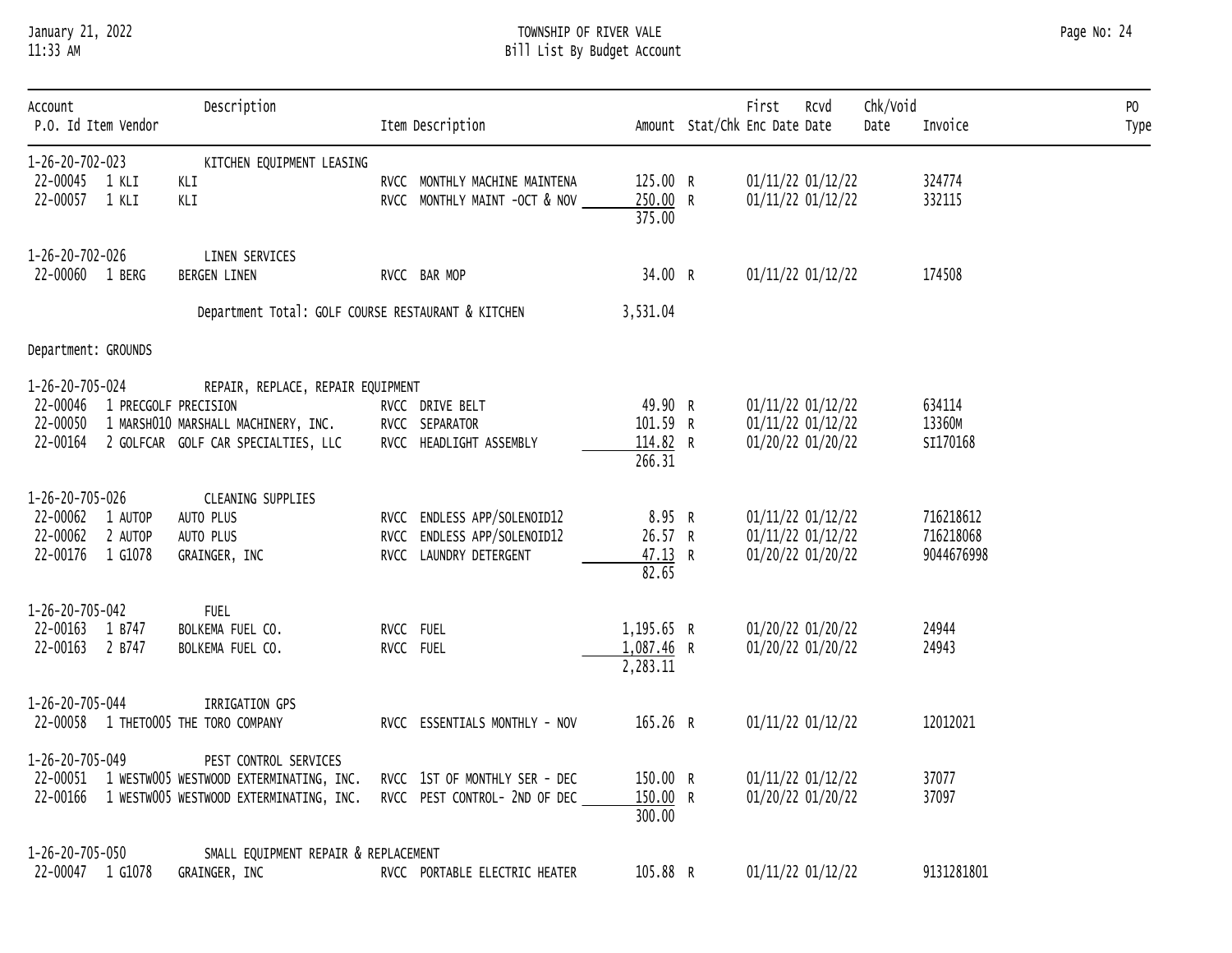# January 21, 2022 TOWNSHIP OF RIVER VALE Page No: 25 11:33 AM Bill List By Budget Account

| Account<br>P.O. Id Item Vendor                                                                                              | Description                                                                                                       | Item Description                                                                                                                    |                                                           | First<br>Amount Stat/Chk Enc Date Date                                           | Rcvd | Chk/Void<br>Date | Invoice                            | P <sub>0</sub><br>Type |
|-----------------------------------------------------------------------------------------------------------------------------|-------------------------------------------------------------------------------------------------------------------|-------------------------------------------------------------------------------------------------------------------------------------|-----------------------------------------------------------|----------------------------------------------------------------------------------|------|------------------|------------------------------------|------------------------|
| 1-26-20-705-050<br>22-00049 1 WILLO005 WILLOW'S BEND<br>22-00054<br>1 STORR<br>22-00168<br>1 PRECGOLF PRECISION<br>22-00169 | SMALL EQUIPMENT REPAIR & REPLACEMENT<br>STORR TRACTOR COMPANY<br>1 VIPHY005 VIP HYDRAULICS                        | Continued<br>RVCC WINTERIZED PUMP STATION<br>RVCC MOTOR UNIT POND FOUNTAIN<br>RVCC POWER KIT REPAIR PARTS<br>RVCC 1 BOBCAT CYLINDER | 375.00 R<br>3,268.44 R<br>84.16 R<br>250.00 R<br>4,083.48 | 01/11/22 01/12/22<br>01/11/22 01/12/22<br>01/20/22 01/20/22<br>01/20/22 01/20/22 |      |                  | 18010<br>1100833<br>635258<br>2865 |                        |
| 1-26-20-705-054<br>21-02629<br>22-00053                                                                                     | REPAIR/MAINTENANCE BLDGS AND GROUNDS<br>1 GOOSETOW GOOSETOWN COMMUNICATIONS<br>1 AMAZ0005 AMAZON CAPITAL SERVICES | FCC APPLICATION FEES-GOLF CRSE<br>RVCC ACRYLIC SIGN HOLDER                                                                          | 2,110.00 R<br>65.80 R<br>2,175.80                         | 10/20/21 01/20/22<br>01/11/22 01/12/22                                           |      |                  | 139354<br>1VVV-ND1L-CDXV           |                        |
|                                                                                                                             | Department Total: GROUNDS                                                                                         |                                                                                                                                     | 9,356.61                                                  |                                                                                  |      |                  |                                    |                        |
| Department: ADMINISTRATION                                                                                                  |                                                                                                                   |                                                                                                                                     |                                                           |                                                                                  |      |                  |                                    |                        |
| 1-26-20-706-012                                                                                                             | ADMINISTRATION BENEFITS<br>22-00055 1 PACE0005 PRCA PLANNED RETIREMENT                                            | RVCC PROFIT SHARE PLAN                                                                                                              | 686.00 R                                                  | 01/11/22 01/12/22                                                                |      |                  | 9526                               |                        |
| 1-26-20-706-023<br>22-00063 1 XEROX                                                                                         | MACHINE MAINTENANCE<br>XEROX FINANCIAL SERVICES                                                                   | RVCC LEASE PMT - 11/24-12/23                                                                                                        | 346.40 R                                                  | 01/11/22 01/12/22                                                                |      |                  | 2951396                            |                        |
| 1-26-20-706-029                                                                                                             | OUTSIDE CONSULTING FEES<br>22-00056 1 GRACE005 GRACEFFO, HOUGH & WEINTRAUB                                        | RVCC 2020 INCOME TAX PREP                                                                                                           | 6,050.00 R                                                | 01/11/22 01/12/22                                                                |      |                  | 27052                              |                        |
| 1-26-20-706-031                                                                                                             | STATIONARY, PRINTING, OFFICE SUPPLIES<br>22-00059 1 OFFCONCE OFFICE CONCEPTS GROUP                                | RVCC LAMINATE POUCH & PAPER                                                                                                         | 142.40 R                                                  | 01/11/22 01/12/22                                                                |      |                  | 1048127-0                          |                        |
| 1-26-20-706-042<br>22-00165 1 OPTIM005 OPTIMUM                                                                              | TELEVISION & INTERNET SERVICES                                                                                    | RVCC CABLE                                                                                                                          | 150.00 R                                                  | 01/20/22 01/20/22                                                                |      |                  | 12230122                           |                        |
| 1-26-20-706-105<br>22-00064 1 BOM                                                                                           | PROFESSIONAL TRAINING/STAFF DEVELOPMENT<br>O'MALLEY, BRIAN                                                        | RVCC GREEN EXPO 2021                                                                                                                | 195.00 R                                                  | 01/11/22 01/12/22                                                                |      |                  | 120721120821                       |                        |
|                                                                                                                             | Department Total: ADMINISTRATION                                                                                  | CAFR Total: GOLF COURSE UTILITY OPERATING                                                                                           | 7,569.80<br>21,990.75                                     |                                                                                  |      |                  |                                    |                        |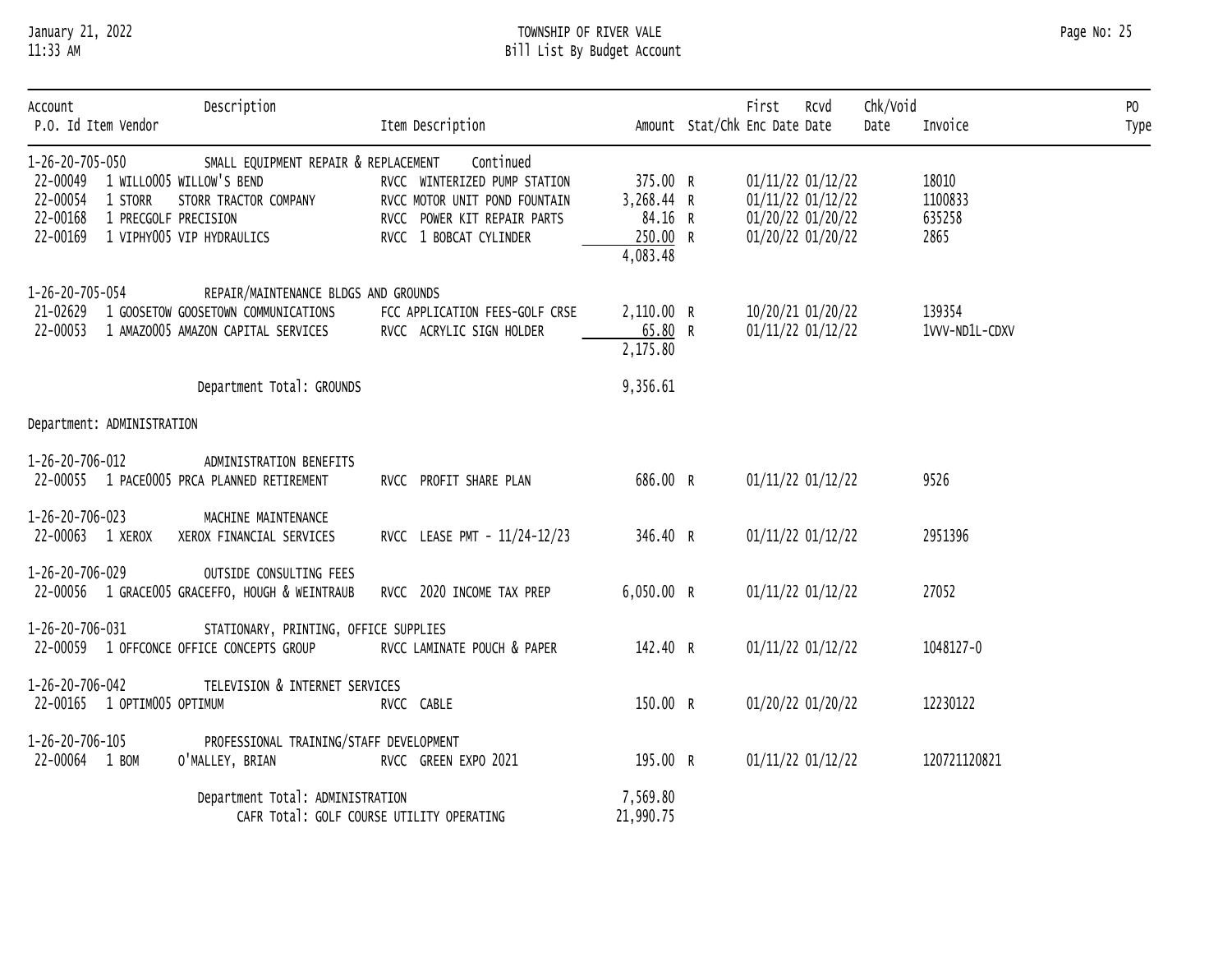# January 21, 2022 TOWNSHIP OF RIVER VALE Page No: 26 11:33 AM Bill List By Budget Account

| Account<br>P.O. Id Item Vendor | Description                                   | Item Description                                                            |             | First<br>Rcvd<br>Amount Stat/Chk Enc Date Date | Chk/Void<br>Date | Invoice      | P <sub>0</sub><br>Type |
|--------------------------------|-----------------------------------------------|-----------------------------------------------------------------------------|-------------|------------------------------------------------|------------------|--------------|------------------------|
|                                | Department: UTILITY EXPENSES & BULK PURCHASES |                                                                             |             |                                                |                  |              |                        |
| 1-26-31-820-071                | ELECTRIC, GAS, WATER                          |                                                                             |             |                                                |                  |              |                        |
| 22-00084 1 P42                 | PSE&G                                         | ELECTRIC/GAS 660 RV RD NOV 21                                               | 1,659.69 R  | 01/14/22 01/18/22                              |                  | 6960007704   |                        |
| 22-00084<br>2 P42              | PSE&G                                         | ELECTRIC 660 RV RD NOV 2021                                                 | 1,928.03 R  | 01/14/22 01/18/22                              |                  | 6959962307   |                        |
| 22-00084<br>3 P42              | <b>PSE&amp;G</b>                              | 660 RV RD ELECTRIC NOV 2021                                                 | 1,180.84 R  | 01/14/22 01/18/22                              |                  | 6959962501   |                        |
| 22-00084<br>4 P42              | PSE&G                                         | 660 RV RD GAR ELECTRIC                                                      | 640.70 R    | 01/14/22 01/18/22                              |                  | 6959728118   |                        |
| 22-00084<br>5 P42              | P S E & G                                     | GAS CHARGES 660 RV NOV 21                                                   | 319.90 R    | 01/14/22 01/18/22                              |                  | 6959777704   |                        |
| 22-00084<br>6 P42              | PSE&G                                         | ELECTRIC CHGS @ 664 RV RD                                                   | 319.90 R    | 01/14/22 01/18/22                              |                  | 6976728406   |                        |
| 22-00173<br>1 P42              | PSE&G                                         | ELECTRIC/GAS 660 RV RD DEC 21                                               | 1,549.32 R  | 01/20/22 01/20/22                              |                  | 6960007704   |                        |
| 22-00173<br>2 P42              | PSE&G                                         | ELECTRIC 660 RV RD DEC 2021                                                 | 2,119.69 R  | 01/20/22 01/20/22                              |                  | 6959962307   |                        |
| 22-00173<br>3 P42              | PSE&G                                         | 660 RV RD ELECTRIC DEC 2021                                                 | 1,052.33 R  | 01/20/22 01/20/22                              |                  | 6959962501   |                        |
| 22-00173<br>4 P42              | PSE&G                                         | 660 RV RD GAR ELECTRIC                                                      | 521.85 R    | 01/20/22 01/20/22                              |                  | 6959728118   |                        |
| 22-00173<br>5 P42              | P S E & G                                     | GAS CHARGES 660 RV DEC 21                                                   | 347.91 R    | 01/20/22 01/20/22                              |                  | 6959777704   |                        |
| 22-00173<br>6 P42              | PSE&G                                         | ELECTRIC CHGS @ 664 RV RD                                                   | 41.65 R     | 01/20/22 01/20/22                              |                  | 6976728406   |                        |
|                                |                                               |                                                                             | 11,681.81   |                                                |                  |              |                        |
| 1-26-31-820-076                | TELEPHONE CHARGES                             |                                                                             |             |                                                |                  |              |                        |
|                                |                                               | 22-00167 1 COOPERAT COOPERATIVE COMMUNICATIONS, IN RVCC TELEPHONE - DEC2021 | 987.38 R    | 01/20/22 01/20/22                              |                  | 120121123121 |                        |
|                                |                                               | Department Total: UTILITY EXPENSES & BULK PURCHASES                         | 12,669.19   |                                                |                  |              |                        |
|                                | CAFR Total:                                   |                                                                             | 12,669.19   |                                                |                  |              |                        |
|                                |                                               | Fund Total: GOLF COURSE OPERATING FUND                                      | 34,659.94   |                                                |                  |              |                        |
|                                | Year Total:                                   |                                                                             | 416,716.40  |                                                |                  |              |                        |
| <b>CURRENT FUND</b><br>Fund:   |                                               |                                                                             |             |                                                |                  |              |                        |
| Department: TOWNSHIP CLERK     |                                               |                                                                             |             |                                                |                  |              |                        |
| 2-01-20-704-028                | CODE REVISIONS                                |                                                                             |             |                                                |                  |              |                        |
| 22-00160 1 G129                | GENERAL CODE, LLC                             | 2022 ANNUAL CODE MAINTENANCE                                                | 1,195.00 R  | 01/20/22 01/20/22                              |                  | GC00115558   |                        |
| 2-01-20-704-035                | RECORDS MANAGEMENT                            |                                                                             |             |                                                |                  |              |                        |
| 22-00154<br>1 MUNIDEX MUNIDEX  |                                               | VITAL STATISTICS 2022                                                       | 671.00 R    | 01/20/22 01/20/22                              |                  |              |                        |
| 22-00154<br>2 MUNIDEX MUNIDEX  |                                               | 10% EARLY DISCOUNT                                                          | $67.10 - R$ | 01/20/22 01/20/22                              |                  |              |                        |
|                                |                                               |                                                                             | 603.90      |                                                |                  |              |                        |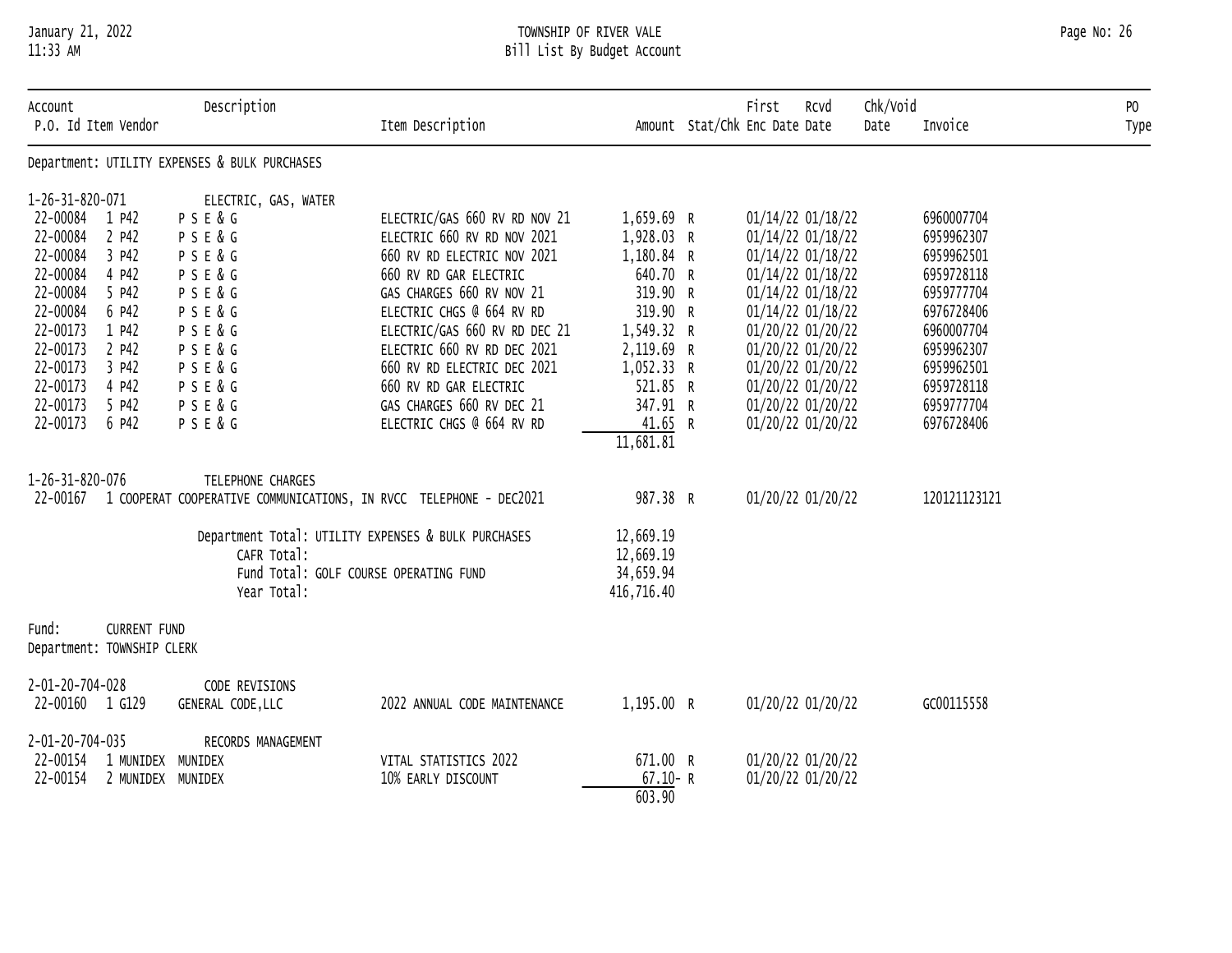# January 21, 2022 TOWNSHIP OF RIVER VALE Page No: 27 11:33 AM Bill List By Budget Account

| Account<br>P.O. Id Item Vendor                        | Description                                                                                  | Item Description                                                               |                          | First<br>Rcvd<br>Amount Stat/Chk Enc Date Date | Chk/Void<br>Date | Invoice      | PO<br>Type |
|-------------------------------------------------------|----------------------------------------------------------------------------------------------|--------------------------------------------------------------------------------|--------------------------|------------------------------------------------|------------------|--------------|------------|
| 2-01-20-704-104<br>22-00171 1 B535                    | ASSOCIATION DUES<br>BERGEN COUNTY MUN. CLERKS ASSN 2022 MUNI CLERK MEMBERSHIP                |                                                                                | 100.00 R                 | 01/20/22 01/20/22                              |                  | 2022-BCMCA   |            |
|                                                       | Department Total: TOWNSHIP CLERK                                                             |                                                                                | 1,898.90                 |                                                |                  |              |            |
| Department: DIVISION OF TAXATION                      |                                                                                              |                                                                                |                          |                                                |                  |              |            |
| 2-01-20-708-023<br>22-00162 1 M1038                   | PRINTING OF TAX BILLS<br>MICROSYSTEMS-NJ.COM, L.L.C.                                         | ANNUAL EMAIL SVC 2022-TAXCOLL.                                                 | 120.00 R                 | 01/20/22 01/20/22                              |                  | 15448        |            |
|                                                       | Department Total: DIVISION OF TAXATION                                                       |                                                                                | 120.00                   |                                                |                  |              |            |
| Department: DEPARTMENT OF LAW                         |                                                                                              |                                                                                |                          |                                                |                  |              |            |
| 2-01-20-712-029                                       | OTHER EXPENSES<br>22-00157 1 GENOVOO5 GENOVA BURNS-ATTORNEYS AT LAW LEGAL SVCS RENDERED-RVPD |                                                                                | 10,391.00 R              | 01/20/22 01/20/22                              |                  | 465490       |            |
|                                                       | Department Total: DEPARTMENT OF LAW<br>CAFR Total:                                           |                                                                                | 10,391.00<br>12,409.90   |                                                |                  |              |            |
| Department: DIVISION OF CODE ENFORCEMENT              |                                                                                              |                                                                                |                          |                                                |                  |              |            |
| 2-01-22-725-059                                       | CODE BOOKS & FORMS                                                                           | 22-00161 1 NJDEP010 NJ DEPT.OF COMMUNITY AFFAIRS NJ UCC SUBSCRIPTION RNWL 2022 | 50.00 R                  | 01/20/22 01/20/22                              |                  | ACCT # 22039 |            |
|                                                       | Department Total: DIVISION OF CODE ENFORCEMENT<br>CAFR Total:                                |                                                                                | 50.00<br>50.00           |                                                |                  |              |            |
| CAFR:<br>INSURANCE<br>Department: LIABILITY INSURANCE |                                                                                              |                                                                                |                          |                                                |                  |              |            |
| 2-01-23-730-090<br>22-00191 4 B7                      | JOINT INSURANCE FUND<br>BERGEN COUNTY MUNICIPAL JIF                                          | 1Q 2022-LIABILITY PREMIUM                                                      | 51,949.11 R              | 01/20/22 01/20/22                              |                  | BER66-2022   |            |
| 2-01-23-730-111<br>22-00191 3 B7                      | WORKERS COMPENSATION<br>BERGEN COUNTY MUNICIPAL JIF                                          | 1Q 2022-WORKERS COMP PREMIUM                                                   | 49,911.89 R              | 01/20/22 01/20/22                              |                  | BER66-2022   |            |
|                                                       | Department Total: LIABILITY INSURANCE<br>CAFR Total: INSURANCE                               |                                                                                | 101,861.00<br>101,861.00 |                                                |                  |              |            |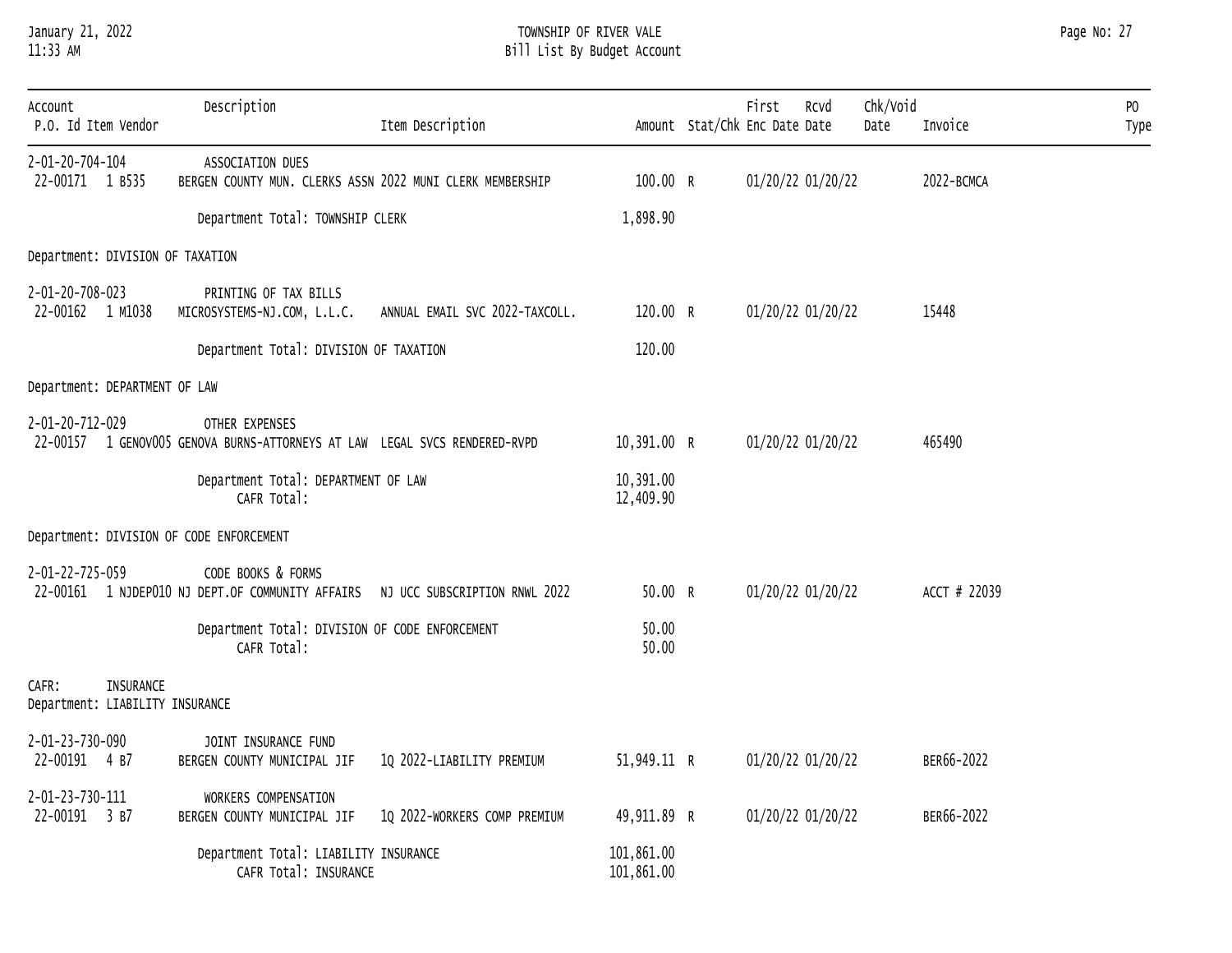# January 21, 2022 TOWNSHIP OF RIVER VALE Page No: 28 11:33 AM Bill List By Budget Account

| Account<br>P.O. Id Item Vendor      |             | Description                                                                                              | Item Description              |                                    | First<br>Rcvd<br>Amount Stat/Chk Enc Date Date | Chk/Void<br>Date | Invoice        | PO<br>Type |
|-------------------------------------|-------------|----------------------------------------------------------------------------------------------------------|-------------------------------|------------------------------------|------------------------------------------------|------------------|----------------|------------|
| CAFR:                               |             | DIVISION OF HEALTH SERVICES<br>Department: DIVISION OF HEALTH SERVICES                                   |                               |                                    |                                                |                  |                |            |
| 2-01-27-785-031<br>22-00174 1 P847  |             | MENTAL HEALTH CONTRACT<br>PASCACK MENTAL HEALTH CENTER                                                   | Q1 2022 MENTAL HEALTH SVCS    | 2,500.00 R                         | 01/20/22 01/20/22                              |                  | JAN-MARCH 2022 |            |
|                                     |             | Department Total: DIVISION OF HEALTH SERVICES<br>CAFR Total: DIVISION OF HEALTH SERVICES                 |                               | 2,500.00<br>2,500.00               |                                                |                  |                |            |
| CAFR:<br>Department: GASOLINE & OIL |             | UTILITY EXP & BULK PURCHASES                                                                             |                               |                                    |                                                |                  |                |            |
| 2-01-31-833-074<br>22-00152 1 0628  |             | OLD TAPPAN: GAS & OIL<br>BOROUGH OF OLD TAPPAN                                                           | RV SHARE-U/G FUEL STORE TANKS | 1,259.56 R                         | 01/20/22 01/20/22                              |                  |                |            |
|                                     |             | Department Total: GASOLINE & OIL<br>CAFR Total: UTILITY EXP & BULK PURCHASES<br>Fund Total: CURRENT FUND |                               | 1,259.56<br>1,259.56<br>118,080.46 |                                                |                  |                |            |
| Fund:                               | ANIMAL FUND |                                                                                                          |                               |                                    |                                                |                  |                |            |
| 2-14-56-859-200<br>22-00156 1 M96   |             | ANIMAL LICENSES/FEES<br>MGL PRINTING SOLUTIONS                                                           | HEALTH DEPT.LICENSE FORMS     | 271.00 R                           | 01/20/22 01/20/22                              |                  | 185835         |            |
|                                     |             | Department Total:<br>CAFR Total:<br>Fund Total: ANIMAL FUND                                              |                               | 271.00<br>271.00<br>271.00         |                                                |                  |                |            |
| Fund:                               |             | POLICE PRIVATE DUTY ESCROW                                                                               |                               |                                    |                                                |                  |                |            |
| 2-17-56-853-100<br>22-00181 1 RVPRI |             | DUE CURRENT POLICE OVERTIME<br>RIVER VALE TOWNSHIP OF                                                    | POLICE 0/T                    | 30,555.59 R                        | 01/20/22 01/20/22                              |                  |                |            |
| 2-17-56-853-102<br>22-00181 3 RVPRI |             | DUE CURRENT M.R.N.A.<br>RIVER VALE TOWNSHIP OF                                                           | POLICE MRNA                   | 8,448.62 R                         | 01/20/22 01/20/22                              |                  |                |            |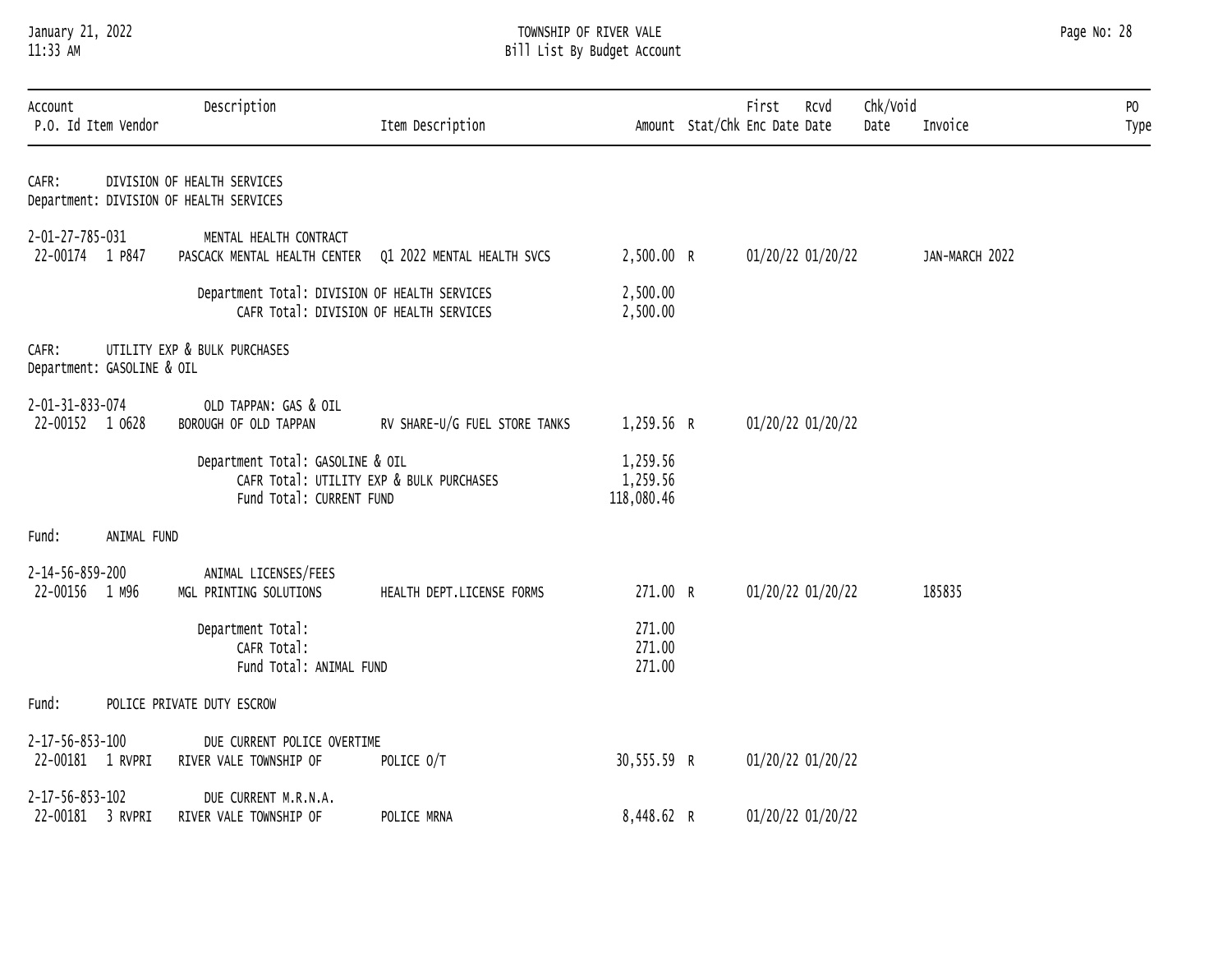# January 21, 2022 TOWNSHIP OF RIVER VALE Page No: 29 11:33 AM Bill List By Budget Account

| Page No: | -29 |  |
|----------|-----|--|
|----------|-----|--|

| Account<br>P.O. Id Item Vendor                     |                    | Description                                                                | Item Description                                                               |                                     | First<br>RCVd<br>Amount Stat/Chk Enc Date Date | Chk/Void<br>Date | Invoice      | PO<br>Type |
|----------------------------------------------------|--------------------|----------------------------------------------------------------------------|--------------------------------------------------------------------------------|-------------------------------------|------------------------------------------------|------------------|--------------|------------|
| 2-17-56-853-103<br>22-00181 2 RVPRI                |                    | DUE CURRENT VEHICLE MAINT.<br>RIVER VALE TOWNSHIP OF                       | POLICE CAR MAINTENANCE                                                         | 8,700.00 R                          | 01/20/22 01/20/22                              |                  |              |            |
|                                                    |                    | Department Total:<br>CAFR Total:<br>Fund Total: POLICE PRIVATE DUTY ESCROW |                                                                                | 47,704.21<br>47,704.21<br>47,704.21 |                                                |                  |              |            |
| Fund:                                              | HOUSING TRUST FUND |                                                                            |                                                                                |                                     |                                                |                  |              |            |
| 2-18-56-855-200                                    |                    | HOUSING EXPENSES<br>22-00189 2 H2M ASSO H2M ASSOCIATES                     | PLANNING - COAH SVCS:RVLE2101                                                  | 84.00 R                             | 01/20/22 01/20/22                              |                  | 220465       |            |
|                                                    |                    | Department Total:<br>CAFR Total:<br>Fund Total: HOUSING TRUST FUND         |                                                                                | 84.00<br>84.00<br>84.00             |                                                |                  |              |            |
| Fund:                                              |                    | RECREATION TRUST FUND                                                      |                                                                                |                                     |                                                |                  |              |            |
| 2-20-56-876-315                                    |                    | MAYORS WELLNESS<br>22-00170 1 SINISI SINISI, STEPHEN                       | SENIOR FITNESS-JANUARY 2022                                                    | 280.00 R                            | 01/20/22 01/20/22                              |                  | JANUARY 2022 |            |
|                                                    |                    | Department Total:<br>CAFR Total:<br>Fund Total: RECREATION TRUST FUND      |                                                                                | 280.00<br>280.00<br>280.00          |                                                |                  |              |            |
| Fund:<br>CAFR:<br>Department: GOLF COURSE PRO SHOP |                    | GOLF COURSE OPERATING FUND<br>GOLF COURSE UTILITY OPERATING                |                                                                                |                                     |                                                |                  |              |            |
| 2-26-20-701-025                                    |                    | GOLF CARTS - LEASE<br>22-00120 1 GOLFCAR GOLF CAR SPECIALTIES, LLC         | RVCC GPS TRACKING - JAN 2022                                                   | 1,120.00 R                          | 01/14/22 01/18/22                              |                  | SI170058     |            |
|                                                    |                    | Department Total: GOLF COURSE PRO SHOP                                     |                                                                                | 1,120.00                            |                                                |                  |              |            |
| Department: ADMINISTRATION                         |                    |                                                                            |                                                                                |                                     |                                                |                  |              |            |
| 2-26-20-706-012                                    |                    | ADMINISTRATION BENEFITS                                                    | 22-00146 1 LONGBALL LONGBALL GOLF MANAGEMENT, LLC RVCC INSURANCE PREM-JAN 2022 | 3,500.48 R                          | 01/14/22 01/18/22                              |                  | $22 - 1A$    |            |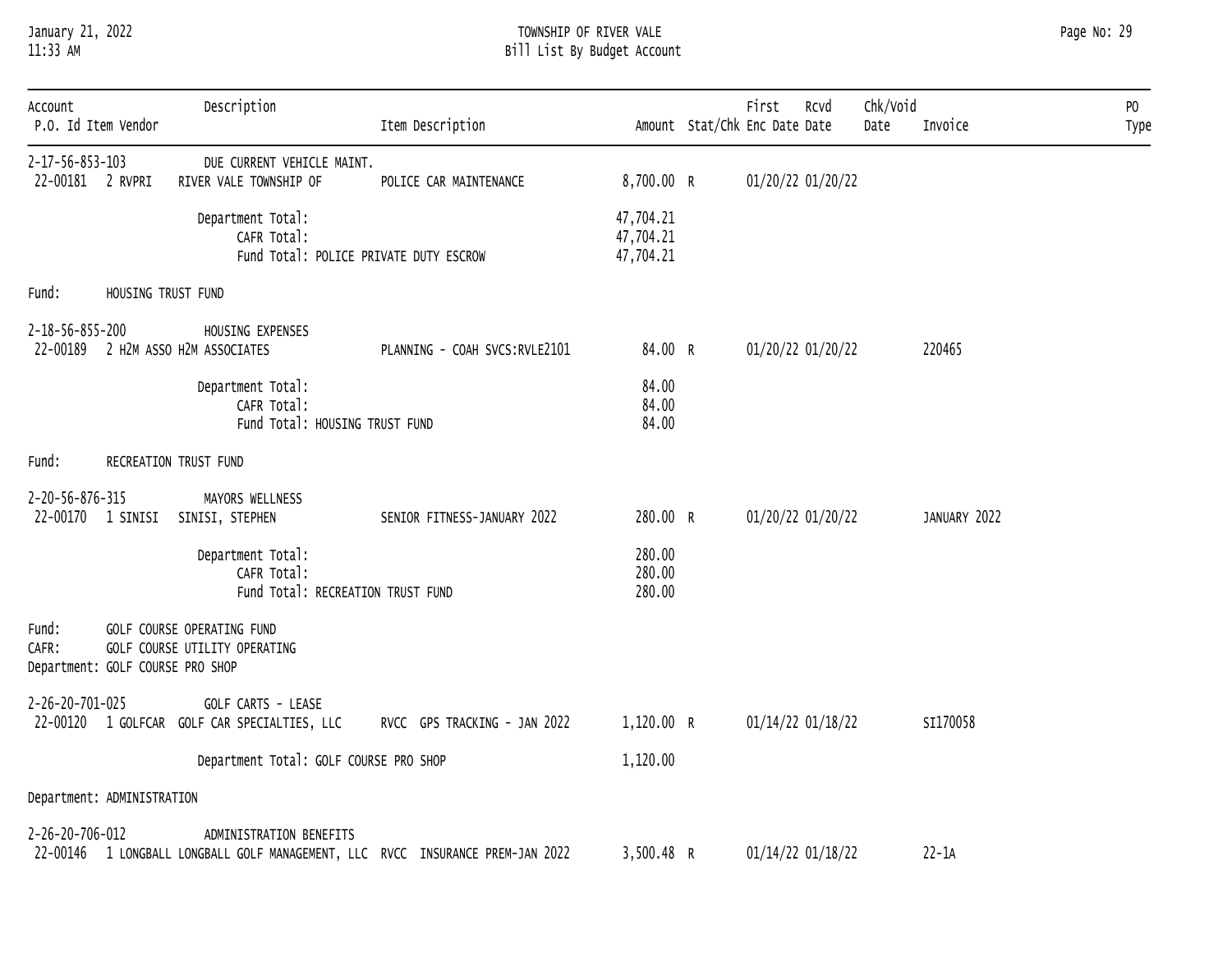# January 21, 2022 TOWNSHIP OF RIVER VALE Page No: 30 11:33 AM Bill List By Budget Account

| Account<br>P.O. Id Item Vendor                           | Description                                                                                                                 | Item Description                                                                |                                             | First<br>Amount Stat/Chk Enc Date Date | Rcvd | Chk/Void<br>Date | Invoice    | PO<br>Type |
|----------------------------------------------------------|-----------------------------------------------------------------------------------------------------------------------------|---------------------------------------------------------------------------------|---------------------------------------------|----------------------------------------|------|------------------|------------|------------|
| 2-26-20-706-012                                          | ADMINISTRATION BENEFITS<br>22-00147 1 PACEF005 PACE FIDUCIARY SERVICES                                                      | Continued<br>RVCC PROFIT SHARING - 2ND Q                                        | 390.00 R<br>3,890.48                        | 01/14/22 01/18/22                      |      |                  | 0233       |            |
| 2-26-20-706-229                                          | MANAGEMENT CONSULTING FEES                                                                                                  | 22-00145 1 LONGBALL LONGBALL GOLF MANAGEMENT, LLC RVCC MANAGEMENT FEE-JAN 2022  | 12,000.00 R                                 | 01/14/22 01/18/22                      |      |                  | $22 - 1$   |            |
|                                                          | Department Total: ADMINISTRATION                                                                                            | CAFR Total: GOLF COURSE UTILITY OPERATING                                       | 15,890.48<br>17,010.48                      |                                        |      |                  |            |            |
|                                                          | Department: UTILITY EXPENSES & BULK PURCHASES                                                                               |                                                                                 |                                             |                                        |      |                  |            |            |
| 2-26-31-820-071<br>22-00151 2 DIRECT                     | ELECTRIC, GAS, WATER<br>DIRECT ENERGY BUSINESS                                                                              | GAS CHARGES DECEMBER 2021                                                       | 657.04 R                                    | 01/19/22 01/19/22                      |      |                  | HS22818863 |            |
|                                                          | Department Total: UTILITY EXPENSES & BULK PURCHASES<br>CAFR Total:<br>Fund Total: GOLF COURSE OPERATING FUND<br>Year Total: |                                                                                 | 657.04<br>657.04<br>17,667.52<br>184,087.19 |                                        |      |                  |            |            |
| Fund:<br>CAPITAL FUND<br>Department: ORDINANCE #383-2021 |                                                                                                                             |                                                                                 |                                             |                                        |      |                  |            |            |
| $C-04-55-921-005$                                        | RECORDS MANAGEMENT SCANNING                                                                                                 | 21-01623 8 FOVEO005 FOVEONICS DOCUMENT SOLUTIONS CONSTRUCTION DEPT.DIGITIZATION | 20,115.78 R                                 | 11/19/21 01/19/22                      |      |                  | 2964       | B          |
| $C-04-55-921-006$<br>22-00067 1 LERCH                    | SECTION 20<br>LERCH, VINCI & HIGGINS, LLP                                                                                   | Note Sale                                                                       | 2,100.00 R                                  | 01/11/22 01/20/22                      |      |                  | 37146      |            |
| $C-04-55-921-015$<br>21-02873 1 S45                      | HOSE, NOZZLE, APPLIANCE & EQUIPMENT<br>STATE LINE FIRE & SAFETY                                                             | STREAMLIGHT LED SCENELIGHT                                                      | 1,606.80 R                                  | 11/16/21 01/21/22                      |      |                  |            |            |
| $C-04-55-921-023$<br>21-01725                            | DPW BACKHOE<br>1 JESCO005 JESCO, INC.<br>Tracking Id: FIXEDASSET 2021                                                       | 2021 JOHN DEERE 410L BACKHOE                                                    | 165,000.00 R                                | 07/23/21 01/12/22                      |      |                  |            |            |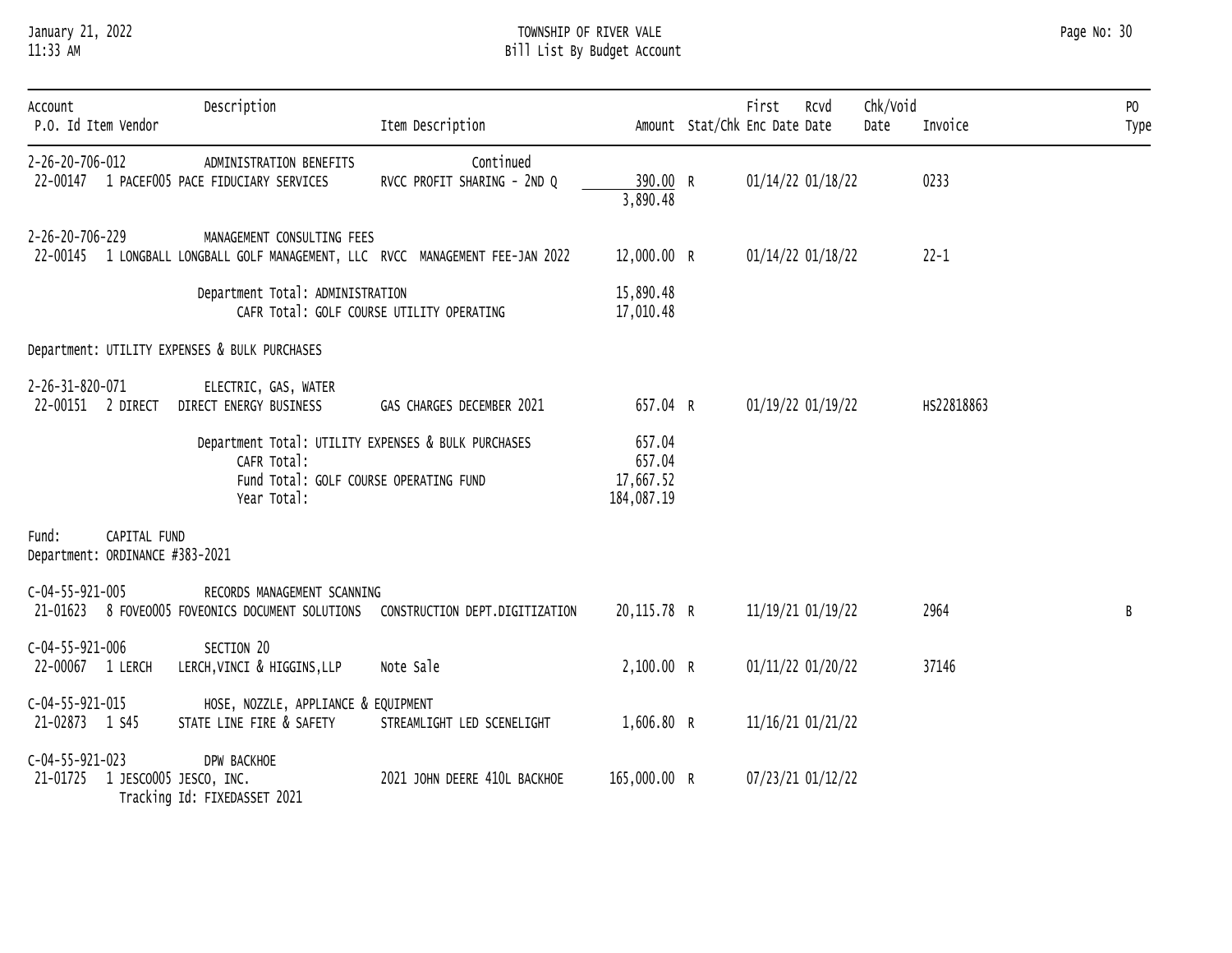# January 21, 2022 TOWNSHIP OF RIVER VALE Page No: 31 11:33 AM Bill List By Budget Account

| Account<br>P.O. Id Item Vendor                              | Description                                                                                            | Item Description                                                                                           |                                                 | Chk/Void<br>First<br>Rcvd<br>Amount Stat/Chk Enc Date Date<br>Date | Invoice                | PO<br>Type |
|-------------------------------------------------------------|--------------------------------------------------------------------------------------------------------|------------------------------------------------------------------------------------------------------------|-------------------------------------------------|--------------------------------------------------------------------|------------------------|------------|
| $C-04-55-921-024$<br>21-01725 2 JESCO005 JESCO, INC.        | SECTION 20                                                                                             | 2021 JOHN DEERE 410L BACKHOE                                                                               | 5,229.91 R                                      | 07/23/21 01/12/22                                                  |                        |            |
|                                                             | Department Total: ORDINANCE #383-2021<br>CAFR Total:<br>Fund Total: CAPITAL FUND                       |                                                                                                            | 194,052.49<br>194,052.49<br>194,052.49          |                                                                    |                        |            |
| Fund:<br>Department: ORDINANCE 339-2018                     | GOLF COURSE CAPITAL FUND                                                                               |                                                                                                            |                                                 |                                                                    |                        |            |
| $C-27-55-918-001$<br>20-02890                               | MINATURE GOLF COURSE<br>9 STATILE STATILE ASSOCIATES, PA<br>20-02890 10 STATILE STATILE ASSOCIATES, PA | PROF.DESIGN SVCS-OCT 2021<br>PROF.DESIGN SVCS-SEP 2021                                                     | 3,670.00 R<br>580.00 R<br>4,250.00              | 12/03/20 01/19/22<br>12/03/20 01/19/22                             | 3100.2133<br>3100.2132 | B<br>В     |
|                                                             | Department Total: ORDINANCE 339-2018                                                                   |                                                                                                            | 4,250.00                                        |                                                                    |                        |            |
| Department: ORDINANCE 393-2021                              |                                                                                                        |                                                                                                            |                                                 |                                                                    |                        |            |
| $C-27-55-921-002$<br>22-00066 1 LERCH<br>22-00185<br>1 D859 | SECTION 20<br>LERCH, VINCI & HIGGINS, LLP                                                              | Supplemental Debt Statement<br>DECOTIIS, FITZPATRICK, COLE & PREP OF GOLF UTILITY ORDINANCE                | 500.00 R<br>500.00 R<br>1,000.00                | 01/11/22 01/20/22<br>01/20/22 01/20/22                             | 37389<br>247380        |            |
|                                                             | Department Total: ORDINANCE 393-2021<br>CAFR Total:<br>Year Total:                                     | Fund Total: GOLF COURSE CAPITAL FUND                                                                       | 1,000.00<br>5,250.00<br>5,250.00<br>199, 302.49 |                                                                    |                        |            |
| Fund:                                                       | <b>ESCROW FUNDS</b>                                                                                    |                                                                                                            |                                                 |                                                                    |                        |            |
| P-13-56-858-341                                             | BEAR BROOK BUILDERS, LLC B1901 L6<br>22-00179 5 STATILE STATILE ASSOCIATES, PA                         | INV:2021-138: 870 WESTWOOD AVE                                                                             | 450.00 R                                        | 01/20/22 01/20/22                                                  | 2021-138               |            |
| P-13-56-858-363<br>22-00179<br>22-00188                     | UNIQUE HOMEBUYERS LLC-B 1801/L 7 & 8<br>1 STATILE STATILE ASSOCIATES, PA                               | INV:2020-34: UNIQUE HOME BUYERS<br>3 KAUFMAN KAUFMAN SEMERARO & LEIBMAN LLP INV:224010: UNIQUE HOME BUYERS | 775.00 R<br>634.50 R<br>1,409.50                | 01/20/22 01/20/22<br>01/20/22 01/20/22                             | 2020-34<br>224010      |            |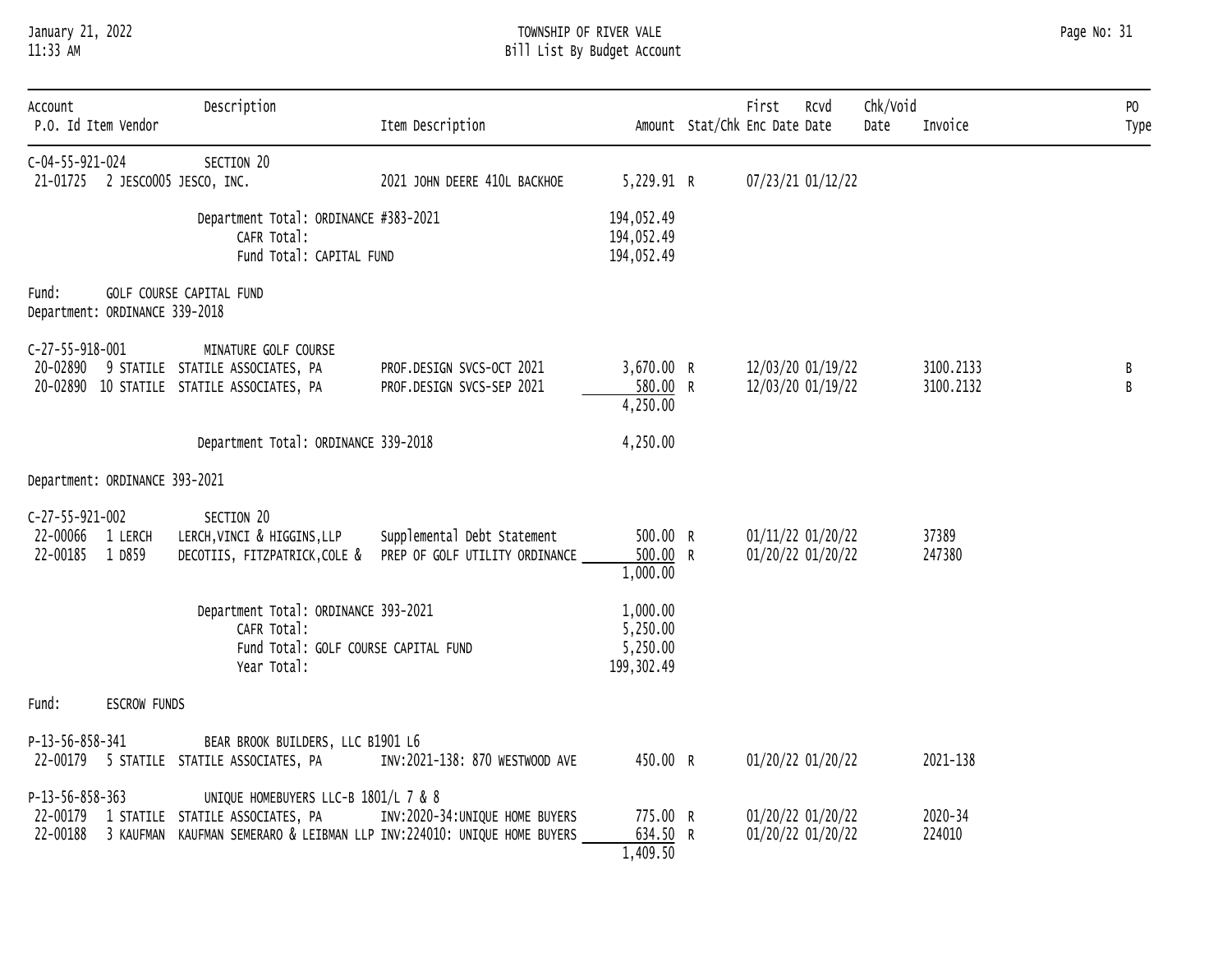# January 21, 2022 TOWNSHIP OF RIVER VALE Page No: 32 11:33 AM Bill List By Budget Account

| Account<br>P.O. Id Item Vendor | Description                                                                    | Item Description                                 |                                              | Chk/Void<br>First<br>Rcvd<br>Amount Stat/Chk Enc Date Date<br>Date | Invoice              | P <sub>0</sub><br>Type |
|--------------------------------|--------------------------------------------------------------------------------|--------------------------------------------------|----------------------------------------------|--------------------------------------------------------------------|----------------------|------------------------|
| P-13-56-858-368                | STEINER - B 1002/L 7<br>22-00179 11 STATILE STATILE ASSOCIATES, PA             | INV: 2021-149: STEINER                           | 240.00 R                                     | 01/20/22 01/20/22                                                  | 2021-149             |                        |
| P-13-56-858-376                | FERNHOFF - B 2101/L 52<br>22-00179 9 STATILE STATILE ASSOCIATES, PA            | INV:2021-161:728 TIFFANY                         | 160.00 R                                     | 01/20/22 01/20/22                                                  | 2021-161             |                        |
| P-13-56-858-377                | COLLIGNON ESTATES-B 1801/L 7 & 8<br>22-00179 10 STATILE STATILE ASSOCIATES, PA | INV:2021-157:COLLIGNON ESTATE                    | 640.00 R                                     | 01/20/22 01/20/22                                                  | 2021-157             |                        |
|                                | Department Total:<br>CAFR Total:<br>Fund Total: ESCROW FUNDS<br>Year Total:    |                                                  | 2,899.50<br>2,899.50<br>2,899.50<br>2,899.50 |                                                                    |                      |                        |
| ESCROW FUNDS<br>Fund:          |                                                                                |                                                  |                                              |                                                                    |                      |                        |
| $S-13-56-858-521$              | SITA, G B1301 L31                                                              |                                                  |                                              |                                                                    |                      |                        |
|                                | 22-00179 12 STATILE STATILE ASSOCIATES, PA                                     | INV:2021-152:SITA                                | 700.00 R                                     | 01/20/22 01/20/22                                                  | 2021-152             |                        |
| $S-13-56-858-595$              | THE FAIRWAYS AT EDGEWOOD-B 1201/L 6                                            |                                                  |                                              |                                                                    |                      |                        |
|                                | 22-00179 6 STATILE STATILE ASSOCIATES, PA                                      | INV:2021-151: FAIRWAYS                           | 4,000.00 R                                   | 01/20/22 01/20/22                                                  | 2021-151             |                        |
|                                | 22-00179 7 STATILE STATILE ASSOCIATES, PA                                      | INV:2021-131 : FAIRWAYS                          | 5,600.00 R                                   | 01/20/22 01/20/22                                                  | 2021-131             |                        |
|                                | 22-00179 8 STATILE STATILE ASSOCIATES, PA                                      | INV:2021-119 : FAIRWAYS                          | 4,810.00 R                                   | 01/20/22 01/20/22                                                  | 2021-119             |                        |
|                                | 22-00179 13 STATILE STATILE ASSOCIATES, PA                                     | INV:2021-150: FAIRWAYS<br>INV:2021-132: FAIRWAYS | 1,440.00 R<br>320.00 R                       | 01/20/22 01/20/22<br>01/20/22 01/20/22                             | 2021-150<br>2021-132 |                        |
|                                | 22-00179 14 STATILE STATILE ASSOCIATES, PA                                     |                                                  | 16,170.00                                    |                                                                    |                      |                        |
| $S-13-56-858-646$              | BEAR BROOK BUILDERS - B 2103/L 10.06                                           |                                                  |                                              |                                                                    |                      |                        |
|                                | 22-00179 4 STATILE STATILE ASSOCIATES, PA                                      | INV:2021-162:121 RIVERVALE                       | 470.00 R                                     | 01/20/22 01/20/22                                                  | 2021-162             |                        |
| $S-13-56-858-653$              | MARCAZO - B 304/L 20                                                           |                                                  |                                              |                                                                    |                      |                        |
|                                | 22-00179 3 STATILE STATILE ASSOCIATES, PA                                      | INV:2021-129:602 SARGENT                         | 90.00 R                                      | 01/20/22 01/20/22                                                  | 2021-129             |                        |
| $S-13-56-858-657$              | FDC DEVELOPMENT LLC B 1906/L 6                                                 |                                                  |                                              |                                                                    |                      |                        |
|                                | 22-00179 2 STATILE STATILE ASSOCIATES, PA                                      | INV:2021-160:857 CAMBRIDGE                       | 100.00 R                                     | 01/20/22 01/20/22                                                  | 2021-160             |                        |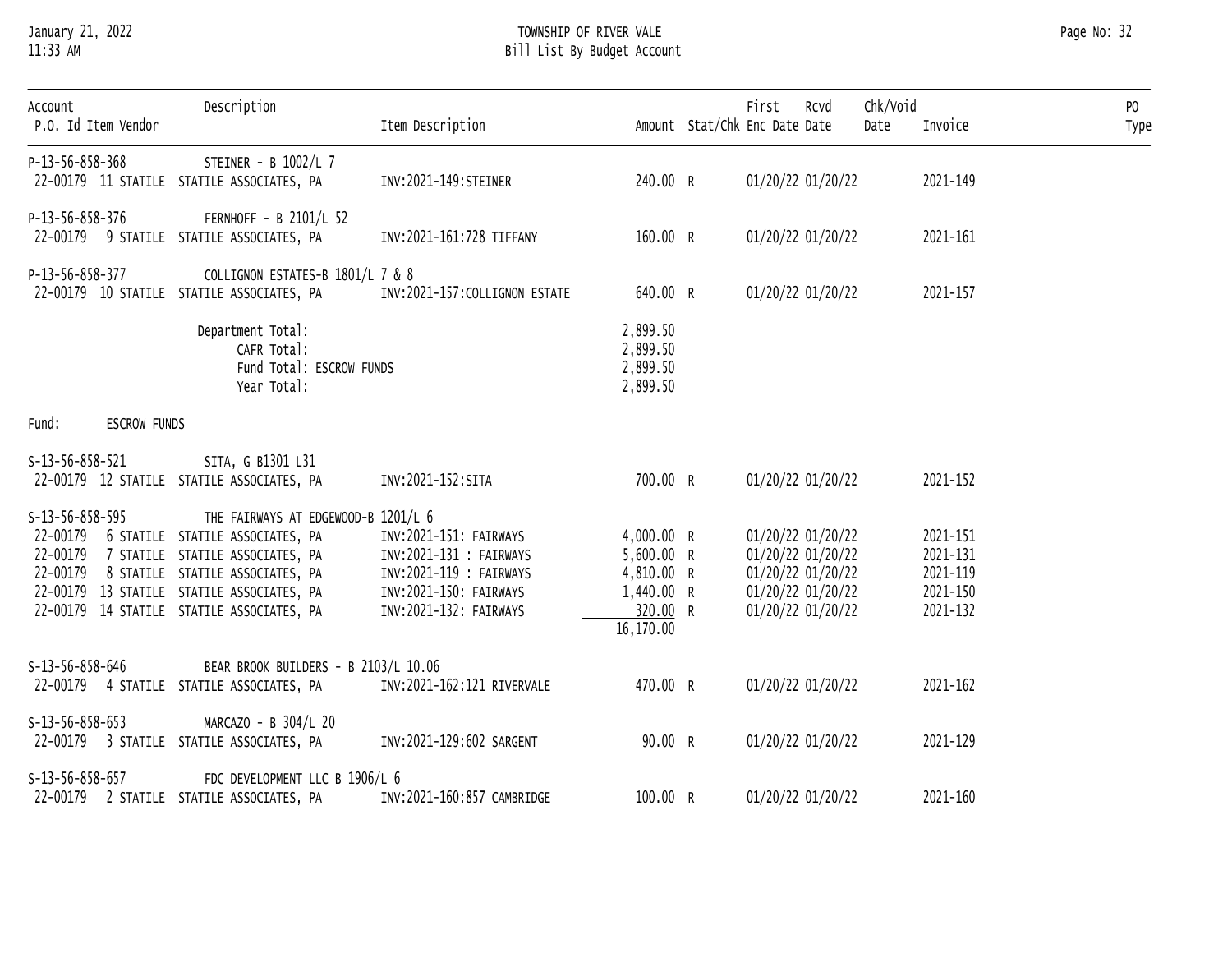# January 21, 2022 TOWNSHIP OF RIVER VALE Page No: 33 11:33 AM Bill List By Budget Account

| Account         |                      | Description                                                                            |                                         |                                                  | First                         | RCVd | Chk/Void |         | PO   |
|-----------------|----------------------|----------------------------------------------------------------------------------------|-----------------------------------------|--------------------------------------------------|-------------------------------|------|----------|---------|------|
|                 | P.O. Id Item Vendor  |                                                                                        | Item Description                        |                                                  | Amount Stat/Chk Enc Date Date |      | Date     | Invoice | Type |
| S-13-56-858-657 |                      | FDC DEVELOPMENT LLC B 1906/L 6<br>22-00179 15 STATILE STATILE ASSOCIATES, PA           | Continued<br>INV:2020-37: 857 CAMBRIDGE | 100.00 R<br>200.00                               | 01/20/22 01/20/22             |      |          | 2020-37 |      |
|                 |                      | Department Total:<br>CAFR Total:<br>Fund Total: ESCROW FUNDS<br>Year Total:            |                                         | 17,630.00<br>17,630.00<br>17,630.00<br>17,630.00 |                               |      |          |         |      |
| Fund:           | <b>ESCROW FUNDS</b>  |                                                                                        |                                         |                                                  |                               |      |          |         |      |
| Z-13-56-857-568 | 22-00188 1 KAUFMAN   | DHARAM & JEET-B 1719/L 5.01<br>KAUFMAN SEMERARO & LEIBMAN LLP INV:228180:DHARAM & JEET |                                         | 35.00 R                                          | 01/20/22 01/20/22             |      |          | 228180  |      |
|                 |                      | Department Total:<br>CAFR Total:<br>Fund Total: ESCROW FUNDS<br>Year Total:            |                                         | 35.00<br>35.00<br>35.00<br>35.00                 |                               |      |          |         |      |
|                 | Total Charged Lines: | Total List Amount:<br>636                                                              | 820,670.58<br>Total Void Amount:        | 0.00                                             |                               |      |          |         |      |